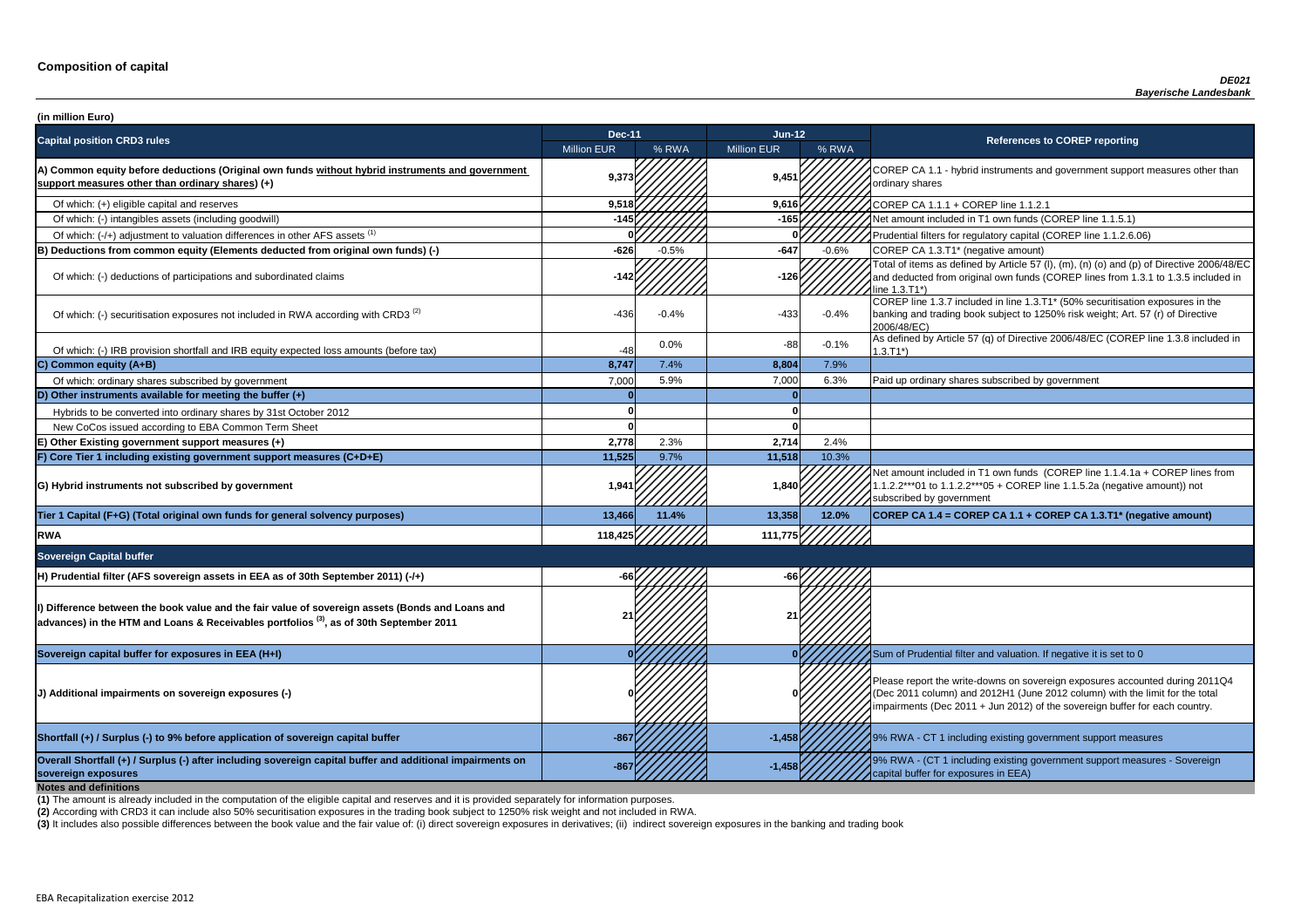### **Composition of RWA**

*DE021 Bayerische Landesbank*

**(in million Euro)**

|                                                  | <b>Dec-11</b> | $Jun-12$ |
|--------------------------------------------------|---------------|----------|
| Total RWA <sup>(1)</sup>                         | 118,425       | 111,775  |
| <b>RWA</b> for credit risk                       | 95,750        | 90,163   |
| <b>RWA Securitisation and re-securitisations</b> | 4,953         | 4,676    |
| <b>RWA Other credit risk</b>                     | 90,797        | 85,487   |
| <b>RWA</b> for market risk                       | 15,212        | 13,312   |
| RWA operational risk                             | 7,463         | 8,300    |
| <b>Transitional floors</b>                       | 0             | 0        |
| <b>RWA Other</b>                                 | 0             | 0        |

**Notes and definitions**

**(1)** The RWA calculated according to CRD III can be based on models that have not yet been approved by the National Supervisory Authority.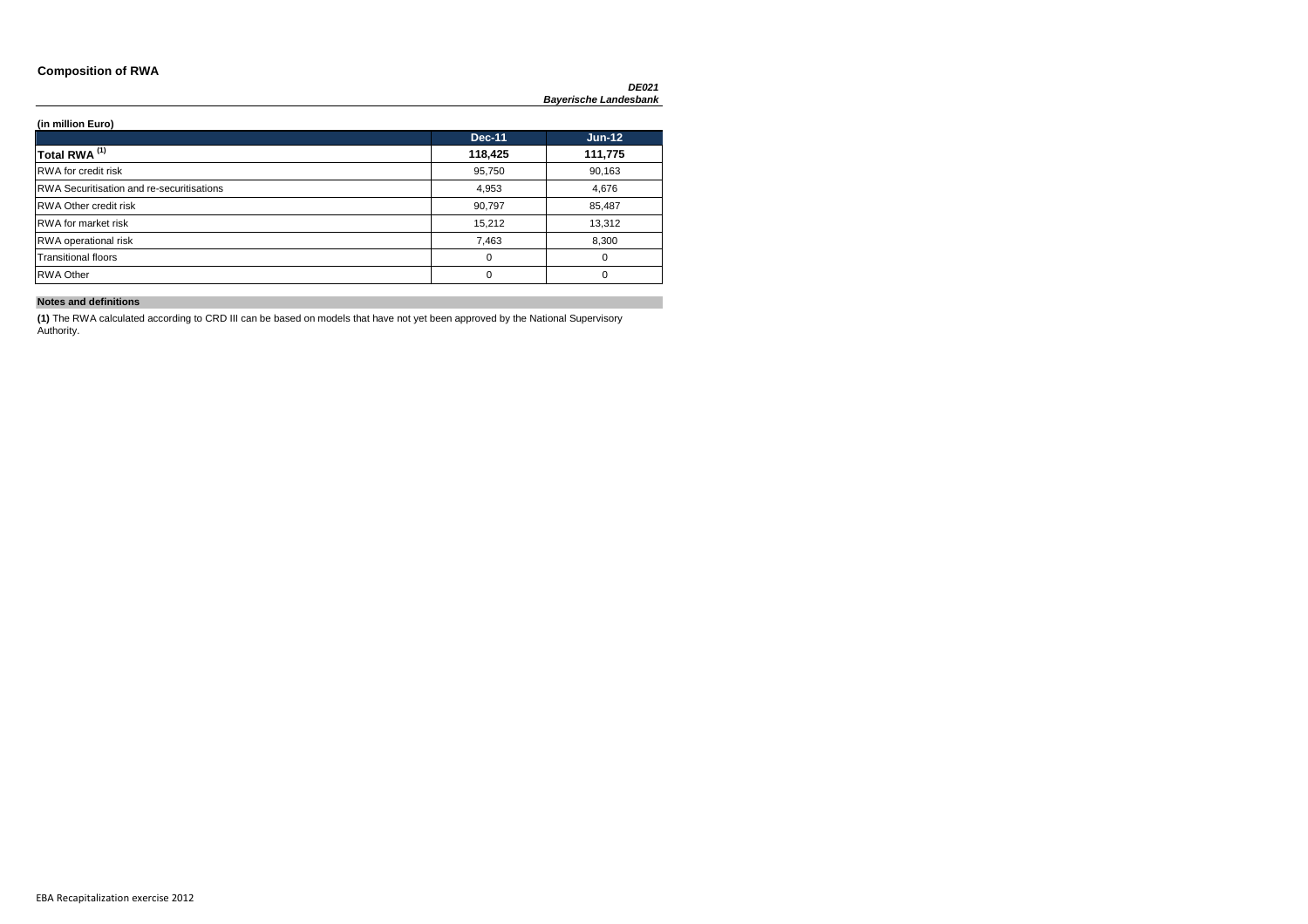### *Dec-11 DE021 Bayerische Landesbank*

| (in million Euro)                   |                |                      |                                                                                             |                             |                                                                      |                                                                                              |                                                                                                     |                                                                                                                    |                                                                                                                    |                                                                                       |                                                                                          |                                                                                                                                     |                                                                                                                                 |                                                                 |
|-------------------------------------|----------------|----------------------|---------------------------------------------------------------------------------------------|-----------------------------|----------------------------------------------------------------------|----------------------------------------------------------------------------------------------|-----------------------------------------------------------------------------------------------------|--------------------------------------------------------------------------------------------------------------------|--------------------------------------------------------------------------------------------------------------------|---------------------------------------------------------------------------------------|------------------------------------------------------------------------------------------|-------------------------------------------------------------------------------------------------------------------------------------|---------------------------------------------------------------------------------------------------------------------------------|-----------------------------------------------------------------|
|                                     |                |                      | <b>GROSS DIRECT LONG EXPOSURES</b><br>(accounting value gross of provisions) <sup>(1)</sup> |                             | other counterparties only where there is maturity matching) $^{(1)}$ | <b>NET DIRECT POSITIONS</b>                                                                  | (gross of provisions and write-off exposures (long) net of cash short position of sovereign debt to | <b>DIRECT SOVEREIGN</b><br><b>EXPOSURES IN</b><br>DERIVATIVES <sup>(1)</sup>                                       | <b>INDIRECT SOVEREIGN</b><br><b>EXPOSURES<sup>(3)</sup></b><br>(on and off balance sheet)                          | <b>Memo Item</b>                                                                      | Provisions and                                                                           | <b>Prudential filter</b>                                                                                                            | Reserve                                                                                                                         | Fair value                                                      |
| <b>Residual Maturity</b>            | <b>Country</b> |                      | of which: loans and<br>advances in the HTM<br>and Loans and<br>receivables portfolios       |                             | of which: Available for<br>sale financial assets<br>(AFS)            | of which: Financial<br>assets designated at fair<br>value through profit or<br>loss<br>(FVO) | of which: Financial assets<br>held for trading <sup>(2)</sup>                                       | Net position at fair values<br>(Derivatives with positive fair<br>value + Derivatives with<br>negative fair value) | Net position at fair values<br>(Derivatives with positive fair<br>value + Derivatives with<br>negative fair value) | Nominal Value<br>Debt securities<br>in HTM and Loans<br>and Receivables<br>portfolios | write-off on<br>Sovereign assets<br>(loans, advances<br>and debt<br>securities)<br>$(+)$ | AFS sovereign assets<br>(including the fair<br>value of Cash flow and<br>fair value hedging<br>contracts)<br>$(+/-)$ <sup>(4)</sup> | AFS sovereign assets<br>(gross the fair value of<br>Cash flow and fair<br>value hedging<br>contracts)<br>$(+/-)$ <sup>(4)</sup> | flow and f<br>hedging o<br>on AFS <sub>s</sub><br>ass<br>$(+/-$ |
| $[0 - 3M]$                          |                | 20                   | $\overline{0}$                                                                              | 20                          | $\overline{0}$                                                       | $\overline{0}$                                                                               | 20                                                                                                  | $\cap$                                                                                                             | $\Omega$                                                                                                           | - 0                                                                                   | 7777777777                                                                               | $\overline{0}$                                                                                                                      | $\overline{0}$                                                                                                                  |                                                                 |
| $[3M - 1Y]$                         |                | $\cap$               | $\overline{0}$                                                                              | $\Omega$                    | $\Omega$                                                             | $\Omega$                                                                                     | $\Omega$                                                                                            | $\Omega$                                                                                                           | $\Omega$                                                                                                           | $\overline{0}$                                                                        |                                                                                          | $\Omega$                                                                                                                            | $\Omega$                                                                                                                        |                                                                 |
| $[1Y - 2Y]$<br>$[2Y - 3Y]$          |                | $\Omega$<br>10       | $\Omega$<br>$\Omega$                                                                        | $\Omega$<br>10 <sup>1</sup> | $\Omega$<br>$\Omega$                                                 | $\Omega$<br>$\Omega$                                                                         | $\Omega$<br>10                                                                                      | $\Omega$<br>$\Omega$                                                                                               | $\cap$<br>$\cap$                                                                                                   | $\Omega$<br>$\Omega$                                                                  |                                                                                          | $\Omega$<br>$\Omega$                                                                                                                | $\Omega$<br>$\Omega$                                                                                                            |                                                                 |
| $[3Y - 5Y]$                         | Austria        | $\Omega$             | $\Omega$                                                                                    | $\Omega$                    | $\overline{0}$                                                       | $\Omega$                                                                                     | $\Omega$                                                                                            | $\Omega$                                                                                                           | $\Omega$                                                                                                           | $\Omega$                                                                              |                                                                                          | $\Omega$                                                                                                                            | $\Omega$                                                                                                                        |                                                                 |
| $[5Y - 10Y]$                        |                | $\Omega$             | $\Omega$                                                                                    | $\Omega$                    | $\Omega$                                                             | $\Omega$                                                                                     | $\Omega$                                                                                            | $\cap$                                                                                                             | $\Omega$                                                                                                           | $\Omega$                                                                              |                                                                                          | $\Omega$                                                                                                                            | $\Omega$                                                                                                                        |                                                                 |
| [10Y - more [<br><b>Total</b>       |                | $\Omega$<br>30       | $\Omega$<br>റ                                                                               | $\overline{0}$<br>30        | $\Omega$<br>$\Omega$                                                 | $\Omega$<br>$\cap$                                                                           | $\Omega$<br>$\overline{30}$                                                                         | $\Omega$                                                                                                           | $\cap$                                                                                                             | $\overline{0}$<br>- 0                                                                 | 777777777                                                                                | $\overline{0}$<br>$\Omega$                                                                                                          | $\Omega$<br>$\Omega$                                                                                                            |                                                                 |
| $[0 - 3M]$                          |                | $\overline{0}$       | $\Omega$                                                                                    | $\overline{0}$              | $\Omega$                                                             | $\Omega$                                                                                     | $\Omega$                                                                                            | $\cap$                                                                                                             | $\Omega$                                                                                                           | $\overline{0}$                                                                        | 777777777                                                                                | $\Omega$                                                                                                                            | $\overline{0}$                                                                                                                  |                                                                 |
| $[3M - 1Y]$                         |                | $\Omega$             | $\Omega$                                                                                    | $\Omega$                    | $\overline{0}$                                                       | $\Omega$                                                                                     | $\Omega$                                                                                            | $\Omega$                                                                                                           | $\Omega$                                                                                                           | $\Omega$                                                                              |                                                                                          | $\Omega$                                                                                                                            | $\overline{0}$                                                                                                                  |                                                                 |
| $[1Y - 2Y]$                         |                | $\Omega$             | $\overline{0}$                                                                              | $\Omega$                    | $\overline{0}$                                                       | $\overline{0}$                                                                               | $\Omega$                                                                                            | $\Omega$                                                                                                           | $\Omega$                                                                                                           | $\overline{0}$                                                                        |                                                                                          | $\overline{0}$                                                                                                                      | $\overline{0}$                                                                                                                  |                                                                 |
| $[2Y - 3Y]$<br>$[3Y - 5Y]$          | Belgium        | $\overline{0}$<br>19 | $\Omega$<br>$\Omega$                                                                        | $\Omega$<br>19              | $\overline{0}$<br>19                                                 | $\Omega$<br>$\Omega$                                                                         | $\Omega$<br>$\cap$                                                                                  | $\Omega$<br>$\Omega$                                                                                               | $\Omega$<br>$\cap$                                                                                                 | $\overline{0}$<br>$\Omega$                                                            |                                                                                          | $\Omega$                                                                                                                            | $\overline{0}$<br>$-1$                                                                                                          |                                                                 |
| $[5Y - 10Y]$                        |                | $\Omega$             | $\Omega$                                                                                    | $\Omega$                    | $\overline{0}$                                                       | $\Omega$                                                                                     |                                                                                                     |                                                                                                                    |                                                                                                                    | $\Omega$                                                                              | <u>VIIII</u> IIIA                                                                        | $\Omega$                                                                                                                            | $\Omega$                                                                                                                        |                                                                 |
| [10Y - more [                       |                | $\Omega$             | $\Omega$                                                                                    | $\Omega$                    | $\Omega$                                                             | $\Omega$                                                                                     |                                                                                                     |                                                                                                                    | $\cap$                                                                                                             | $\Omega$                                                                              | 777777777                                                                                | $\Omega$                                                                                                                            | $\Omega$                                                                                                                        |                                                                 |
| <b>Total</b>                        |                | 19                   | $\Omega$                                                                                    | 19                          | $\overline{19}$                                                      | $\Omega$                                                                                     | $\Omega$<br>$\cap$                                                                                  |                                                                                                                    | $\Omega$                                                                                                           | $\overline{0}$                                                                        |                                                                                          |                                                                                                                                     | $-1$                                                                                                                            |                                                                 |
| $[0 - 3M]$<br>$[3M - 1Y]$           |                | 108                  | $\Omega$<br>$\Omega$                                                                        | 108<br>- 1                  | 108<br>$\overline{1}$                                                | $\Omega$<br>$\Omega$                                                                         | $\cap$                                                                                              | $\cap$                                                                                                             | $\cap$<br>$\Omega$                                                                                                 | $\Omega$<br>$\Omega$                                                                  |                                                                                          | $\overline{0}$<br>$\overline{0}$                                                                                                    | $\Omega$<br>$\Omega$                                                                                                            |                                                                 |
| $[1Y - 2Y]$                         |                | 11                   | $\Omega$                                                                                    | 11                          | 11                                                                   | $\Omega$                                                                                     | $\cap$                                                                                              | $\cap$                                                                                                             | $\cap$                                                                                                             | $\Omega$                                                                              |                                                                                          | $\overline{0}$                                                                                                                      | $\Omega$                                                                                                                        |                                                                 |
| $[2Y - 3Y]$                         | Bulgaria       | 2                    | $\Omega$                                                                                    | $\mathcal{P}$               | $\Omega$                                                             | $\Omega$                                                                                     | $\overline{2}$                                                                                      | $\cap$                                                                                                             | $\cap$                                                                                                             | $\Omega$                                                                              | <i>WAHAA</i>                                                                             | $\Omega$                                                                                                                            | $\overline{0}$                                                                                                                  |                                                                 |
| $[3Y - 5Y]$<br>$[5Y - 10Y]$         |                |                      | $\Omega$                                                                                    | $5^{\circ}$                 | $\overline{4}$                                                       | $\Omega$                                                                                     | ົາ                                                                                                  |                                                                                                                    | $\Omega$                                                                                                           | $\Omega$                                                                              | \ <i>\HHHH\</i>                                                                          | $\Omega$                                                                                                                            | $\Omega$                                                                                                                        |                                                                 |
| [10Y - more [                       |                | $\Omega$             | $\Omega$                                                                                    | $\Omega$                    | $\overline{0}$                                                       | $\Omega$                                                                                     |                                                                                                     |                                                                                                                    | $\Omega$                                                                                                           | $\Omega$                                                                              | ////////                                                                                 | $\Omega$                                                                                                                            | $\Omega$                                                                                                                        |                                                                 |
| <b>Total</b>                        |                | 129                  | $\Omega$                                                                                    | 129                         | 126                                                                  | - 0                                                                                          |                                                                                                     |                                                                                                                    |                                                                                                                    | $\Omega$                                                                              |                                                                                          | $\overline{0}$                                                                                                                      | $\Omega$                                                                                                                        |                                                                 |
| $[0 - 3M]$                          |                | $\cap$               | $\Omega$                                                                                    | $\Omega$                    | $\Omega$                                                             | $\Omega$                                                                                     |                                                                                                     | ◠                                                                                                                  | $\Omega$                                                                                                           | $\cap$                                                                                |                                                                                          | $\Omega$                                                                                                                            | $\Omega$                                                                                                                        |                                                                 |
| $[3M - 1Y]$<br>$\overline{[1Y-2Y]}$ |                | $\Omega$             | $\Omega$<br>$\Omega$                                                                        | $\Omega$<br>$\Omega$        | $\Omega$<br>$\Omega$                                                 | $\Omega$<br>$\Omega$                                                                         |                                                                                                     |                                                                                                                    | ∩                                                                                                                  | $\Omega$<br>$\Omega$                                                                  | <b>17777</b>                                                                             | $\Omega$<br>$\Omega$                                                                                                                | $\Omega$<br>$\Omega$                                                                                                            |                                                                 |
| $\overline{[2Y-3Y]}$                |                |                      |                                                                                             | -3                          | $\Omega$                                                             | $\Omega$                                                                                     | $\Omega$                                                                                            |                                                                                                                    | $\Omega$                                                                                                           | - 0                                                                                   |                                                                                          | $\Omega$                                                                                                                            | $\Omega$                                                                                                                        |                                                                 |
| $[3Y - 5Y]$                         | Cyprus         |                      |                                                                                             |                             | $\Omega$                                                             | - റ                                                                                          | $\cap$                                                                                              | $\cap$                                                                                                             | $\Omega$                                                                                                           | $\Omega$                                                                              |                                                                                          | $\Omega$                                                                                                                            | $\Omega$                                                                                                                        |                                                                 |
| $[5Y - 10Y]$                        |                | $\Omega$             | $\Omega$<br>$\Omega$                                                                        | $\Omega$<br>$\Omega$        | $\Omega$<br>$\Omega$                                                 | $\Omega$                                                                                     | $\Omega$<br>$\Omega$                                                                                | $\Omega$                                                                                                           | $\Omega$<br>$\Omega$                                                                                               | $\Omega$<br>$\Omega$                                                                  |                                                                                          | $\Omega$                                                                                                                            | $\Omega$<br>$\Omega$                                                                                                            |                                                                 |
| [10Y - more [<br><b>Total</b>       |                |                      |                                                                                             |                             | - റ                                                                  | $\Omega$                                                                                     |                                                                                                     |                                                                                                                    |                                                                                                                    | $\Omega$                                                                              |                                                                                          | $\overline{0}$<br>$\Omega$                                                                                                          | $\Omega$                                                                                                                        |                                                                 |
| $[0 - 3M]$                          |                | $\cap$               | $\Omega$                                                                                    | $\Omega$                    | $\Omega$                                                             | $\Omega$                                                                                     | $\Omega$                                                                                            |                                                                                                                    | $\Omega$                                                                                                           | $\cap$                                                                                |                                                                                          | $\Omega$                                                                                                                            | $\Omega$                                                                                                                        |                                                                 |
| $\sqrt{3M-11}$                      |                | $\Omega$             | $\overline{0}$                                                                              | $\Omega$                    | $\overline{0}$                                                       | $\Omega$                                                                                     | $\Omega$                                                                                            | $\Omega$                                                                                                           | $\Omega$                                                                                                           | $\overline{0}$                                                                        | 777777777                                                                                | $\overline{0}$                                                                                                                      | $\Omega$                                                                                                                        |                                                                 |
| $[1Y - 2Y]$<br>$\boxed{2Y - 3Y}$    |                | $\Omega$<br>$\Omega$ | $\Omega$<br>$\Omega$                                                                        | $\Omega$<br>- റ             | $\overline{0}$<br>$\Omega$                                           | $\Omega$<br>$\Omega$                                                                         | $\Omega$                                                                                            | $\Omega$                                                                                                           | $\Omega$<br>$\Omega$                                                                                               | $\Omega$<br>$\Omega$                                                                  |                                                                                          | $\overline{0}$<br>$\Omega$                                                                                                          | $\overline{0}$<br>$\Omega$                                                                                                      |                                                                 |
| $\overline{[3Y - 5Y]}$              | Czech Republic |                      | $\overline{0}$                                                                              | $\Omega$                    | $\overline{0}$                                                       | $\Omega$                                                                                     |                                                                                                     |                                                                                                                    | $\Omega$                                                                                                           | $\Omega$                                                                              |                                                                                          | $\overline{0}$                                                                                                                      | $\overline{0}$                                                                                                                  |                                                                 |
| $[5Y - 10Y]$                        |                |                      | $\Omega$                                                                                    | - റ                         | $\Omega$                                                             | $\Omega$                                                                                     |                                                                                                     |                                                                                                                    | $\Omega$                                                                                                           | $\Omega$                                                                              |                                                                                          | $\Omega$                                                                                                                            | $\Omega$                                                                                                                        |                                                                 |
| [10Y - more [                       |                | $\cap$               | $\Omega$                                                                                    | - 0                         | $\Omega$                                                             | $\Omega$                                                                                     |                                                                                                     |                                                                                                                    | $\cap$                                                                                                             | $\cap$<br>$\Omega$                                                                    | 77777777                                                                                 | $\Omega$                                                                                                                            | $\Omega$                                                                                                                        |                                                                 |
| <b>Total</b><br>$[0 - 3M]$          |                | $\Omega$<br>$\cap$   | $\overline{0}$<br>$\Omega$                                                                  | $\Omega$<br>- 0             | $\Omega$<br>$\overline{0}$                                           | - 0<br>$\Omega$                                                                              | $\overline{0}$<br>$\cap$                                                                            | $\cap$                                                                                                             | $\Omega$                                                                                                           | $\Omega$                                                                              |                                                                                          | $\overline{0}$<br>$\Omega$                                                                                                          | $\Omega$<br>$\Omega$                                                                                                            |                                                                 |
| $[3M - 1Y]$                         |                | $\cap$               | $\Omega$                                                                                    | $\Omega$                    | $\Omega$                                                             | $\Omega$                                                                                     | $\cap$                                                                                              | $\cap$                                                                                                             | $\cap$                                                                                                             | $\Omega$                                                                              |                                                                                          | $\overline{0}$                                                                                                                      | $\Omega$                                                                                                                        |                                                                 |
| $[1Y - 2Y]$                         |                | $\Omega$             | $\overline{0}$                                                                              | $\Omega$                    | $\overline{0}$                                                       | $\overline{0}$                                                                               | $\Omega$                                                                                            | $\cap$                                                                                                             | $\cap$                                                                                                             | $\Omega$                                                                              |                                                                                          | $\overline{0}$                                                                                                                      | $\Omega$                                                                                                                        |                                                                 |
| $\overline{[2Y-3Y]}$<br>$[3Y - 5Y]$ | Denmark        | $\Omega$<br>$\Omega$ | $\Omega$<br>$\Omega$                                                                        | $\Omega$<br>$\Omega$        | $\overline{0}$<br>$\Omega$                                           | $\Omega$<br>$\Omega$                                                                         | $\Omega$<br>$\Omega$                                                                                | $\cap$<br>$\Omega$                                                                                                 | $\cap$<br>$\Omega$                                                                                                 | $\Omega$<br>$\Omega$                                                                  |                                                                                          | $\overline{0}$<br>$\overline{0}$                                                                                                    | $\Omega$<br>$\Omega$                                                                                                            |                                                                 |
| $[5Y - 10Y]$                        |                | $\Omega$             | $\overline{0}$                                                                              | $\Omega$                    | $\overline{0}$                                                       | $\overline{0}$                                                                               | $\Omega$                                                                                            | $\Omega$                                                                                                           | $\Omega$                                                                                                           | $\Omega$                                                                              | UMM)                                                                                     | $\overline{0}$                                                                                                                      | $\Omega$                                                                                                                        |                                                                 |
| [10Y - more                         |                | $\Omega$             | $\Omega$                                                                                    | $\Omega$                    | $\overline{0}$                                                       | $\Omega$                                                                                     | $\Omega$                                                                                            | $\Omega$                                                                                                           | $\Omega$                                                                                                           | $\Omega$                                                                              | 77777777                                                                                 | $\overline{0}$                                                                                                                      | $\Omega$                                                                                                                        |                                                                 |
| <b>Total</b>                        |                | $\overline{0}$       | $\overline{0}$                                                                              | $\Omega$                    | $\Omega$                                                             | $\cap$                                                                                       | $\Omega$                                                                                            |                                                                                                                    | $\Omega$                                                                                                           | $\Omega$                                                                              |                                                                                          | $\overline{0}$                                                                                                                      | $\Omega$                                                                                                                        |                                                                 |
| $[0 - 3M]$<br>$[3M - 1Y]$           |                | $\Omega$             | $\Omega$<br>$\Omega$                                                                        | $\Omega$<br>$\Omega$        | $\overline{0}$<br>$\Omega$                                           | $\Omega$<br>$\Omega$                                                                         |                                                                                                     |                                                                                                                    | $\Omega$                                                                                                           | $\Omega$<br>$\Omega$                                                                  |                                                                                          | $\Omega$<br>$\Omega$                                                                                                                | $\Omega$<br>$\Omega$                                                                                                            |                                                                 |
| $[1Y - 2Y]$                         |                |                      | $\Omega$                                                                                    | $\Omega$                    | $\Omega$                                                             | $\Omega$                                                                                     |                                                                                                     |                                                                                                                    | $\Omega$                                                                                                           | $\cap$                                                                                | 177                                                                                      | $\Omega$                                                                                                                            | $\Omega$                                                                                                                        |                                                                 |
| $[2Y - 3Y]$                         | Estonia        | $\cap$               | $\Omega$                                                                                    | $\Omega$                    | $\overline{0}$                                                       | $\Omega$                                                                                     | $\cap$                                                                                              |                                                                                                                    | $\Omega$                                                                                                           | $\cap$                                                                                | レンソン                                                                                     | $\Omega$                                                                                                                            | $\Omega$                                                                                                                        |                                                                 |
| $\overline{3Y - 5Y}$                |                | $\Omega$<br>$\cap$   | $\Omega$                                                                                    | $\Omega$                    | $\Omega$                                                             | $\Omega$                                                                                     | $\cap$<br>$\cap$                                                                                    |                                                                                                                    | $\Omega$<br>$\Omega$                                                                                               | $\Omega$<br>$\cap$                                                                    | レンナ                                                                                      | $\Omega$<br>$\Omega$                                                                                                                | $\Omega$                                                                                                                        |                                                                 |
| $[5Y - 10Y]$<br>[10Y - more [       |                | $\cap$               | $\Omega$<br>$\Omega$                                                                        | $\Omega$<br>$\Omega$        | $\Omega$<br>$\Omega$                                                 | $\Omega$<br>റ                                                                                | $\cap$                                                                                              | $\cap$                                                                                                             | $\Omega$                                                                                                           | $\cap$                                                                                | · <i>////</i>                                                                            | $\Omega$                                                                                                                            | $\Omega$<br>$\Omega$                                                                                                            |                                                                 |
| <b>Total</b>                        |                | $\Omega$             |                                                                                             | $\Omega$                    | $\Omega$                                                             |                                                                                              |                                                                                                     |                                                                                                                    |                                                                                                                    |                                                                                       |                                                                                          | $\Omega$                                                                                                                            |                                                                                                                                 |                                                                 |
| $[0 - 3M]$                          |                |                      | $\Omega$                                                                                    | $\cap$                      | $\Omega$                                                             | $\Omega$                                                                                     |                                                                                                     |                                                                                                                    | $\cap$                                                                                                             | $\cap$                                                                                | WWWW                                                                                     | $\Omega$                                                                                                                            | $\Omega$                                                                                                                        |                                                                 |
| $[3M - 1Y]$<br>$[1Y - 2Y]$          |                | $\Omega$<br>$\Omega$ | $\Omega$<br>$\overline{0}$                                                                  | $\Omega$<br>$\Omega$        | $\overline{0}$<br>$\overline{0}$                                     | $\overline{0}$<br>$\overline{0}$                                                             | $\Omega$<br>$\Omega$                                                                                | $\Omega$<br>$\Omega$                                                                                               | $\Omega$<br>$\Omega$                                                                                               | $\Omega$<br>$\overline{0}$                                                            | <i>WIIIIA</i>                                                                            | $\overline{0}$<br>$\overline{0}$                                                                                                    | $\overline{0}$<br>$\overline{0}$                                                                                                |                                                                 |
| $[2Y - 3Y]$                         |                | $\Omega$             | $\overline{0}$                                                                              | $\Omega$                    | $\overline{0}$                                                       | $\overline{0}$                                                                               | $\Omega$                                                                                            | $\Omega$                                                                                                           | $\Omega$                                                                                                           | $\overline{0}$                                                                        |                                                                                          | $\overline{0}$                                                                                                                      | $\Omega$                                                                                                                        |                                                                 |
| $[3Y - 5Y]$                         | Finland        | $\Omega$             | $\overline{0}$                                                                              | $\Omega$                    | $\overline{0}$                                                       | $\Omega$                                                                                     | $\Omega$                                                                                            | $\Omega$                                                                                                           | $\overline{0}$                                                                                                     | $\Omega$                                                                              |                                                                                          | $\overline{0}$                                                                                                                      | $\Omega$                                                                                                                        | $\cap$                                                          |
| $[5Y - 10Y]$                        |                |                      | $\overline{0}$                                                                              | - റ                         | $\overline{0}$                                                       | $\Omega$                                                                                     |                                                                                                     |                                                                                                                    | $\Omega$                                                                                                           | $\Omega$                                                                              | CHANA<br>CHANA                                                                           | $\Omega$                                                                                                                            | $\Omega$                                                                                                                        | $\cap$                                                          |
| [10Y - more [<br><b>Total</b>       |                | $\Omega$             | $\overline{0}$                                                                              | $\Omega$<br>$\Omega$        | $\Omega$<br>$\Omega$                                                 | $\Omega$                                                                                     |                                                                                                     |                                                                                                                    | $\Omega$                                                                                                           | $\Omega$                                                                              |                                                                                          | $\Omega$<br>$\Omega$                                                                                                                | $\Omega$                                                                                                                        | C                                                               |
|                                     |                |                      |                                                                                             |                             |                                                                      |                                                                                              |                                                                                                     |                                                                                                                    |                                                                                                                    |                                                                                       |                                                                                          |                                                                                                                                     |                                                                                                                                 |                                                                 |

| <b>DIRECT SOVEREIGN</b><br><b>EXPOSURES IN</b><br><b>DERIVATIVES<sup>(1)</sup></b><br>Net position at fair values<br>(Derivatives with positive fair<br>value + Derivatives with<br>negative fair value) | <b>INDIRECT SOVEREIGN</b><br><b>EXPOSURES<sup>(3)</sup></b><br>(on and off balance sheet)<br>Net position at fair values<br>(Derivatives with positive fair<br>value + Derivatives with<br>negative fair value) | <b>Memo Item</b><br><b>Nominal Value</b><br>Debt securities<br>in HTM and Loans<br>and Receivables<br>portfolios | Provisions and<br>write-off on<br>Sovereign assets<br>(Ioans, advances<br>and debt<br>securities)<br>$(+)$ | <b>Prudential filter</b><br>AFS sovereign assets<br>(including the fair<br>value of Cash flow and<br>fair value hedging<br>contracts)<br>$(+/-)$ <sup>(4)</sup> | Reserve<br>AFS sovereign assets<br>(gross the fair value of<br>Cash flow and fair<br>value hedging<br>contracts)<br>$(+/-)$ <sup>(4)</sup> | Fair value of Cash<br>flow and fair value<br>hedging contracts<br>on AFS sovereign<br>assets<br>$(+/-)$ <sup>(4)</sup> |
|----------------------------------------------------------------------------------------------------------------------------------------------------------------------------------------------------------|-----------------------------------------------------------------------------------------------------------------------------------------------------------------------------------------------------------------|------------------------------------------------------------------------------------------------------------------|------------------------------------------------------------------------------------------------------------|-----------------------------------------------------------------------------------------------------------------------------------------------------------------|--------------------------------------------------------------------------------------------------------------------------------------------|------------------------------------------------------------------------------------------------------------------------|
| $\Omega$                                                                                                                                                                                                 | 0                                                                                                                                                                                                               | $\mathbf 0$                                                                                                      |                                                                                                            | $\mathbf 0$                                                                                                                                                     | $\mathbf 0$                                                                                                                                | $\mathbf 0$                                                                                                            |
| $\mathbf 0$                                                                                                                                                                                              | 0                                                                                                                                                                                                               | $\pmb{0}$                                                                                                        |                                                                                                            | $\mathbf 0$                                                                                                                                                     | 0                                                                                                                                          | $\mathbf 0$                                                                                                            |
| $\mathbf 0$                                                                                                                                                                                              | $\pmb{0}$                                                                                                                                                                                                       | $\pmb{0}$                                                                                                        |                                                                                                            | $\pmb{0}$                                                                                                                                                       | $\mathbf 0$                                                                                                                                | $\mathsf 0$                                                                                                            |
| $\mathbf 0$                                                                                                                                                                                              | $\mathbf 0$                                                                                                                                                                                                     | $\boldsymbol{0}$                                                                                                 |                                                                                                            | $\mathbf 0$                                                                                                                                                     | $\mathbf 0$                                                                                                                                | $\mathbf 0$                                                                                                            |
| $\mathbf 0$<br>$\mathbf 0$                                                                                                                                                                               | $\mathbf 0$<br>$\mathbf 0$                                                                                                                                                                                      | $\pmb{0}$<br>$\mathbf 0$                                                                                         |                                                                                                            | $\pmb{0}$<br>$\mathbf 0$                                                                                                                                        | $\pmb{0}$<br>$\mathbf 0$                                                                                                                   | $\mathsf 0$<br>$\mathbf 0$                                                                                             |
| $\mathbf 0$                                                                                                                                                                                              | $\mathbf 0$                                                                                                                                                                                                     | $\pmb{0}$                                                                                                        |                                                                                                            | $\mathbf 0$                                                                                                                                                     | $\mathbf 0$                                                                                                                                | $\mathbf 0$                                                                                                            |
| $\mathbf{0}$                                                                                                                                                                                             | $\overline{0}$                                                                                                                                                                                                  | $\overline{0}$                                                                                                   | $\Omega$                                                                                                   | $\overline{0}$                                                                                                                                                  | $\overline{0}$                                                                                                                             | $\overline{0}$                                                                                                         |
| $\mathbf 0$                                                                                                                                                                                              | $\mathbf 0$                                                                                                                                                                                                     | $\pmb{0}$                                                                                                        |                                                                                                            | $\mathbf 0$                                                                                                                                                     | $\mathbf 0$                                                                                                                                | $\mathbf 0$                                                                                                            |
| $\mathbf 0$                                                                                                                                                                                              | $\mathbf 0$                                                                                                                                                                                                     | $\mathbf 0$                                                                                                      |                                                                                                            | $\mathbf 0$                                                                                                                                                     | $\mathbf 0$                                                                                                                                | $\mathbf 0$                                                                                                            |
| $\mathbf 0$                                                                                                                                                                                              | $\mathbf 0$                                                                                                                                                                                                     | $\pmb{0}$                                                                                                        |                                                                                                            | 0                                                                                                                                                               | $\mathbf 0$                                                                                                                                | $\mathbf 0$                                                                                                            |
| $\mathbf 0$                                                                                                                                                                                              | $\mathbf 0$                                                                                                                                                                                                     | $\mathbf 0$                                                                                                      |                                                                                                            | 0                                                                                                                                                               | $\mathbf 0$                                                                                                                                | $\mathbf 0$                                                                                                            |
| $\mathbf 0$                                                                                                                                                                                              | $\mathbf 0$                                                                                                                                                                                                     | $\pmb{0}$                                                                                                        |                                                                                                            | 1                                                                                                                                                               | $-1$                                                                                                                                       | $\mathbf 0$                                                                                                            |
| $\mathbf 0$<br>$\pmb{0}$                                                                                                                                                                                 | 0<br>$\mathbf 0$                                                                                                                                                                                                | $\mathbf 0$<br>$\pmb{0}$                                                                                         |                                                                                                            | 0<br>0                                                                                                                                                          | $\mathbf 0$<br>$\mathbf 0$                                                                                                                 | $\mathbf 0$<br>$\mathbf 0$                                                                                             |
| $\mathbf{0}$                                                                                                                                                                                             | $\overline{0}$                                                                                                                                                                                                  | $\overline{0}$                                                                                                   |                                                                                                            |                                                                                                                                                                 | $-1$                                                                                                                                       | $\overline{0}$                                                                                                         |
| $\mathbf 0$                                                                                                                                                                                              | $\mathbf 0$                                                                                                                                                                                                     | $\pmb{0}$                                                                                                        |                                                                                                            | $\mathbf 0$                                                                                                                                                     | $\mathbf 0$                                                                                                                                | $\mathbf 0$                                                                                                            |
| $\mathbf 0$                                                                                                                                                                                              | $\mathbf 0$                                                                                                                                                                                                     | $\mathbf 0$                                                                                                      |                                                                                                            | $\mathbf 0$                                                                                                                                                     | $\mathbf 0$                                                                                                                                | $\mathbf 0$                                                                                                            |
| $\mathbf 0$                                                                                                                                                                                              | $\mathbf 0$                                                                                                                                                                                                     | $\mathbf 0$                                                                                                      |                                                                                                            | $\mathbf 0$                                                                                                                                                     | $\overline{0}$                                                                                                                             | $\mathbf 0$                                                                                                            |
| $\mathbf 0$                                                                                                                                                                                              | $\mathbf 0$                                                                                                                                                                                                     | $\mathbf 0$                                                                                                      |                                                                                                            | $\mathbf 0$                                                                                                                                                     | $\mathbf 0$                                                                                                                                | $\mathbf 0$                                                                                                            |
| $\mathbf{0}$                                                                                                                                                                                             | $\Omega$                                                                                                                                                                                                        | $\Omega$                                                                                                         |                                                                                                            | $\Omega$                                                                                                                                                        | $\Omega$                                                                                                                                   | $\Omega$                                                                                                               |
| 0                                                                                                                                                                                                        | 0                                                                                                                                                                                                               | 0                                                                                                                |                                                                                                            | 0                                                                                                                                                               | 0                                                                                                                                          | 0                                                                                                                      |
| 0<br>$\mathbf{0}$                                                                                                                                                                                        | $\mathbf 0$<br>$\overline{0}$                                                                                                                                                                                   | 0<br>$\mathbf{0}$                                                                                                | $\overline{0}$                                                                                             | $\mathbf{0}$<br>$\overline{0}$                                                                                                                                  | 0<br>$\overline{0}$                                                                                                                        | $\mathbf 0$<br>$\overline{0}$                                                                                          |
| $\mathbf 0$                                                                                                                                                                                              | 0                                                                                                                                                                                                               | $\pmb{0}$                                                                                                        |                                                                                                            | $\mathbf 0$                                                                                                                                                     | 0                                                                                                                                          | 0                                                                                                                      |
| $\mathbf 0$                                                                                                                                                                                              | $\mathbf 0$                                                                                                                                                                                                     | $\pmb{0}$                                                                                                        |                                                                                                            | $\mathbf 0$                                                                                                                                                     | $\mathbf 0$                                                                                                                                | 0                                                                                                                      |
| $\mathbf 0$                                                                                                                                                                                              | $\mathbf 0$                                                                                                                                                                                                     | $\pmb{0}$                                                                                                        |                                                                                                            | $\mathbf 0$                                                                                                                                                     | $\mathsf 0$                                                                                                                                | 0                                                                                                                      |
| $\boldsymbol{0}$                                                                                                                                                                                         | $\boldsymbol{0}$                                                                                                                                                                                                | $\pmb{0}$                                                                                                        |                                                                                                            | $\mathbf 0$                                                                                                                                                     | $\mathsf 0$                                                                                                                                | $\pmb{0}$                                                                                                              |
| $\boldsymbol{0}$                                                                                                                                                                                         | $\boldsymbol{0}$                                                                                                                                                                                                | $\pmb{0}$                                                                                                        |                                                                                                            | $\mathbf 0$                                                                                                                                                     | $\mathsf 0$                                                                                                                                | 0                                                                                                                      |
| $\mathbf 0$                                                                                                                                                                                              | $\mathbf 0$                                                                                                                                                                                                     | $\pmb{0}$                                                                                                        |                                                                                                            | $\mathbf 0$                                                                                                                                                     | $\mathbf 0$                                                                                                                                | $\mathbf 0$                                                                                                            |
| $\mathbf 0$<br>$\mathbf{0}$                                                                                                                                                                              | $\mathbf 0$<br>$\overline{0}$                                                                                                                                                                                   | $\pmb{0}$<br>$\mathbf 0$                                                                                         | $\overline{0}$                                                                                             | 0<br>$\mathbf{0}$                                                                                                                                               | $\mathbf 0$<br>$\overline{0}$                                                                                                              | $\mathbf 0$<br>$\mathbf 0$                                                                                             |
| $\mathbf 0$                                                                                                                                                                                              | 0                                                                                                                                                                                                               | $\mathbf 0$                                                                                                      |                                                                                                            | 0                                                                                                                                                               | $\mathbf 0$                                                                                                                                | 0                                                                                                                      |
| $\boldsymbol{0}$                                                                                                                                                                                         | 0                                                                                                                                                                                                               | $\pmb{0}$                                                                                                        |                                                                                                            | $\mathbf 0$                                                                                                                                                     | $\mathsf 0$                                                                                                                                | 0                                                                                                                      |
| $\mathbf 0$                                                                                                                                                                                              | 0                                                                                                                                                                                                               | $\pmb{0}$                                                                                                        |                                                                                                            | $\mathbf 0$                                                                                                                                                     | $\mathbf 0$                                                                                                                                | 0                                                                                                                      |
| 0                                                                                                                                                                                                        | 0                                                                                                                                                                                                               | $\mathbf 0$                                                                                                      |                                                                                                            | 0                                                                                                                                                               | 0                                                                                                                                          | 0                                                                                                                      |
| 0                                                                                                                                                                                                        | 0                                                                                                                                                                                                               | $\mathbf 0$                                                                                                      |                                                                                                            | 0                                                                                                                                                               | 0                                                                                                                                          | 0                                                                                                                      |
| 0                                                                                                                                                                                                        | 0                                                                                                                                                                                                               | $\pmb{0}$                                                                                                        |                                                                                                            | 0                                                                                                                                                               | 0                                                                                                                                          | 0                                                                                                                      |
| $\mathbf 0$<br>$\mathbf{0}$                                                                                                                                                                              | 0<br>$\overline{0}$                                                                                                                                                                                             | $\pmb{0}$<br>$\boldsymbol{0}$                                                                                    | $\overline{0}$                                                                                             | 0<br>$\mathbf{0}$                                                                                                                                               | $\mathbf 0$<br>$\overline{0}$                                                                                                              | $\pmb{0}$<br>$\overline{0}$                                                                                            |
| $\mathbf 0$                                                                                                                                                                                              | 0                                                                                                                                                                                                               | $\mathbf 0$                                                                                                      | $77\%$                                                                                                     | 0                                                                                                                                                               | $\mathbf 0$                                                                                                                                | 0                                                                                                                      |
| $\mathbf 0$                                                                                                                                                                                              | $\mathbf 0$                                                                                                                                                                                                     | $\pmb{0}$                                                                                                        |                                                                                                            | $\mathbf 0$                                                                                                                                                     | $\mathbf 0$                                                                                                                                | $\mathbf 0$                                                                                                            |
| $\mathbf 0$                                                                                                                                                                                              | $\mathbf 0$                                                                                                                                                                                                     | $\pmb{0}$                                                                                                        |                                                                                                            | $\mathbf 0$                                                                                                                                                     | $\mathbf 0$                                                                                                                                | $\mathbf 0$                                                                                                            |
| 0                                                                                                                                                                                                        | $\mathbf 0$                                                                                                                                                                                                     | $\mathbf 0$                                                                                                      |                                                                                                            | $\mathbf 0$                                                                                                                                                     | $\mathbf 0$                                                                                                                                | $\mathbf 0$                                                                                                            |
| $\mathbf 0$                                                                                                                                                                                              | $\mathbf 0$                                                                                                                                                                                                     | $\pmb{0}$                                                                                                        |                                                                                                            | $\mathbf 0$                                                                                                                                                     | $\mathsf 0$                                                                                                                                | $\mathbf 0$                                                                                                            |
| $\mathbf 0$<br>$\mathbf 0$                                                                                                                                                                               | $\mathbf 0$<br>$\boldsymbol{0}$                                                                                                                                                                                 | $\pmb{0}$<br>$\pmb{0}$                                                                                           |                                                                                                            | $\mathbf 0$<br>$\pmb{0}$                                                                                                                                        | $\pmb{0}$<br>$\boldsymbol{0}$                                                                                                              | $\pmb{0}$<br>0                                                                                                         |
| $\mathbf{0}$                                                                                                                                                                                             | $\overline{0}$                                                                                                                                                                                                  | $\mathbf{0}$                                                                                                     | $\overline{0}$                                                                                             | $\mathbf{0}$                                                                                                                                                    | $\overline{0}$                                                                                                                             | $\overline{0}$                                                                                                         |
| $\mathbf 0$                                                                                                                                                                                              | $\mathbf 0$                                                                                                                                                                                                     | $\pmb{0}$                                                                                                        |                                                                                                            | $\mathbf 0$                                                                                                                                                     | 0                                                                                                                                          | $\pmb{0}$                                                                                                              |
| $\mathbf 0$                                                                                                                                                                                              | $\mathbf 0$                                                                                                                                                                                                     | $\pmb{0}$                                                                                                        |                                                                                                            | 0                                                                                                                                                               | 0                                                                                                                                          | $\pmb{0}$                                                                                                              |
| $\mathbf 0$                                                                                                                                                                                              | $\mathbf 0$                                                                                                                                                                                                     | $\pmb{0}$                                                                                                        |                                                                                                            | $\pmb{0}$                                                                                                                                                       | 0                                                                                                                                          | $\pmb{0}$                                                                                                              |
| $\boldsymbol{0}$                                                                                                                                                                                         | $\boldsymbol{0}$                                                                                                                                                                                                | $\pmb{0}$                                                                                                        |                                                                                                            | $\pmb{0}$                                                                                                                                                       | $\mathsf 0$                                                                                                                                | $\pmb{0}$                                                                                                              |
| $\boldsymbol{0}$                                                                                                                                                                                         | $\boldsymbol{0}$                                                                                                                                                                                                | $\pmb{0}$                                                                                                        |                                                                                                            | $\mathbf 0$                                                                                                                                                     | $\mathsf 0$                                                                                                                                | $\pmb{0}$                                                                                                              |
| $\mathbf 0$<br>$\mathbf 0$                                                                                                                                                                               | $\boldsymbol{0}$<br>$\boldsymbol{0}$                                                                                                                                                                            | $\pmb{0}$<br>$\pmb{0}$                                                                                           |                                                                                                            | $\mathbf 0$<br>$\pmb{0}$                                                                                                                                        | $\mathsf 0$<br>$\mathbf 0$                                                                                                                 | $\mathbf 0$<br>$\pmb{0}$                                                                                               |
| $\mathbf{0}$                                                                                                                                                                                             | $\overline{0}$                                                                                                                                                                                                  | $\mathbf{0}$                                                                                                     | $\mathbf 0$                                                                                                | $\mathbf{0}$                                                                                                                                                    | $\overline{0}$                                                                                                                             | $\mathbf 0$                                                                                                            |
| 0                                                                                                                                                                                                        | 0                                                                                                                                                                                                               | 0                                                                                                                |                                                                                                            | 0                                                                                                                                                               | $\pmb{0}$                                                                                                                                  | 0                                                                                                                      |
| $\mathsf 0$                                                                                                                                                                                              | $\pmb{0}$                                                                                                                                                                                                       | $\mathsf 0$                                                                                                      | 777777777                                                                                                  | $\overline{0}$                                                                                                                                                  | $\overline{0}$                                                                                                                             | $\mathbf 0$                                                                                                            |
| $\mathbf 0$                                                                                                                                                                                              | $\mathbf 0$                                                                                                                                                                                                     | $\mathbf 0$                                                                                                      |                                                                                                            | $\mathbf 0$                                                                                                                                                     | $\mathbf 0$                                                                                                                                | $\mathbf 0$                                                                                                            |
| $\mathbf 0$                                                                                                                                                                                              | $\mathbf 0$                                                                                                                                                                                                     | $\mathbf 0$                                                                                                      |                                                                                                            | $\overline{0}$                                                                                                                                                  | $\overline{0}$                                                                                                                             | $\overline{0}$                                                                                                         |
| $\mathbf 0$                                                                                                                                                                                              | $\overline{0}$                                                                                                                                                                                                  | $\mathbf 0$                                                                                                      |                                                                                                            | $\overline{0}$                                                                                                                                                  | $\overline{0}$                                                                                                                             | $\mathbf 0$                                                                                                            |
| $\mathbf 0$<br>$\mathbf 0$                                                                                                                                                                               | $\mathbf 0$<br>$\mathbf 0$                                                                                                                                                                                      | $\mathbf 0$<br>$\pmb{0}$                                                                                         |                                                                                                            | $\overline{0}$<br>$\overline{0}$                                                                                                                                | $\overline{0}$<br>$\overline{0}$                                                                                                           | $\overline{0}$<br>$\overline{0}$                                                                                       |
| $\overline{0}$                                                                                                                                                                                           | $\overline{0}$                                                                                                                                                                                                  | $\overline{0}$                                                                                                   | $\overline{0}$                                                                                             | $\overline{0}$                                                                                                                                                  | $\overline{0}$                                                                                                                             | $\overline{0}$                                                                                                         |
|                                                                                                                                                                                                          |                                                                                                                                                                                                                 |                                                                                                                  |                                                                                                            |                                                                                                                                                                 |                                                                                                                                            |                                                                                                                        |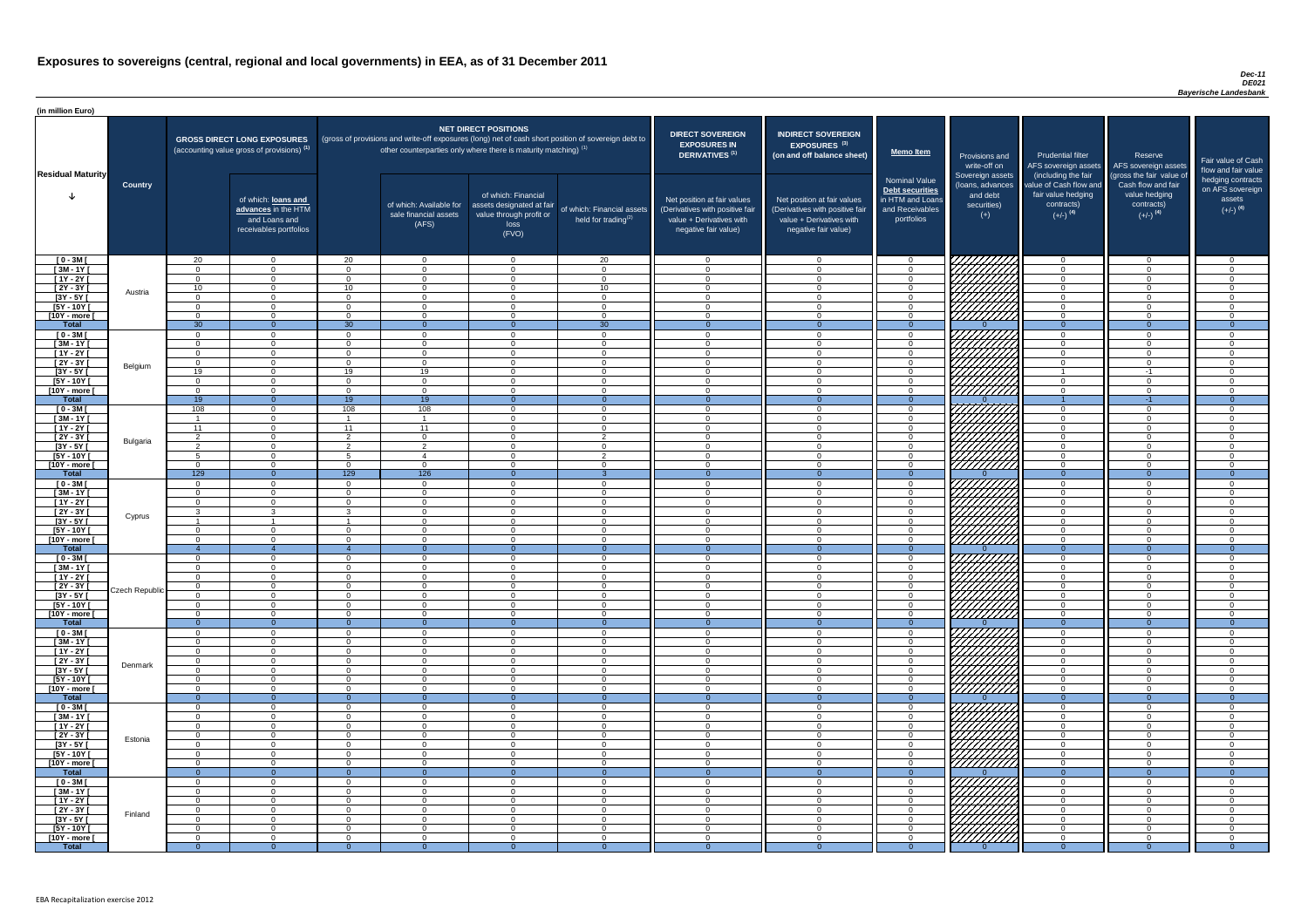### *Dec-11 DE021 Bayerische Landesbank*

| (in million Euro)                   |                       |                        |                                                                                             |                      |                                                                                                                                                                                   |                                                                                              |                                                      |                                                                                                                    |                                                                                                                    |                                                                                              |                                                                          |                                                                                      |                                                                                  |                                                                           |
|-------------------------------------|-----------------------|------------------------|---------------------------------------------------------------------------------------------|----------------------|-----------------------------------------------------------------------------------------------------------------------------------------------------------------------------------|----------------------------------------------------------------------------------------------|------------------------------------------------------|--------------------------------------------------------------------------------------------------------------------|--------------------------------------------------------------------------------------------------------------------|----------------------------------------------------------------------------------------------|--------------------------------------------------------------------------|--------------------------------------------------------------------------------------|----------------------------------------------------------------------------------|---------------------------------------------------------------------------|
| <b>Residual Maturity</b>            |                       |                        | <b>GROSS DIRECT LONG EXPOSURES</b><br>(accounting value gross of provisions) <sup>(1)</sup> |                      | (gross of provisions and write-off exposures (long) net of cash short position of sovereign debt to<br>other counterparties only where there is maturity matching) <sup>(1)</sup> | <b>NET DIRECT POSITIONS</b>                                                                  |                                                      | <b>DIRECT SOVEREIGN</b><br><b>EXPOSURES IN</b><br>DERIVATIVES <sup>(1)</sup>                                       | <b>INDIRECT SOVEREIGN</b><br><b>EXPOSURES<sup>(3)</sup></b><br>(on and off balance sheet)                          | <b>Memo Item</b>                                                                             | Provisions and<br>write-off on                                           | <b>Prudential filter</b><br>(including the fair                                      | Reserve<br>AFS sovereign assets AFS sovereign assets<br>(gross the fair value of | Fair value of Cash<br>flow and fair value                                 |
|                                     | <b>Country</b>        |                        | of which: loans and<br>advances in the HTM<br>and Loans and<br>receivables portfolios       |                      | of which: Available for<br>sale financial assets<br>(AFS)                                                                                                                         | of which: Financial<br>assets designated at fair<br>value through profit or<br>loss<br>(FVO) | of which: Financial assets<br>held for trading $(2)$ | Net position at fair values<br>(Derivatives with positive fair<br>value + Derivatives with<br>negative fair value) | Net position at fair values<br>(Derivatives with positive fair<br>value + Derivatives with<br>negative fair value) | <b>Nominal Value</b><br>Debt securities<br>in HTM and Loans<br>and Receivables<br>portfolios | Sovereign assets<br>(loans, advances<br>and debt<br>securities)<br>$(+)$ | value of Cash flow and<br>fair value hedging<br>contracts)<br>$(+/-)$ <sup>(4)</sup> | Cash flow and fair<br>value hedging<br>contracts)<br>$(+/-)$ <sup>(4)</sup>      | hedging contracts<br>on AFS sovereign<br>assets<br>$(+/-)$ <sup>(4)</sup> |
| $[0 - 3M]$                          |                       |                        |                                                                                             |                      | $\Omega$                                                                                                                                                                          | $\Omega$<br>$\Omega$                                                                         | $\overline{0}$                                       | - 0<br>റ                                                                                                           | $\Omega$                                                                                                           | $\Omega$                                                                                     | 7777777777                                                               | $\overline{0}$                                                                       | $\Omega$<br>$\Omega$                                                             | $\overline{0}$<br>$\Omega$                                                |
| $[3M - 1Y]$<br>$[1Y - 2Y]$          |                       | $\Omega$               | $\Omega$<br>$\overline{0}$                                                                  | $\Omega$             | -5<br>$\Omega$                                                                                                                                                                    | $\Omega$                                                                                     | $\Omega$<br>$\overline{0}$                           | $\bigcap$                                                                                                          | $\Omega$                                                                                                           | $\Omega$<br>$\Omega$                                                                         |                                                                          | $\Omega$<br>$\overline{0}$                                                           | $\Omega$                                                                         | $\Omega$                                                                  |
| $[2Y - 3Y]$                         |                       | $\Omega$               | $\overline{0}$                                                                              | $\cap$               | $\Omega$                                                                                                                                                                          | $\Omega$                                                                                     | $\Omega$                                             | $\overline{0}$                                                                                                     | $\cap$                                                                                                             | $\overline{0}$                                                                               |                                                                          | $\overline{0}$                                                                       | $\Omega$                                                                         | $\overline{0}$                                                            |
| $[3Y - 5Y]$                         | France                | 46                     | $\Omega$                                                                                    | 46                   | 46                                                                                                                                                                                | $\Omega$                                                                                     | $\overline{0}$                                       | $\Omega$                                                                                                           | $\cap$                                                                                                             | $\overline{0}$                                                                               |                                                                          | $\Omega$                                                                             | $\Omega$                                                                         | $\Omega$                                                                  |
| $[5Y - 10Y]$                        |                       | $\Omega$               | $\overline{0}$                                                                              | $\cap$               | $\Omega$                                                                                                                                                                          | $\Omega$                                                                                     | $\overline{0}$                                       | $\Omega$                                                                                                           | $\cap$                                                                                                             | $\overline{0}$                                                                               |                                                                          | $\overline{0}$                                                                       | $\Omega$                                                                         | $\Omega$                                                                  |
| [10Y - more [<br><b>Total</b>       |                       | 55<br>$\overline{108}$ | 55<br>57                                                                                    | 55<br>108            | $\overline{0}$<br>51                                                                                                                                                              | $\Omega$                                                                                     | $\overline{0}$<br>$\Omega$                           | - 0<br>- 0                                                                                                         | $\cap$                                                                                                             | $\Omega$<br>$\Omega$                                                                         | . <i>VIIIIIIII</i>                                                       | $\overline{0}$<br>$\overline{0}$                                                     | $\Omega$                                                                         | $\Omega$<br>$\overline{0}$                                                |
| $[0 - 3M]$                          |                       | 5,108                  | 4,553                                                                                       | 5,108                | 541                                                                                                                                                                               | $\Omega$                                                                                     | 14                                                   | $\overline{2}$                                                                                                     |                                                                                                                    | $\Omega$                                                                                     |                                                                          | $\overline{0}$                                                                       | $\Omega$                                                                         | $\cap$                                                                    |
| $[3M - 1Y]$                         |                       | 2,812                  | 2,280                                                                                       | 2,812                | $\overline{0}$                                                                                                                                                                    | $\Omega$                                                                                     | 532                                                  | 31                                                                                                                 | $\cap$                                                                                                             | $\overline{0}$                                                                               |                                                                          | $\overline{0}$                                                                       | $\Omega$                                                                         | $\Omega$                                                                  |
| $[1Y - 2Y]$                         |                       | 2,015                  | 704                                                                                         | 2,015                | 203                                                                                                                                                                               | $\Omega$                                                                                     | 1,109                                                | 44                                                                                                                 |                                                                                                                    | $\Omega$                                                                                     |                                                                          | $\overline{0}$                                                                       | $\Omega$                                                                         | $\cap$                                                                    |
| $[2Y - 3Y]$                         | Germany               | 5,534                  | 1,868                                                                                       | 5,534                | 340                                                                                                                                                                               | $\Omega$                                                                                     | 3,325                                                | 2,454                                                                                                              |                                                                                                                    | $\Omega$                                                                                     |                                                                          | $-2$                                                                                 | ົາ                                                                               | $\cap$                                                                    |
| $[3Y - 5Y]$<br>$[5Y - 10Y]$         |                       | 5,314<br>5,662         | 1,858<br>4,762                                                                              | 5,314<br>5,662       | 3,097<br>184                                                                                                                                                                      | $\Omega$<br>12 <sup>7</sup>                                                                  | 359<br>704                                           | 165<br>121                                                                                                         | $-2$                                                                                                               | $\Omega$<br>$\Omega$                                                                         |                                                                          | $-87$<br>$\overline{0}$                                                              | 57<br>$\cap$                                                                     | $-31$<br>. വ                                                              |
| [10Y - more [                       |                       | 10,722                 | 10,142                                                                                      | 10,722               | $\Omega$                                                                                                                                                                          | $\Omega$                                                                                     | 580                                                  | $-37$                                                                                                              |                                                                                                                    | $\Omega$                                                                                     | 7777777777                                                               | $\overline{0}$                                                                       | $\cap$                                                                           | $\cap$                                                                    |
| <b>Total</b>                        |                       | 37,166                 | 26,167                                                                                      | 37,166               | 4,365                                                                                                                                                                             | 12 <sup>7</sup>                                                                              | 6,623                                                | 2,780                                                                                                              | $-2$                                                                                                               | $\Omega$                                                                                     |                                                                          | $-89$                                                                                | 58                                                                               | $-31$                                                                     |
| $[0 - 3M]$                          |                       | $\cap$                 | $\overline{0}$                                                                              | $\Omega$             | $\Omega$                                                                                                                                                                          | $\Omega$                                                                                     | $\overline{0}$                                       | $\cap$                                                                                                             |                                                                                                                    | $\Omega$                                                                                     |                                                                          | $\Omega$                                                                             | $\Omega$                                                                         | $\cap$                                                                    |
| $[3M - 1Y]$                         |                       | $\Omega$               | $\Omega$                                                                                    | $\Omega$             | $\Omega$                                                                                                                                                                          | $\Omega$                                                                                     | $\overline{0}$                                       | $\cap$<br>$\cap$                                                                                                   |                                                                                                                    | $\Omega$                                                                                     |                                                                          | $\Omega$                                                                             | $\Omega$<br>$\Omega$                                                             | $\Omega$<br>$\cap$                                                        |
| $[1Y - 2Y]$<br>$[2Y - 3Y]$          |                       | 50<br>65               | $\Omega$<br>$\Omega$                                                                        | 50<br>65             | 50<br>65                                                                                                                                                                          | $\Omega$<br>$\Omega$                                                                         | $\Omega$<br>$\Omega$                                 |                                                                                                                    |                                                                                                                    | $\Omega$<br>$\Omega$                                                                         | <i>ШША</i>                                                               | $\Omega$<br>$\Omega$                                                                 |                                                                                  |                                                                           |
| $[3Y - 5Y]$                         | Greece <sup>(5)</sup> |                        |                                                                                             |                      |                                                                                                                                                                                   |                                                                                              |                                                      |                                                                                                                    |                                                                                                                    |                                                                                              |                                                                          |                                                                                      |                                                                                  |                                                                           |
| $[5Y - 10Y]$                        |                       | 50                     | $\Omega$                                                                                    | 50                   | 50                                                                                                                                                                                | $\Omega$                                                                                     | $\Omega$                                             |                                                                                                                    |                                                                                                                    | $\Omega$                                                                                     | HHHH                                                                     | $\Omega$                                                                             |                                                                                  |                                                                           |
| $[10Y - more]$                      |                       |                        | $\Omega$                                                                                    |                      | - 0                                                                                                                                                                               | $\Omega$                                                                                     | $\Omega$                                             |                                                                                                                    |                                                                                                                    | $\Omega$                                                                                     | 77777777777                                                              | $\Omega$                                                                             |                                                                                  |                                                                           |
| <b>Total</b>                        |                       | 165<br>976             | $\Omega$<br>178                                                                             | 165<br>976           | 165<br>796                                                                                                                                                                        | $\Omega$                                                                                     | $\Omega$                                             |                                                                                                                    |                                                                                                                    | $\Omega$                                                                                     | 136                                                                      | $\Omega$<br>$\overline{0}$                                                           | $\Omega$<br>$\Omega$                                                             | $\Omega$                                                                  |
| $[0 - 3M]$<br>$[3M - 1Y]$           |                       | 300                    | 21                                                                                          | 300                  | 250                                                                                                                                                                               | $\Omega$                                                                                     | 29                                                   | $\cap$                                                                                                             |                                                                                                                    | $\Omega$<br>10 <sup>°</sup>                                                                  |                                                                          | 5                                                                                    | $-5$                                                                             | $\cap$                                                                    |
| $\overline{[1Y-2Y]}$                |                       | 242                    |                                                                                             | 242                  | 238                                                                                                                                                                               | $\Omega$                                                                                     | $\mathbf{3}$                                         | $\Omega$                                                                                                           | $\Omega$                                                                                                           | $\overline{0}$                                                                               | ////////////                                                             | $\overline{7}$                                                                       | $-7$                                                                             | $\Omega$                                                                  |
| $[2Y - 3Y]$                         | Hungary               | 214                    | -8                                                                                          | 214                  | 196                                                                                                                                                                               | $\Omega$                                                                                     | 10 <sup>°</sup>                                      | $\Omega$                                                                                                           | $\Omega$                                                                                                           | $\Omega$                                                                                     |                                                                          | 12 <sup>7</sup>                                                                      | $-12$                                                                            | $\cap$                                                                    |
| $[3Y - 5Y]$                         |                       | 211                    | $\overline{0}$                                                                              | 211                  | 187                                                                                                                                                                               | $\Omega$                                                                                     | 24                                                   | $\Omega$                                                                                                           | $\Omega$                                                                                                           | $\Omega$                                                                                     |                                                                          | 15                                                                                   | $-15$                                                                            | $\Omega$                                                                  |
| $[5Y - 10Y]$<br>[10Y - more [       |                       | 66<br>48               | $\mathbf{3}$<br>19                                                                          | 66<br>48             | 62<br>$\Omega$                                                                                                                                                                    | $\Omega$<br>$\Omega$                                                                         | 29                                                   | $\Omega$<br>$\cap$                                                                                                 | $\Omega$<br>$\cap$                                                                                                 | $\overline{0}$<br>$\overline{0}$                                                             | VIIIIIIII<br>777777777                                                   | $\overline{0}$<br>$\overline{0}$                                                     | $\Omega$<br>$\Omega$                                                             | $\Omega$<br>$\cap$                                                        |
| <b>Total</b>                        |                       | 2,056                  | 230                                                                                         | 2,056                | 1,729                                                                                                                                                                             |                                                                                              | 97                                                   |                                                                                                                    |                                                                                                                    | 10                                                                                           |                                                                          | $\overline{39}$                                                                      | $-39$                                                                            | $\Omega$                                                                  |
| $[0 - 3M]$                          |                       | $\Omega$               | $\overline{0}$                                                                              | $\Omega$             | $\overline{0}$                                                                                                                                                                    | $\overline{0}$                                                                               | $\overline{0}$                                       | - 0                                                                                                                | $\cap$                                                                                                             | $\Omega$                                                                                     |                                                                          | $\overline{0}$                                                                       | $\overline{0}$                                                                   | $\Omega$                                                                  |
| $[3M - 1Y]$                         |                       | $\Omega$               | $\overline{0}$                                                                              | $\Omega$             | $\Omega$                                                                                                                                                                          | $\Omega$                                                                                     | $\overline{0}$                                       | - ೧                                                                                                                |                                                                                                                    | $\Omega$                                                                                     |                                                                          | $\overline{0}$                                                                       | $\Omega$                                                                         | ി                                                                         |
| $[1Y - 2Y]$<br>$[2Y - 3Y]$          |                       | $\Omega$<br>- 0        | $\overline{0}$<br>$\overline{0}$                                                            | $\Omega$<br>$\Omega$ | $\Omega$<br>$\Omega$                                                                                                                                                              | $\Omega$<br>$\Omega$                                                                         | $\Omega$<br>$\overline{0}$                           | $\Omega$<br>- 0                                                                                                    | $\cap$                                                                                                             | $\Omega$<br>$\Omega$                                                                         |                                                                          | $\overline{0}$<br>$\overline{0}$                                                     | $\Omega$<br>$\Omega$                                                             | $\cap$<br>- 0                                                             |
| $\boxed{3Y - 5Y}$                   | Iceland               | $\Omega$               | $\Omega$                                                                                    | $\Omega$             | - 0                                                                                                                                                                               | $\overline{0}$                                                                               | $\overline{0}$                                       | റ                                                                                                                  | $\cap$                                                                                                             | $\Omega$                                                                                     |                                                                          | $\overline{0}$                                                                       | $\Omega$                                                                         | - 0                                                                       |
| $[5Y - 10Y]$                        |                       | $\cap$                 | $\Omega$                                                                                    | $\Omega$             | - റ                                                                                                                                                                               | $\Omega$                                                                                     | $\overline{0}$                                       | റ                                                                                                                  |                                                                                                                    | $\Omega$                                                                                     | 777777777                                                                | $\overline{0}$                                                                       | $\Omega$                                                                         | $\cap$                                                                    |
| [10Y - more [                       |                       | . വ                    | $\Omega$                                                                                    | $\cap$               | - റ                                                                                                                                                                               | $\Omega$                                                                                     | $\Omega$                                             | റ                                                                                                                  | $\cap$                                                                                                             | $\Omega$                                                                                     | <u>VIIIIIII</u>                                                          | $\overline{0}$                                                                       | $\cap$                                                                           | റ                                                                         |
| <b>Total</b><br>$[0 - 3M]$          |                       | - റ<br>$\cap$          | $\Omega$<br>$\Omega$                                                                        | - 0<br>$\Omega$      | $\Omega$<br>$\Omega$                                                                                                                                                              | $\cap$                                                                                       | $\Omega$<br>$\Omega$                                 | - 0<br>$\cap$                                                                                                      |                                                                                                                    | $\Omega$<br>$\Omega$                                                                         |                                                                          | $\Omega$<br>$\Omega$                                                                 | $\overline{0}$<br>$\Omega$                                                       | $\Omega$<br>$\Omega$                                                      |
| $[3M - 1Y]$                         |                       | $\Omega$               | $\overline{0}$                                                                              | $\Omega$             | $\overline{0}$                                                                                                                                                                    | $\Omega$                                                                                     | $\overline{0}$                                       | $\cap$                                                                                                             | $\cap$                                                                                                             | $\Omega$                                                                                     | ⊣ <i>₩₩</i>                                                              | $\overline{0}$                                                                       | $\Omega$                                                                         | $\cap$                                                                    |
| $[1Y - 2Y]$                         |                       | $\Omega$               | $\Omega$                                                                                    | $\cap$               | $\Omega$                                                                                                                                                                          | $\Omega$                                                                                     | $\Omega$                                             | $\cap$                                                                                                             |                                                                                                                    | $\Omega$                                                                                     |                                                                          | $\Omega$                                                                             | $\Omega$                                                                         | $\cap$                                                                    |
| $[2Y - 3Y]$                         | Ireland               |                        | $\Omega$                                                                                    | $\cap$               | $\Omega$                                                                                                                                                                          | $\Omega$                                                                                     | $\Omega$                                             | $\cap$<br>$\cap$                                                                                                   |                                                                                                                    | $\Omega$                                                                                     |                                                                          | $\Omega$                                                                             | $\cap$<br>∩                                                                      |                                                                           |
| $[3Y - 5Y]$<br>$[5Y - 10Y]$         |                       |                        | $\Omega$<br>$\Omega$                                                                        | $\Omega$             | $\Omega$<br>$\Omega$                                                                                                                                                              | $\Omega$<br>$\Omega$                                                                         | $\Omega$<br>$\Omega$                                 |                                                                                                                    |                                                                                                                    | $\Omega$<br>$\Omega$                                                                         | HHHA<br>HHHA                                                             | $\Omega$<br>$\Omega$                                                                 | ∩                                                                                |                                                                           |
| [10Y - more [                       |                       | $\Omega$               | $\Omega$                                                                                    |                      | $\Omega$                                                                                                                                                                          | $\Omega$                                                                                     | $\Omega$                                             | $\cap$                                                                                                             |                                                                                                                    | $\Omega$                                                                                     |                                                                          | $\Omega$                                                                             | ∩                                                                                |                                                                           |
| <b>Total</b>                        |                       | $\Omega$               | $\Omega$                                                                                    |                      | $\Omega$                                                                                                                                                                          |                                                                                              | $\Omega$                                             |                                                                                                                    |                                                                                                                    | $\Omega$                                                                                     |                                                                          | $\Omega$                                                                             | $\Omega$                                                                         | $\Omega$                                                                  |
| $[0 - 3M]$                          |                       |                        | $\Omega$                                                                                    |                      | -5                                                                                                                                                                                | $\Omega$                                                                                     | $\Omega$                                             | റ                                                                                                                  |                                                                                                                    | $\Omega$                                                                                     |                                                                          | $\Omega$                                                                             | $\Omega$                                                                         |                                                                           |
| $[3M - 1Y]$<br>$\overline{[1Y-2Y]}$ |                       | 21<br>15               | $\Omega$<br>$\overline{0}$                                                                  | 21<br>15             | 21<br>15                                                                                                                                                                          | $\Omega$<br>$\Omega$                                                                         | $\Omega$<br>$\Omega$                                 | $\cap$<br>$\Omega$                                                                                                 |                                                                                                                    | $\Omega$<br>$\Omega$                                                                         | <u>UMMA</u>                                                              | $\Omega$                                                                             | $\Omega$<br>$-1$                                                                 | $\Omega$<br>$\Omega$                                                      |
| $[2Y - 3Y]$                         |                       | $\Omega$               | $\overline{0}$                                                                              | $\Omega$             | $\Omega$                                                                                                                                                                          | $\Omega$                                                                                     | $\Omega$                                             | $\cap$                                                                                                             | $\Omega$                                                                                                           | $\Omega$                                                                                     | 777777777                                                                | $\overline{0}$                                                                       | $\Omega$                                                                         | $\Omega$                                                                  |
| $[3Y - 5Y]$                         | Italy                 | 339                    | $\overline{0}$                                                                              | 339                  | 339                                                                                                                                                                               | $\Omega$                                                                                     | $\Omega$                                             | $\Omega$                                                                                                           | $\Omega$                                                                                                           | $\Omega$                                                                                     | VIIIIIIII                                                                | $-20$                                                                                | $-12$                                                                            | $-32$                                                                     |
| $[5Y - 10Y]$                        |                       | $\Omega$               | $\overline{0}$                                                                              | $\Omega$             | $\overline{0}$                                                                                                                                                                    | $\Omega$                                                                                     | $\Omega$                                             | $\Omega$                                                                                                           | $\cap$                                                                                                             | $\overline{0}$                                                                               | 7777777777                                                               | $\overline{0}$                                                                       | $\Omega$                                                                         | $\Omega$                                                                  |
| [10Y - more [<br><b>Total</b>       |                       | 77<br>457              | $\Omega$<br>$\Omega$                                                                        | 77<br>457            | 39<br>419                                                                                                                                                                         | 38                                                                                           | $\Omega$<br>$\overline{0}$                           | $\cap$<br>$\Omega$                                                                                                 | $\Omega$                                                                                                           | $\Omega$<br>$\Omega$                                                                         | 7777777777                                                               | $-4$<br>$-23$                                                                        | $-10$<br>$-22$                                                                   | $-14$                                                                     |
| $[0 - 3M]$                          |                       | $\Omega$               | $\Omega$                                                                                    | $\Omega$             | $\Omega$                                                                                                                                                                          | 38<br>$\Omega$                                                                               | $\Omega$                                             | - 0                                                                                                                |                                                                                                                    | $\Omega$                                                                                     | <i>VIIIIIII</i>                                                          | $\Omega$                                                                             | $\Omega$                                                                         | $-45$                                                                     |
| $[3M - 1Y]$                         |                       | $\Omega$               | $\overline{0}$                                                                              | $\Omega$             | $\overline{0}$                                                                                                                                                                    | $\overline{0}$                                                                               | $\overline{0}$                                       | - 0                                                                                                                | $\Omega$                                                                                                           | $\Omega$                                                                                     |                                                                          | $\overline{0}$                                                                       | $\Omega$                                                                         | $\Omega$                                                                  |
| $[1Y - 2Y]$                         |                       | $\Omega$               | $\overline{0}$                                                                              | $\Omega$             | $\Omega$                                                                                                                                                                          | $\Omega$                                                                                     | $\overline{0}$                                       | $\Omega$                                                                                                           | $\Omega$                                                                                                           | $\overline{0}$                                                                               |                                                                          | $\overline{0}$                                                                       | $\Omega$                                                                         | $\Omega$                                                                  |
| [2Y - 3Y [                          | Latvia                | $\Omega$               | $\overline{0}$                                                                              | $\Omega$             | $\Omega$                                                                                                                                                                          | $\overline{0}$                                                                               | $\overline{0}$                                       | $\overline{0}$                                                                                                     | $\Omega$                                                                                                           | $\Omega$                                                                                     |                                                                          | $\overline{0}$                                                                       | $\Omega$                                                                         | $\Omega$                                                                  |
| [3Y - 5Y [<br>$[5Y - 10Y]$          |                       | <u>n</u><br>16         | $\overline{0}$<br>$\overline{0}$                                                            | $\Omega$<br>16       | $\Omega$<br>- 0                                                                                                                                                                   | $\overline{0}$<br>16                                                                         | $\overline{0}$<br>$\overline{0}$                     | - 0<br>- 0                                                                                                         | $\Omega$<br>$\cap$                                                                                                 | $\Omega$<br>$\Omega$                                                                         |                                                                          | $\overline{0}$<br>$\overline{0}$                                                     | $\Omega$<br>$\Omega$                                                             | - 0<br>$\Omega$                                                           |
| $[10Y - more]$                      |                       | - 0                    | $\overline{0}$                                                                              | $\Omega$             | - 0                                                                                                                                                                               | $\Omega$                                                                                     | $\overline{0}$                                       | റ                                                                                                                  | $\cap$                                                                                                             | $\Omega$                                                                                     | <b>Chillips</b>                                                          | $\Omega$                                                                             | $\Omega$                                                                         | $\Omega$                                                                  |
| <b>Total</b>                        |                       | 16                     | $\Omega$                                                                                    | 16                   |                                                                                                                                                                                   | 16 <sup>°</sup>                                                                              |                                                      |                                                                                                                    |                                                                                                                    |                                                                                              |                                                                          | - ೧                                                                                  |                                                                                  | $\overline{0}$                                                            |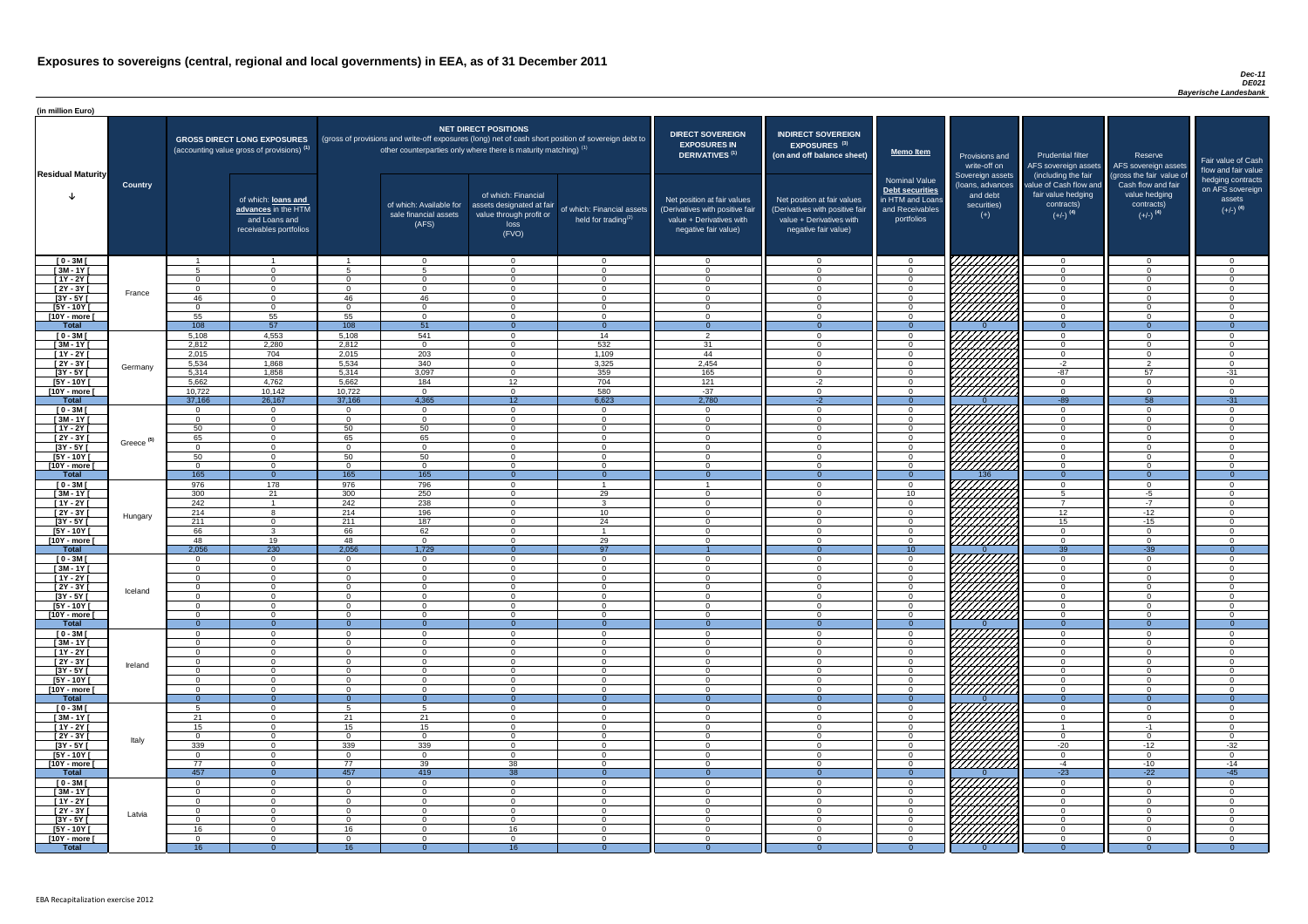### *Dec-11 DE021 Bayerische Landesbank*

| <b>DIRECT SOVEREIGN</b><br><b>EXPOSURES IN</b><br><b>DERIVATIVES</b> <sup>(1)</sup><br>Net position at fair values<br>(Derivatives with positive fair<br>value + Derivatives with<br>negative fair value) | <b>INDIRECT SOVEREIGN</b><br><b>EXPOSURES<sup>(3)</sup></b><br>(on and off balance sheet)<br>Net position at fair values<br>(Derivatives with positive fair<br>value + Derivatives with<br>negative fair value) | <b>Memo Item</b><br><b>Nominal Value</b><br><b>Debt securities</b><br>in HTM and Loans<br>and Receivables<br>portfolios | Provisions and<br>write-off on<br>Sovereign assets<br>(loans, advances<br>and debt<br>securities)<br>$(+)$ | <b>Prudential filter</b><br>AFS sovereign assets<br>(including the fair<br>value of Cash flow and<br>fair value hedging<br>contracts)<br>$(+/-)$ <sup>(4)</sup> | Reserve<br>AFS sovereign assets<br>(gross the fair value of<br>Cash flow and fair<br>value hedging<br>contracts)<br>$(+/-)$ <sup>(4)</sup> | Fair value of Cash<br>flow and fair value<br>hedging contracts<br>on AFS sovereign<br>assets<br>$(+/-)$ <sup>(4)</sup> |
|-----------------------------------------------------------------------------------------------------------------------------------------------------------------------------------------------------------|-----------------------------------------------------------------------------------------------------------------------------------------------------------------------------------------------------------------|-------------------------------------------------------------------------------------------------------------------------|------------------------------------------------------------------------------------------------------------|-----------------------------------------------------------------------------------------------------------------------------------------------------------------|--------------------------------------------------------------------------------------------------------------------------------------------|------------------------------------------------------------------------------------------------------------------------|
| 0                                                                                                                                                                                                         | $\mathbf 0$                                                                                                                                                                                                     | $\mathbf 0$                                                                                                             |                                                                                                            | $\mathbf 0$                                                                                                                                                     | $\mathbf 0$                                                                                                                                | $\mathbf 0$                                                                                                            |
| $\mathbf 0$                                                                                                                                                                                               | $\mathbf 0$                                                                                                                                                                                                     | $\mathbf 0$                                                                                                             |                                                                                                            | $\mathbf 0$                                                                                                                                                     | $\Omega$                                                                                                                                   | $\mathbf 0$                                                                                                            |
| $\mathbf 0$                                                                                                                                                                                               | $\mathbf 0$                                                                                                                                                                                                     | $\pmb{0}$                                                                                                               |                                                                                                            | $\mathbf 0$                                                                                                                                                     | $\mathbf 0$                                                                                                                                | $\mathbf 0$                                                                                                            |
| $\mathbf 0$                                                                                                                                                                                               | $\mathbf 0$                                                                                                                                                                                                     | $\boldsymbol{0}$                                                                                                        |                                                                                                            | $\mathbf 0$                                                                                                                                                     | $\mathbf 0$                                                                                                                                | $\mathbf 0$                                                                                                            |
| $\mathbf 0$                                                                                                                                                                                               | $\mathbf 0$                                                                                                                                                                                                     | $\mathbf 0$                                                                                                             |                                                                                                            | $\mathbf 0$                                                                                                                                                     | $\mathbf 0$                                                                                                                                | $\mathbf 0$                                                                                                            |
| $\mathbf 0$<br>$\mathbf 0$                                                                                                                                                                                | $\mathbf 0$<br>$\mathbf 0$                                                                                                                                                                                      | $\mathbf 0$<br>$\mathbf 0$                                                                                              |                                                                                                            | $\mathbf 0$<br>$\mathbf 0$                                                                                                                                      | $\overline{0}$<br>$\overline{0}$                                                                                                           | $\mathbf 0$<br>$\pmb{0}$                                                                                               |
| $\mathbf{0}$                                                                                                                                                                                              | $\overline{0}$                                                                                                                                                                                                  | $\overline{0}$                                                                                                          | $\Omega$                                                                                                   | $\overline{0}$                                                                                                                                                  | $\overline{0}$                                                                                                                             | $\overline{0}$                                                                                                         |
| $\mathbf 0$                                                                                                                                                                                               | $\mathbf 0$                                                                                                                                                                                                     | 0                                                                                                                       |                                                                                                            | $\mathbf 0$                                                                                                                                                     | $\mathbf 0$                                                                                                                                | $\mathbf 0$                                                                                                            |
| $\mathbf 0$                                                                                                                                                                                               | $\mathbf 0$                                                                                                                                                                                                     | $\mathbf 0$                                                                                                             |                                                                                                            | $\mathbf 0$                                                                                                                                                     | $\mathbf 0$                                                                                                                                | $\mathbf 0$                                                                                                            |
| $\mathbf 0$                                                                                                                                                                                               | $\mathbf 0$                                                                                                                                                                                                     | $\mathbf 0$                                                                                                             |                                                                                                            | $\mathbf 0$                                                                                                                                                     | $\mathbf 0$                                                                                                                                | $\mathbf 0$                                                                                                            |
| $\mathbf 0$                                                                                                                                                                                               | $\mathbf 0$                                                                                                                                                                                                     | $\mathbf 0$                                                                                                             |                                                                                                            | $\mathbf 0$                                                                                                                                                     | $\mathbf 0$                                                                                                                                | $\mathbf 0$                                                                                                            |
| $\mathbf 0$                                                                                                                                                                                               | $\mathbf 0$                                                                                                                                                                                                     | $\mathbf 0$                                                                                                             |                                                                                                            | $\mathbf 0$                                                                                                                                                     | $\mathbf 0$                                                                                                                                | $\mathbf 0$                                                                                                            |
| $\mathbf 0$                                                                                                                                                                                               | 0                                                                                                                                                                                                               | $\mathbf 0$                                                                                                             |                                                                                                            | $\mathbf 0$                                                                                                                                                     | $\overline{0}$                                                                                                                             | $\mathbf 0$                                                                                                            |
| $\mathbf 0$                                                                                                                                                                                               | $\mathbf 0$                                                                                                                                                                                                     | $\pmb{0}$                                                                                                               |                                                                                                            | 0                                                                                                                                                               | $\mathbf 0$                                                                                                                                | $\mathbf 0$                                                                                                            |
| $\overline{0}$                                                                                                                                                                                            | $\overline{0}$                                                                                                                                                                                                  | $\overline{0}$                                                                                                          | $\Omega$                                                                                                   | $\overline{0}$                                                                                                                                                  | $\overline{0}$                                                                                                                             | $\overline{0}$                                                                                                         |
| $\mathbf 0$                                                                                                                                                                                               | $\mathbf 0$                                                                                                                                                                                                     | $\pmb{0}$                                                                                                               |                                                                                                            | $\mathbf 0$                                                                                                                                                     | $\mathbf 0$                                                                                                                                | $\mathbf 0$                                                                                                            |
| $\mathbf 0$<br>$\mathbf 0$                                                                                                                                                                                | $\mathbf 0$<br>$\mathbf 0$                                                                                                                                                                                      | $\mathbf 0$<br>$\mathbf 0$                                                                                              |                                                                                                            | $\mathbf 0$<br>$\mathbf 0$                                                                                                                                      | $\mathbf 0$<br>$\overline{0}$                                                                                                              | $\mathbf 0$<br>$\mathbf 0$                                                                                             |
| $\mathbf 0$                                                                                                                                                                                               | $\mathbf 0$                                                                                                                                                                                                     | $\mathbf 0$                                                                                                             |                                                                                                            | $\mathbf 0$                                                                                                                                                     | $\overline{0}$                                                                                                                             | $\mathbf 0$                                                                                                            |
| $\mathbf 0$                                                                                                                                                                                               | $\Omega$                                                                                                                                                                                                        | $\Omega$                                                                                                                |                                                                                                            | $\Omega$                                                                                                                                                        | $\Omega$                                                                                                                                   | $\overline{0}$                                                                                                         |
| 0                                                                                                                                                                                                         | $\mathbf 0$                                                                                                                                                                                                     | 0                                                                                                                       |                                                                                                            | 0                                                                                                                                                               | 0                                                                                                                                          | 0                                                                                                                      |
| 0                                                                                                                                                                                                         | $\mathbf 0$                                                                                                                                                                                                     | 0                                                                                                                       |                                                                                                            | 0                                                                                                                                                               | $\Omega$                                                                                                                                   | 0                                                                                                                      |
| $\overline{0}$                                                                                                                                                                                            | $\overline{0}$                                                                                                                                                                                                  | $\overline{0}$                                                                                                          | $\overline{0}$                                                                                             | $\overline{0}$                                                                                                                                                  | $\overline{0}$                                                                                                                             | $\overline{0}$                                                                                                         |
| $\mathbf 0$                                                                                                                                                                                               | 0                                                                                                                                                                                                               | $\pmb{0}$                                                                                                               |                                                                                                            | $\mathbf 0$                                                                                                                                                     | 0                                                                                                                                          | 0                                                                                                                      |
| $\mathbf 0$                                                                                                                                                                                               | 0                                                                                                                                                                                                               | $\pmb{0}$                                                                                                               |                                                                                                            | 0                                                                                                                                                               | $\Omega$                                                                                                                                   | 0                                                                                                                      |
| 0<br>$\mathbf 0$                                                                                                                                                                                          | 0<br>0                                                                                                                                                                                                          | $\pmb{0}$<br>$\pmb{0}$                                                                                                  |                                                                                                            | $\mathbf 0$<br>$\mathbf 0$                                                                                                                                      | 0<br>0                                                                                                                                     | $\mathbf 0$<br>0                                                                                                       |
| $\mathbf 0$                                                                                                                                                                                               | 0                                                                                                                                                                                                               | $\pmb{0}$                                                                                                               |                                                                                                            | 0                                                                                                                                                               | 0                                                                                                                                          | 0                                                                                                                      |
| $\mathbf 0$                                                                                                                                                                                               | 0                                                                                                                                                                                                               | $\pmb{0}$                                                                                                               |                                                                                                            | $\mathbf 0$                                                                                                                                                     | 0                                                                                                                                          | 0                                                                                                                      |
| $\mathbf 0$                                                                                                                                                                                               | $\mathbf 0$                                                                                                                                                                                                     | $\pmb{0}$                                                                                                               | <u>////////</u>                                                                                            | $\mathbf 0$                                                                                                                                                     | 0                                                                                                                                          | 0                                                                                                                      |
| $\mathbf{0}$                                                                                                                                                                                              | $\overline{0}$                                                                                                                                                                                                  | $\boldsymbol{0}$                                                                                                        | $\overline{0}$                                                                                             | $\overline{0}$                                                                                                                                                  | $\overline{0}$                                                                                                                             | $\overline{0}$                                                                                                         |
| 0                                                                                                                                                                                                         | $\mathbf 0$                                                                                                                                                                                                     | 0                                                                                                                       |                                                                                                            | $\mathbf 0$                                                                                                                                                     | 0                                                                                                                                          | 0                                                                                                                      |
| $\mathbf 0$                                                                                                                                                                                               | 0                                                                                                                                                                                                               | 0                                                                                                                       |                                                                                                            | 0                                                                                                                                                               | 0                                                                                                                                          | 0                                                                                                                      |
| 0<br>$\mathbf 0$                                                                                                                                                                                          | 0<br>0                                                                                                                                                                                                          | 0<br>0                                                                                                                  |                                                                                                            | 0<br>0                                                                                                                                                          | 0<br>0                                                                                                                                     | 0<br>0                                                                                                                 |
| 0                                                                                                                                                                                                         | 0                                                                                                                                                                                                               | 0                                                                                                                       |                                                                                                            | 0                                                                                                                                                               | 0                                                                                                                                          | 0                                                                                                                      |
| 0                                                                                                                                                                                                         | 0                                                                                                                                                                                                               | $\mathbf 0$                                                                                                             |                                                                                                            | 0                                                                                                                                                               | $\Omega$                                                                                                                                   | $\Omega$                                                                                                               |
| $\mathbf 0$                                                                                                                                                                                               | 0                                                                                                                                                                                                               | 0                                                                                                                       |                                                                                                            | 0                                                                                                                                                               | 0                                                                                                                                          | 0                                                                                                                      |
| $\mathbf{0}$                                                                                                                                                                                              | $\overline{0}$                                                                                                                                                                                                  | $\overline{0}$                                                                                                          | $\overline{0}$                                                                                             | $\overline{0}$                                                                                                                                                  | $\overline{0}$                                                                                                                             | $\overline{0}$                                                                                                         |
| 0                                                                                                                                                                                                         | 0                                                                                                                                                                                                               | 0                                                                                                                       |                                                                                                            | 0                                                                                                                                                               | 0                                                                                                                                          | 0                                                                                                                      |
| $\mathbf 0$                                                                                                                                                                                               | $\mathbf 0$                                                                                                                                                                                                     | $\pmb{0}$                                                                                                               |                                                                                                            | $\mathbf 0$                                                                                                                                                     | $\mathbf 0$                                                                                                                                | $\mathbf 0$                                                                                                            |
| $\mathbf 0$<br>0                                                                                                                                                                                          | $\mathbf 0$<br>0                                                                                                                                                                                                | $\mathbf 0$<br>0                                                                                                        |                                                                                                            | $\overline{0}$<br>$\mathbf 0$                                                                                                                                   | $\mathbf 0$<br>$\mathbf 0$                                                                                                                 | $\mathbf 0$<br>0                                                                                                       |
| 0                                                                                                                                                                                                         | 0                                                                                                                                                                                                               | 0                                                                                                                       |                                                                                                            | $\overline{0}$                                                                                                                                                  | 0                                                                                                                                          | 0                                                                                                                      |
| $\mathbf 0$                                                                                                                                                                                               | $\mathbf 0$                                                                                                                                                                                                     | $\pmb{0}$                                                                                                               |                                                                                                            | $\mathbf 0$                                                                                                                                                     | $\mathbf 0$                                                                                                                                | 0                                                                                                                      |
| $\mathbf 0$                                                                                                                                                                                               | $\mathbf 0$                                                                                                                                                                                                     | 0                                                                                                                       |                                                                                                            | $\mathbf 0$                                                                                                                                                     | 0                                                                                                                                          | 0                                                                                                                      |
| $\overline{0}$                                                                                                                                                                                            | $\overline{0}$                                                                                                                                                                                                  | $\overline{0}$                                                                                                          | $\overline{0}$                                                                                             | $\overline{0}$                                                                                                                                                  | $\overline{0}$                                                                                                                             | $\overline{0}$                                                                                                         |
| 0                                                                                                                                                                                                         | 0                                                                                                                                                                                                               | 0                                                                                                                       |                                                                                                            | 0                                                                                                                                                               | 0                                                                                                                                          | 0                                                                                                                      |
| $\mathbf 0$                                                                                                                                                                                               | 0                                                                                                                                                                                                               | $\mathbf 0$                                                                                                             |                                                                                                            | $\mathbf 0$                                                                                                                                                     | 0                                                                                                                                          | $\mathbf 0$                                                                                                            |
| $\mathbf 0$<br>$\mathbf 0$                                                                                                                                                                                | 0<br>0                                                                                                                                                                                                          | 20<br>$\mathbf 0$                                                                                                       |                                                                                                            | $\mathbf 0$<br>$\mathbf 0$                                                                                                                                      | 0<br>0                                                                                                                                     | $\mathbf 0$<br>$\mathbf 0$                                                                                             |
| $\mathbf 0$                                                                                                                                                                                               | 0                                                                                                                                                                                                               | $\pmb{0}$                                                                                                               |                                                                                                            | $\mathbf 0$                                                                                                                                                     | 0                                                                                                                                          | $\mathbf 0$                                                                                                            |
| $\mathbf 0$                                                                                                                                                                                               | $\mathbf 0$                                                                                                                                                                                                     | $\pmb{0}$                                                                                                               |                                                                                                            | $\mathbf 0$                                                                                                                                                     | 0                                                                                                                                          | $\mathbf 0$                                                                                                            |
| $\mathbf 0$                                                                                                                                                                                               | $\mathbf 0$                                                                                                                                                                                                     | $\pmb{0}$                                                                                                               |                                                                                                            | 0                                                                                                                                                               | 0                                                                                                                                          | 0                                                                                                                      |
| $\mathbf{0}$                                                                                                                                                                                              | $\overline{0}$                                                                                                                                                                                                  | $\overline{20}$                                                                                                         | $\mathbf{0}$                                                                                               | $\overline{0}$                                                                                                                                                  | $\overline{0}$                                                                                                                             | $\overline{0}$                                                                                                         |
| 0                                                                                                                                                                                                         | 0                                                                                                                                                                                                               | 0                                                                                                                       |                                                                                                            | 0                                                                                                                                                               | 0                                                                                                                                          | 0                                                                                                                      |
| $\mathbf 0$                                                                                                                                                                                               | 0                                                                                                                                                                                                               | 0                                                                                                                       | 7777777                                                                                                    | $\pmb{0}$                                                                                                                                                       | $\overline{0}$                                                                                                                             | $\mathbf 0$                                                                                                            |
| $\mathbf 0$                                                                                                                                                                                               | $\mathbf 0$                                                                                                                                                                                                     | $\mathbf 0$                                                                                                             |                                                                                                            | $\overline{0}$                                                                                                                                                  | $\mathbf 0$                                                                                                                                | $\mathbf 0$                                                                                                            |
| $\mathbf 0$<br>$\mathbf 0$                                                                                                                                                                                | $\overline{0}$<br>$\mathbf 0$                                                                                                                                                                                   | $\mathbf 0$<br>$\mathbf 0$                                                                                              |                                                                                                            | $\overline{0}$<br>$\overline{0}$                                                                                                                                | $\mathbf 0$<br>$\overline{0}$                                                                                                              | $\overline{0}$<br>$\mathbf 0$                                                                                          |
| $\mathbf 0$                                                                                                                                                                                               | $\mathbf 1$                                                                                                                                                                                                     | $\mathbf 0$                                                                                                             |                                                                                                            | $\overline{0}$                                                                                                                                                  | $\overline{0}$                                                                                                                             | $\mathbf 0$                                                                                                            |
| $\mathbf 0$                                                                                                                                                                                               | $\mathbf 0$                                                                                                                                                                                                     | 0                                                                                                                       |                                                                                                            | $\overline{0}$                                                                                                                                                  | $\mathbf 0$                                                                                                                                | $\mathbf 0$                                                                                                            |
| $\overline{0}$                                                                                                                                                                                            | $\overline{1}$                                                                                                                                                                                                  | $\overline{0}$                                                                                                          | $\overline{0}$                                                                                             | $\overline{0}$                                                                                                                                                  | $\overline{0}$                                                                                                                             | $\overline{0}$                                                                                                         |

| (in million Euro)                            |                |                            |                                                                                       |                      |                                                                   |                                                                                              |                                                                                                     |                                                                                                                    |                                                                                                                    |                                                                                              |                                                                          |                                                                                                             |                                                                                                         |                                                   |
|----------------------------------------------|----------------|----------------------------|---------------------------------------------------------------------------------------|----------------------|-------------------------------------------------------------------|----------------------------------------------------------------------------------------------|-----------------------------------------------------------------------------------------------------|--------------------------------------------------------------------------------------------------------------------|--------------------------------------------------------------------------------------------------------------------|----------------------------------------------------------------------------------------------|--------------------------------------------------------------------------|-------------------------------------------------------------------------------------------------------------|---------------------------------------------------------------------------------------------------------|---------------------------------------------------|
|                                              |                |                            | <b>GROSS DIRECT LONG EXPOSURES</b><br>(accounting value gross of provisions) (1)      |                      | other counterparties only where there is maturity matching) $(1)$ | <b>NET DIRECT POSITIONS</b>                                                                  | (gross of provisions and write-off exposures (long) net of cash short position of sovereign debt to | <b>DIRECT SOVEREIGN</b><br><b>EXPOSURES IN</b><br><b>DERIVATIVES<sup>(1)</sup></b>                                 | <b>INDIRECT SOVEREIGN</b><br><b>EXPOSURES<sup>(3)</sup></b><br>(on and off balance sheet)                          | <b>Memo Item</b>                                                                             | Provisions and<br>write-off on                                           | <b>Prudential filter</b><br>AFS sovereign assets                                                            | Reserve<br>AFS sovereign assets                                                                         | Fair value<br>flow and t                          |
| <b>Residual Maturity</b>                     | <b>Country</b> |                            | of which: loans and<br>advances in the HTM<br>and Loans and<br>receivables portfolios |                      | of which: Available for<br>sale financial assets<br>(AFS)         | of which: Financial<br>assets designated at fair<br>value through profit or<br>loss<br>(FVO) | of which: Financial assets<br>held for trading <sup>(2)</sup>                                       | Net position at fair values<br>(Derivatives with positive fair<br>value + Derivatives with<br>negative fair value) | Net position at fair values<br>(Derivatives with positive fair<br>value + Derivatives with<br>negative fair value) | <b>Nominal Value</b><br>Debt securities<br>in HTM and Loans<br>and Receivables<br>portfolios | Sovereign assets<br>(loans, advances<br>and debt<br>securities)<br>$(+)$ | (including the fair<br>value of Cash flow and<br>fair value hedging<br>contracts)<br>$(+/-)$ <sup>(4)</sup> | (gross the fair value of<br>Cash flow and fair<br>value hedging<br>contracts)<br>$(+/-)$ <sup>(4)</sup> | hedging o<br>on AFS <sub>s</sub><br>ass<br>$(+/-$ |
| $[0 - 3M]$                                   |                | $\Omega$                   | $\Omega$                                                                              | $\Omega$             | $\Omega$                                                          | $\overline{0}$                                                                               | $\cap$                                                                                              | $\Omega$                                                                                                           | $\Omega$                                                                                                           | $\Omega$                                                                                     |                                                                          | $\Omega$                                                                                                    | $\Omega$                                                                                                |                                                   |
| $[3M-1Y]$                                    |                | $\cap$<br>$\cap$           | $\Omega$                                                                              | $\Omega$<br>$\Omega$ | $\Omega$                                                          | $\Omega$                                                                                     | $\cap$<br>$\Omega$                                                                                  | $\Omega$<br>$\Omega$                                                                                               | $\cap$<br>$\cap$                                                                                                   | $\Omega$                                                                                     |                                                                          | $\Omega$                                                                                                    | $\Omega$<br>$\Omega$                                                                                    |                                                   |
| $[1Y - 2Y]$<br>$\overline{2Y-3Y}$            |                | $\Omega$                   | $\Omega$<br>$\Omega$                                                                  | $\Omega$             | $\Omega$<br>$\Omega$                                              | $\Omega$<br>$\Omega$                                                                         | $\Omega$                                                                                            | $\Omega$                                                                                                           | $\Omega$                                                                                                           | $\overline{0}$<br>$\Omega$                                                                   |                                                                          | $\overline{0}$<br>$\overline{0}$                                                                            | $\Omega$                                                                                                |                                                   |
| $[3Y - 5Y]$                                  | Liechtenstein  | $\Omega$                   | $\Omega$                                                                              | $\Omega$             | $\Omega$                                                          | $\Omega$                                                                                     | $\Omega$                                                                                            | $\Omega$                                                                                                           | $\Omega$                                                                                                           | $\overline{0}$                                                                               | HAAAA<br>HAAAA                                                           | $\overline{0}$                                                                                              | $\Omega$                                                                                                |                                                   |
| $[5Y - 10Y]$                                 |                | $\Omega$                   | $\Omega$                                                                              | $\Omega$             | $\Omega$                                                          | $\Omega$                                                                                     | $\Omega$                                                                                            | $\Omega$                                                                                                           | $\cap$                                                                                                             | $\overline{0}$                                                                               |                                                                          | $\overline{0}$                                                                                              | $\Omega$                                                                                                |                                                   |
| [10Y - more [<br><b>Total</b>                |                | $\Omega$<br>$\overline{0}$ | $\Omega$<br>$\Omega$                                                                  | $\Omega$<br>- 0      | $\Omega$<br>$\Omega$                                              | $\Omega$<br>- വ                                                                              | $\Omega$<br>$\Omega$                                                                                | $\Omega$                                                                                                           | $\Omega$                                                                                                           | $\Omega$<br>$\overline{0}$                                                                   |                                                                          | $\overline{0}$<br>$\overline{0}$                                                                            | $\Omega$<br>$\Omega$                                                                                    |                                                   |
| $[0 - 3M]$                                   |                | $\Omega$                   | $\Omega$                                                                              | $\Omega$             | $\overline{0}$                                                    | $\Omega$                                                                                     | $\Omega$                                                                                            | $\Omega$                                                                                                           | $\cap$                                                                                                             | $\Omega$                                                                                     |                                                                          | $\overline{0}$                                                                                              | $\Omega$                                                                                                |                                                   |
| $[3M - 1Y]$                                  |                | $\Omega$                   | $\Omega$                                                                              | $\Omega$             | $\overline{0}$                                                    | $\Omega$                                                                                     | $\Omega$                                                                                            |                                                                                                                    | $\Omega$                                                                                                           | $\overline{0}$                                                                               |                                                                          | $\overline{0}$                                                                                              | $\Omega$                                                                                                |                                                   |
| $[1Y - 2Y]$                                  |                | $\cap$                     | $\Omega$                                                                              | $\Omega$             | $\Omega$                                                          | $\Omega$                                                                                     | $\Omega$                                                                                            | $\Omega$                                                                                                           | $\Omega$                                                                                                           | $\Omega$                                                                                     |                                                                          | $\Omega$                                                                                                    | $\Omega$                                                                                                |                                                   |
| $[2Y - 3Y]$<br>$[3Y - 5Y]$                   | Lithuania      | $\Omega$<br>$\cap$         | $\Omega$<br>$\Omega$                                                                  | $\Omega$<br>$\Omega$ | $\Omega$<br>$\overline{0}$                                        | $\Omega$<br>$\Omega$                                                                         |                                                                                                     |                                                                                                                    | $\cap$<br>$\Omega$                                                                                                 | $\cap$<br>$\Omega$                                                                           | VIIIIIII                                                                 | $\Omega$<br>$\Omega$                                                                                        | $\Omega$<br>$\Omega$                                                                                    |                                                   |
| $[5Y - 10Y]$                                 |                | $\cap$                     | $\Omega$                                                                              | $\Omega$             | $\Omega$                                                          | $\Omega$                                                                                     |                                                                                                     | $\cap$                                                                                                             | $\Omega$                                                                                                           | $\Omega$                                                                                     |                                                                          | $\Omega$                                                                                                    | $\Omega$                                                                                                |                                                   |
| [10Y - more [                                |                | $\cap$                     | $\Omega$                                                                              | $\Omega$             | $\Omega$                                                          | $\Omega$                                                                                     |                                                                                                     | $\Omega$                                                                                                           | $\cap$                                                                                                             | $\Omega$                                                                                     | /////////                                                                | $\overline{0}$                                                                                              | $\Omega$                                                                                                |                                                   |
| <b>Total</b>                                 |                | $\overline{0}$             | റ                                                                                     | - റ                  | $\Omega$                                                          | $\Omega$                                                                                     | $\Omega$                                                                                            |                                                                                                                    | $\Omega$                                                                                                           | - റ                                                                                          |                                                                          | $\Omega$                                                                                                    | $\Omega$                                                                                                |                                                   |
| $[0 - 3M]$<br>$[3M - 1Y]$                    |                | $\cap$<br>$\Omega$         | $\Omega$<br>$\Omega$                                                                  | $\Omega$<br>$\Omega$ | $\Omega$<br>$\Omega$                                              | $\Omega$<br>$\Omega$                                                                         | $\cap$                                                                                              | $\cap$<br>$\Omega$                                                                                                 | റ<br>$\cap$                                                                                                        | . വ<br>$\Omega$                                                                              |                                                                          | $\overline{0}$<br>$\Omega$                                                                                  | $\Omega$<br>$\Omega$                                                                                    |                                                   |
| $[1Y - 2Y]$                                  |                | $\Omega$                   | $\Omega$                                                                              | $\Omega$             | $\Omega$                                                          | $\Omega$                                                                                     |                                                                                                     | $\Omega$                                                                                                           | $\Omega$                                                                                                           | $\Omega$                                                                                     | <u>VIIIIIII</u>                                                          | $\overline{0}$                                                                                              | $\overline{0}$                                                                                          |                                                   |
| $[2Y - 3Y]$                                  | Luxembourg     | $\Omega$                   | $\Omega$                                                                              | $\Omega$             | $\Omega$                                                          | $\Omega$                                                                                     | $\cap$                                                                                              | $\Omega$                                                                                                           | $\Omega$                                                                                                           | $\Omega$                                                                                     | VAAAAA                                                                   | $\Omega$                                                                                                    | $\Omega$                                                                                                |                                                   |
| [3Y - 5Y                                     |                |                            |                                                                                       |                      |                                                                   |                                                                                              |                                                                                                     |                                                                                                                    |                                                                                                                    |                                                                                              | VIIIII II                                                                |                                                                                                             |                                                                                                         |                                                   |
| $[5Y - 10Y]$<br>$[10Y - more]$               |                | $\Omega$                   | $\Omega$<br>$\Omega$                                                                  | - 0<br>$\Omega$      | $\overline{0}$<br>$\Omega$                                        | $\Omega$<br>$\Omega$                                                                         |                                                                                                     |                                                                                                                    | ∩                                                                                                                  | $\Omega$<br>$\cap$                                                                           | 777777777                                                                | $\Omega$<br>$\Omega$                                                                                        | $\Omega$<br>$\Omega$                                                                                    |                                                   |
| <b>Total</b>                                 |                | $\overline{0}$             | $\Omega$                                                                              | $\Omega$             | $\Omega$                                                          |                                                                                              | $\Omega$                                                                                            |                                                                                                                    | $\Omega$                                                                                                           | $\Omega$                                                                                     |                                                                          | $\overline{0}$                                                                                              | $\Omega$                                                                                                |                                                   |
| $[0 - 3M]$                                   |                | $\Omega$                   | $\overline{0}$                                                                        | - റ                  | $\overline{0}$                                                    | $\Omega$                                                                                     |                                                                                                     |                                                                                                                    | $\Omega$                                                                                                           | $\Omega$                                                                                     |                                                                          | $\Omega$                                                                                                    | $\Omega$                                                                                                |                                                   |
| $[3M - 1Y]$                                  |                | $\Omega$                   | $\Omega$                                                                              | $\Omega$             | $\overline{0}$                                                    | $\Omega$                                                                                     | $\cap$                                                                                              |                                                                                                                    | $\Omega$                                                                                                           | $\Omega$                                                                                     | トンプ                                                                      | $\Omega$                                                                                                    | $\Omega$                                                                                                |                                                   |
| $[1Y - 2Y]$<br>$[2Y - 3Y]$                   |                | $\Omega$<br>$\cap$         | $\Omega$<br>$\Omega$                                                                  | $\Omega$<br>$\Omega$ | $\overline{0}$<br>$\Omega$                                        | $\Omega$<br>$\Omega$                                                                         | $\Omega$<br>$\Omega$                                                                                | $\Omega$<br>$\Omega$                                                                                               | $\Omega$<br>$\Omega$                                                                                               | $\Omega$<br>$\Omega$                                                                         |                                                                          | $\Omega$<br>$\Omega$                                                                                        | $\Omega$<br>$\Omega$                                                                                    |                                                   |
| $[3Y - 5Y]$                                  | Malta          | $\cap$                     | $\Omega$                                                                              | $\Omega$             | $\overline{0}$                                                    | $\Omega$                                                                                     | $\Omega$                                                                                            | $\Omega$                                                                                                           | $\Omega$                                                                                                           | $\Omega$                                                                                     |                                                                          | $\Omega$                                                                                                    | $\Omega$                                                                                                |                                                   |
| $[5Y - 10Y]$                                 |                | $\Omega$                   | $\Omega$                                                                              | $\Omega$             | $\overline{0}$                                                    | $\Omega$                                                                                     | $\Omega$                                                                                            | $\Omega$                                                                                                           | $\Omega$                                                                                                           | $\overline{0}$                                                                               | HHHHA                                                                    | $\overline{0}$                                                                                              | $\Omega$                                                                                                |                                                   |
| [10Y - more [                                |                | $\Omega$                   | $\Omega$                                                                              | $\Omega$             | $\Omega$                                                          | $\Omega$                                                                                     | $\Omega$                                                                                            | $\Omega$                                                                                                           | $\Omega$                                                                                                           | $\Omega$                                                                                     |                                                                          | $\overline{0}$                                                                                              | $\Omega$                                                                                                |                                                   |
| <b>Total</b><br>$[0 - 3M]$                   |                | $\overline{0}$<br>$\Omega$ | $\Omega$<br>$\overline{0}$                                                            | $\Omega$<br>$\Omega$ | $\Omega$<br>$\overline{0}$                                        | $\Omega$<br>$\overline{0}$                                                                   | $\overline{0}$<br>$\Omega$                                                                          | $\Omega$                                                                                                           | $\Omega$<br>$\Omega$                                                                                               | $\overline{0}$<br>$\overline{0}$                                                             |                                                                          | $\overline{0}$<br>$\overline{0}$                                                                            | $\Omega$<br>$\overline{0}$                                                                              |                                                   |
| $[3M - 1Y]$                                  |                | $\Omega$                   | $\Omega$                                                                              | - ೧                  | $\Omega$                                                          | $\Omega$                                                                                     | $\cap$                                                                                              |                                                                                                                    | $\Omega$                                                                                                           | $\Omega$                                                                                     |                                                                          | $\Omega$                                                                                                    | $\Omega$                                                                                                |                                                   |
| $[1Y - 2Y]$                                  |                |                            | $\Omega$                                                                              | .5                   | 5                                                                 | $\Omega$                                                                                     |                                                                                                     |                                                                                                                    | $\Omega$                                                                                                           | $\Omega$                                                                                     |                                                                          | $\Omega$                                                                                                    | $\Omega$                                                                                                |                                                   |
| $\overline{[2Y-3Y]}$                         | Netherlands    | $\Omega$                   | $\overline{0}$                                                                        | $\Omega$             | $\overline{0}$                                                    | $\Omega$                                                                                     | ∩                                                                                                   |                                                                                                                    | $\Omega$                                                                                                           | $\Omega$                                                                                     |                                                                          | $\Omega$                                                                                                    | $\Omega$                                                                                                |                                                   |
| $[3Y - 5Y]$<br>$[5Y - 10Y]$                  |                | $\cap$<br>$\cap$           | $\Omega$<br>$\Omega$                                                                  | $\Omega$<br>$\Omega$ | $\Omega$<br>$\overline{0}$                                        | $\Omega$<br>$\Omega$                                                                         |                                                                                                     |                                                                                                                    | $\Omega$<br>$\cap$                                                                                                 | $\cap$<br>$\cap$                                                                             |                                                                          | $\Omega$<br>$\Omega$                                                                                        | $\Omega$<br>$\Omega$                                                                                    |                                                   |
| [10Y - more [                                |                | $\Omega$                   | $\overline{0}$                                                                        | $\Omega$             | $\Omega$                                                          | $\Omega$                                                                                     | $\cap$                                                                                              |                                                                                                                    | $\Omega$                                                                                                           | $\Omega$                                                                                     | /////////                                                                | $\overline{0}$                                                                                              | $\Omega$                                                                                                |                                                   |
| <b>Total</b>                                 |                |                            | -0                                                                                    |                      |                                                                   |                                                                                              | $\Omega$                                                                                            |                                                                                                                    |                                                                                                                    | $\Omega$                                                                                     |                                                                          | $\overline{0}$                                                                                              | - ೧                                                                                                     |                                                   |
| $[0 - 3M]$                                   |                | $\cap$<br>$\Omega$         | $\Omega$                                                                              | $\Omega$             | $\Omega$                                                          | $\Omega$                                                                                     | $\Omega$                                                                                            | $\Omega$                                                                                                           | $\Omega$<br>$\Omega$                                                                                               | $\cap$<br>$\overline{0}$                                                                     | VIIIIIIII                                                                | $\Omega$<br>$\overline{0}$                                                                                  | $\Omega$<br>$\Omega$                                                                                    |                                                   |
| $[3M - 1Y]$<br>$[1Y - 2Y]$                   |                | $\Omega$                   | $\overline{0}$<br>$\Omega$                                                            | $\Omega$<br>$\Omega$ | $\overline{0}$<br>$\overline{0}$                                  | $\overline{0}$<br>$\Omega$                                                                   | $\Omega$                                                                                            | $\Omega$                                                                                                           | $\Omega$                                                                                                           | $\overline{0}$                                                                               |                                                                          | $\overline{0}$                                                                                              | $\Omega$                                                                                                |                                                   |
| $[2Y - 3Y]$                                  |                | $\Omega$                   | $\Omega$                                                                              | $\Omega$             | $\overline{0}$                                                    | $\Omega$                                                                                     | $\Omega$                                                                                            | $\Omega$                                                                                                           | $\Omega$                                                                                                           | $\Omega$                                                                                     |                                                                          | $\Omega$                                                                                                    | $\Omega$                                                                                                |                                                   |
| $[3Y - 5Y]$                                  | Norway         | $\Omega$                   | $\overline{0}$                                                                        | $\Omega$             | $\overline{0}$                                                    | $\overline{0}$                                                                               | $\Omega$                                                                                            | $\Omega$                                                                                                           | $\Omega$                                                                                                           | $\overline{0}$                                                                               |                                                                          | $\overline{0}$                                                                                              | $\Omega$                                                                                                |                                                   |
| $[5Y - 10Y]$<br>[10Y - more [                |                | $\Omega$<br>$\cap$         | $\Omega$<br>$\Omega$                                                                  | - ೧<br>$\Omega$      | $\Omega$<br>$\Omega$                                              | $\Omega$<br>$\Omega$                                                                         | $\cap$                                                                                              | $\cap$                                                                                                             | $\Omega$<br>$\cap$                                                                                                 | $\Omega$<br>$\cap$                                                                           |                                                                          | $\overline{0}$<br>$\Omega$                                                                                  | $\Omega$<br>$\Omega$                                                                                    |                                                   |
| <b>Total</b>                                 |                | $\Omega$                   | $\Omega$                                                                              | $\Omega$             | $\Omega$                                                          |                                                                                              | $\Omega$                                                                                            |                                                                                                                    |                                                                                                                    | $\Omega$                                                                                     | <u>/////////</u>                                                         | $\Omega$                                                                                                    | - 0                                                                                                     |                                                   |
| $[0 - 3M]$                                   |                |                            | $\Omega$                                                                              | $\Omega$             | $\overline{0}$                                                    | $\Omega$                                                                                     |                                                                                                     |                                                                                                                    | $\Omega$                                                                                                           | $\Omega$                                                                                     |                                                                          | $\Omega$                                                                                                    | $\Omega$                                                                                                |                                                   |
| $[3M - 1Y]$                                  |                | $\cap$                     | $\Omega$                                                                              | $\Omega$             | $\Omega$                                                          | $\Omega$                                                                                     | $\cap$                                                                                              |                                                                                                                    | $\Omega$                                                                                                           | $\cap$                                                                                       |                                                                          | $\Omega$                                                                                                    | $\Omega$                                                                                                |                                                   |
| $\overline{[1Y-2Y]}$<br>$\overline{[2Y-3Y]}$ |                | 21<br>$\cap$               | 21<br>$\Omega$                                                                        | 21<br>$\Omega$       | $\overline{0}$<br>$\Omega$                                        | $\Omega$<br>$\Omega$                                                                         | $\Omega$<br>$\Omega$                                                                                | ∩                                                                                                                  | $\Omega$<br>$\Omega$                                                                                               | 20<br>$\Omega$                                                                               |                                                                          | $\overline{0}$<br>$\Omega$                                                                                  | $\Omega$<br>$\Omega$                                                                                    |                                                   |
| $[3Y - 5Y]$                                  | Poland         | 16                         | $\Omega$                                                                              | 16                   | $\Omega$                                                          | 16                                                                                           | $\cap$                                                                                              | $\cap$                                                                                                             | $\Omega$                                                                                                           | $\Omega$                                                                                     |                                                                          | $\overline{0}$                                                                                              | $\Omega$                                                                                                |                                                   |
| $[5Y - 10Y]$                                 |                | $\Omega$                   | $\Omega$                                                                              | $\Omega$             | $\Omega$                                                          | $\Omega$                                                                                     | $\Omega$                                                                                            | $\Omega$                                                                                                           | $\Omega$                                                                                                           | $\Omega$                                                                                     | УННА                                                                     | $\overline{0}$                                                                                              | $\Omega$                                                                                                |                                                   |
| [10Y - more                                  |                | $\cap$                     | $\Omega$                                                                              | $\Omega$             | $\Omega$                                                          | $\Omega$                                                                                     | $\Omega$                                                                                            | ∩                                                                                                                  | $\Omega$                                                                                                           | $\Omega$                                                                                     | 7777777777                                                               | $\Omega$                                                                                                    | $\Omega$                                                                                                |                                                   |
| <b>Total</b>                                 |                | 36<br>$\Omega$             | 21                                                                                    | $\overline{36}$      | $\Omega$                                                          | 16                                                                                           | $\Omega$<br>$\Omega$                                                                                |                                                                                                                    |                                                                                                                    | $\overline{20}$                                                                              | WWWM                                                                     | $\overline{0}$                                                                                              | $\Omega$<br>$\Omega$                                                                                    |                                                   |
| $[0 - 3M]$<br>$[3M - 1Y]$                    |                |                            | $\Omega$<br>$\overline{0}$                                                            | $\Omega$<br>$\Omega$ | $\overline{0}$<br>$\Omega$                                        | $\Omega$<br>$\overline{0}$                                                                   |                                                                                                     |                                                                                                                    | $\Omega$<br>$\Omega$                                                                                               | $\Omega$<br>$\overline{0}$                                                                   |                                                                          | $\Omega$<br>$\overline{0}$                                                                                  | $\Omega$                                                                                                |                                                   |
| $[1Y - 2Y]$                                  |                | $\cap$                     | $\overline{0}$                                                                        | $\Omega$             | $\overline{0}$                                                    | $\overline{0}$                                                                               | $\Omega$                                                                                            | $\Omega$                                                                                                           | $\Omega$                                                                                                           | $\Omega$                                                                                     |                                                                          | $\Omega$                                                                                                    | $\Omega$                                                                                                |                                                   |
| $[2Y - 3Y]$                                  | Portugal       | $\Omega$                   | $\overline{0}$                                                                        | - 0                  | $\overline{0}$                                                    | $\overline{0}$                                                                               |                                                                                                     | $\Omega$                                                                                                           | $\Omega$                                                                                                           | $\Omega$                                                                                     |                                                                          | $\overline{0}$                                                                                              | $\Omega$                                                                                                | $\cap$                                            |
| $[3Y - 5Y]$                                  |                | $\Omega$                   | $\overline{0}$                                                                        | - 0                  | $\overline{0}$                                                    | $\overline{0}$                                                                               |                                                                                                     | $\Omega$                                                                                                           | $\Omega$                                                                                                           | $\Omega$<br>$\Omega$                                                                         | <i>Chillin</i>                                                           | $\Omega$                                                                                                    | $\Omega$                                                                                                | $\Omega$                                          |
| $[5Y - 10Y]$<br>[10Y - more [                |                | റ                          | $\overline{0}$<br>$\Omega$                                                            | $\Omega$<br>$\Omega$ | $\overline{0}$<br>$\Omega$                                        | $\Omega$<br>- 0                                                                              |                                                                                                     | $\cap$                                                                                                             | $\Omega$                                                                                                           | $\cap$                                                                                       |                                                                          | $\Omega$<br>$\Omega$                                                                                        | $\Omega$<br>$\Omega$                                                                                    | $\cap$                                            |
| <b>Total</b>                                 |                | - ೧                        |                                                                                       | -0                   |                                                                   |                                                                                              |                                                                                                     |                                                                                                                    |                                                                                                                    |                                                                                              |                                                                          |                                                                                                             |                                                                                                         |                                                   |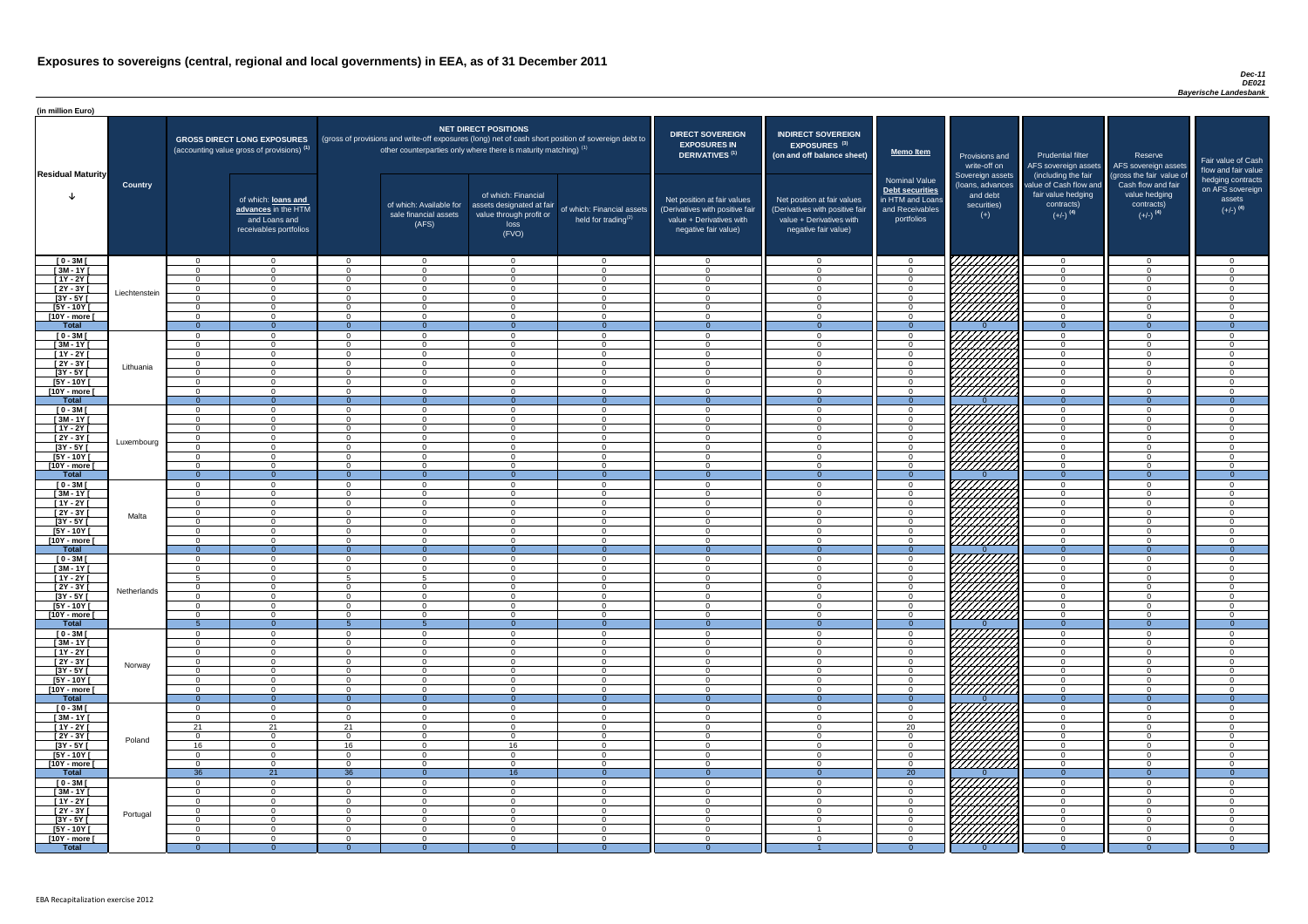#### *Dec-11 DE021 Bayerische Landesbank*

(4) According with CEBS Guidelines on prudential filters it is required a consistent treatment of gains and losses resulting from a transaction whereby a cash flow hedge is created for an available for sale instrument: i.e item are recognised in additional own funds, so should the results of the corresponding cash flow hedging derivative. Moreover if fair-value hedging contracts on sovereign assets are taken in consideration for the computat (before their removal), the FV of such contracts must be reported in the column AB.

| (in million Euro)             |                     |                            |                                                                                             |                            |                                                                                                                                                                                   |                                                                                              |                                                               |                                                                                                                    |                                                                                                                    |                                                                                       |                                                                          |                                                                                      |                                                                                                         |                                                                           |
|-------------------------------|---------------------|----------------------------|---------------------------------------------------------------------------------------------|----------------------------|-----------------------------------------------------------------------------------------------------------------------------------------------------------------------------------|----------------------------------------------------------------------------------------------|---------------------------------------------------------------|--------------------------------------------------------------------------------------------------------------------|--------------------------------------------------------------------------------------------------------------------|---------------------------------------------------------------------------------------|--------------------------------------------------------------------------|--------------------------------------------------------------------------------------|---------------------------------------------------------------------------------------------------------|---------------------------------------------------------------------------|
| <b>Residual Maturity</b>      |                     |                            | <b>GROSS DIRECT LONG EXPOSURES</b><br>(accounting value gross of provisions) <sup>(1)</sup> |                            | (gross of provisions and write-off exposures (long) net of cash short position of sovereign debt to<br>other counterparties only where there is maturity matching) <sup>(1)</sup> | NET DIRECT POSITIONS                                                                         |                                                               | <b>DIRECT SOVEREIGN</b><br><b>EXPOSURES IN</b><br>DERIVATIVES <sup>(1)</sup>                                       | <b>INDIRECT SOVEREIGN</b><br><b>EXPOSURES<sup>(3)</sup></b><br>(on and off balance sheet)                          | <b>Memo Item</b>                                                                      | <b>Provisions and</b><br>write-off on                                    | Prudential filter<br>AFS sovereign assets<br>(including the fair                     | Reserve<br>AFS sovereign assets                                                                         | Fair value of Cash<br>flow and fair value                                 |
|                               | <b>Country</b>      |                            | of which: loans and<br>advances in the HTM<br>and Loans and<br>receivables portfolios       |                            | of which: Available for<br>sale financial assets<br>(AFS)                                                                                                                         | of which: Financial<br>assets designated at fair<br>value through profit or<br>loss<br>(FVO) | of which: Financial assets<br>held for trading <sup>(2)</sup> | Net position at fair values<br>(Derivatives with positive fair<br>value + Derivatives with<br>negative fair value) | Net position at fair values<br>(Derivatives with positive fair<br>value + Derivatives with<br>negative fair value) | Nominal Value<br>Debt securities<br>in HTM and Loans<br>and Receivables<br>portfolios | Sovereign assets<br>(loans, advances<br>and debt<br>securities)<br>$(+)$ | value of Cash flow and<br>fair value hedging<br>contracts)<br>$(+/-)$ <sup>(4)</sup> | (gross the fair value of<br>Cash flow and fair<br>value hedging<br>contracts)<br>$(+/-)$ <sup>(4)</sup> | hedging contracts<br>on AFS sovereign<br>assets<br>$(+/-)$ <sup>(4)</sup> |
| $[0 - 3M]$                    |                     | 67                         | $\overline{0}$                                                                              | 67                         | 67                                                                                                                                                                                | $\Omega$                                                                                     | $\overline{0}$                                                | - റ                                                                                                                | റ                                                                                                                  | $\overline{0}$                                                                        | ' <i>Wittitte</i> r                                                      | $\overline{1}$                                                                       | $-1$                                                                                                    | $\overline{0}$                                                            |
| $[3M-1Y]$                     |                     | 27                         | $\Omega$                                                                                    | 27                         | $\overline{27}$                                                                                                                                                                   | $\Omega$                                                                                     | $\overline{0}$                                                | <b>0</b>                                                                                                           | $\sqrt{ }$                                                                                                         | $\overline{0}$                                                                        |                                                                          | $\overline{0}$                                                                       | $\cap$                                                                                                  | $\overline{0}$                                                            |
| $[1Y - 2Y]$                   |                     | 34                         | $\overline{0}$                                                                              | 34                         | 34                                                                                                                                                                                | $\Omega$                                                                                     | $\overline{0}$                                                | $\cap$                                                                                                             | $\Omega$<br>$\Omega$                                                                                               | $\Omega$                                                                              |                                                                          | $\overline{0}$                                                                       | $\sqrt{ }$<br>$\Omega$                                                                                  | $\Omega$                                                                  |
| [2Y - 3Y [<br>$[3Y - 5Y]$     | Romania             | 8<br>$\Omega$              | $\overline{4}$<br>$\Omega$                                                                  | $\mathcal{R}$<br>$\Omega$  | $\overline{4}$<br>$\Omega$                                                                                                                                                        | $\Omega$<br>$\Omega$                                                                         | $\overline{0}$<br>$\Omega$                                    | $\cap$<br>- വ                                                                                                      |                                                                                                                    | $\Omega$<br>$\Omega$                                                                  |                                                                          | $\overline{0}$<br>$\Omega$                                                           |                                                                                                         | $\Omega$<br>$\Omega$                                                      |
| [5Y - 10Y [                   |                     |                            | $\cap$                                                                                      |                            |                                                                                                                                                                                   | $\Omega$                                                                                     | $\Omega$                                                      | റ                                                                                                                  |                                                                                                                    | $\Omega$                                                                              | Hillitta                                                                 | $\Omega$                                                                             |                                                                                                         | $\Omega$                                                                  |
| [10Y - more [                 |                     | <b>6</b>                   | $\Omega$                                                                                    |                            | <b>6</b>                                                                                                                                                                          | $\cap$                                                                                       | $\Omega$                                                      | - വ                                                                                                                |                                                                                                                    | $\Omega$                                                                              |                                                                          | $\Omega$                                                                             | $\cap$                                                                                                  | $\Omega$                                                                  |
| Total                         |                     | 142                        | $\overline{4}$                                                                              | 142                        | 138                                                                                                                                                                               | $\Omega$                                                                                     | $\Omega$                                                      | - 0                                                                                                                |                                                                                                                    | $\Omega$                                                                              |                                                                          |                                                                                      | $-1$                                                                                                    | $\Omega$                                                                  |
| $[0 - 3M]$                    |                     | $\Omega$                   | $\Omega$                                                                                    | $\Omega$                   | $\Omega$                                                                                                                                                                          | $\Omega$                                                                                     | $\Omega$                                                      | $\cap$                                                                                                             |                                                                                                                    | $\Omega$                                                                              | THAT A                                                                   | $\overline{0}$                                                                       |                                                                                                         | $\Omega$                                                                  |
| $[3M - 1Y]$                   |                     | $\Omega$                   | $\Omega$                                                                                    | $\Omega$                   | $\Omega$                                                                                                                                                                          | $\Omega$                                                                                     | $\Omega$                                                      | $\cap$                                                                                                             |                                                                                                                    | $\Omega$                                                                              |                                                                          | $\overline{0}$                                                                       | $\Omega$<br>$\Omega$                                                                                    | $\Omega$                                                                  |
| $[1Y - 2Y]$                   |                     | $\Omega$<br>$\Omega$       | $\Omega$<br>$\Omega$                                                                        | $\Omega$<br>$\Omega$       | $\Omega$<br>$\Omega$                                                                                                                                                              | $\Omega$<br>$\Omega$                                                                         | $\overline{0}$<br>$\overline{0}$                              | $\cap$<br>$\cap$                                                                                                   | $\Omega$                                                                                                           | $\Omega$                                                                              |                                                                          | $\overline{0}$                                                                       | $\Omega$                                                                                                | $\Omega$                                                                  |
| $[2Y - 3Y]$<br>$[3Y - 5Y]$    | Slovakia            | $\Omega$                   | $\Omega$                                                                                    | $\Omega$                   | $\Omega$                                                                                                                                                                          | $\Omega$                                                                                     | $\Omega$                                                      | $\sqrt{ }$                                                                                                         |                                                                                                                    | $\overline{0}$<br>$\overline{0}$                                                      |                                                                          | $\overline{0}$<br>$\overline{0}$                                                     | $\Omega$                                                                                                | $\overline{0}$<br>$\overline{0}$                                          |
| [5Y - 10Y [                   |                     | $\Omega$                   | $\Omega$                                                                                    | $\Omega$                   | $\Omega$                                                                                                                                                                          | $\Omega$                                                                                     | $\overline{0}$                                                | $\cap$                                                                                                             | $\Omega$                                                                                                           | $\overline{0}$                                                                        |                                                                          | $\overline{0}$                                                                       | $\Omega$                                                                                                | $\overline{0}$                                                            |
| [10Y - more [                 |                     | $\Omega$                   | $\Omega$                                                                                    | $\Omega$                   | $\Omega$                                                                                                                                                                          | $\Omega$                                                                                     | $\overline{0}$                                                | $\Omega$                                                                                                           | $\Omega$                                                                                                           | $\overline{0}$                                                                        |                                                                          | $\overline{0}$                                                                       | $\Omega$                                                                                                | $\overline{0}$                                                            |
| <b>Total</b>                  |                     | - 0                        | $\overline{0}$                                                                              | $\Omega$                   | $\Omega$                                                                                                                                                                          |                                                                                              | $\Omega$                                                      | - 0                                                                                                                |                                                                                                                    | $\Omega$                                                                              |                                                                          | $\overline{0}$                                                                       | $\Omega$                                                                                                | $\Omega$                                                                  |
| $[0 - 3M]$                    |                     | $\Omega$                   | $\Omega$                                                                                    | $\Omega$                   | $\Omega$                                                                                                                                                                          | $\Omega$                                                                                     | $\overline{0}$                                                | $\cap$                                                                                                             |                                                                                                                    | $\Omega$                                                                              |                                                                          | $\overline{0}$                                                                       | $\cap$                                                                                                  | $\Omega$                                                                  |
| $[3M - 1Y]$                   |                     | $\Omega$                   | $\Omega$                                                                                    | $\Omega$                   | $\Omega$                                                                                                                                                                          | $\Omega$                                                                                     | $\overline{0}$                                                | $\cap$                                                                                                             |                                                                                                                    | $\Omega$                                                                              |                                                                          | $\overline{0}$                                                                       |                                                                                                         | $\Omega$                                                                  |
| $[1Y - 2Y]$                   |                     | $\Omega$                   | $\Omega$                                                                                    | $\Omega$                   | $\Omega$                                                                                                                                                                          | $\Omega$                                                                                     | $\Omega$                                                      | $\cap$                                                                                                             |                                                                                                                    | $\Omega$                                                                              |                                                                          | $\overline{0}$                                                                       |                                                                                                         | $\Omega$                                                                  |
| $[2Y - 3Y]$                   | Slovenia            | $\overline{0}$             |                                                                                             | $\Omega$                   | $\Omega$                                                                                                                                                                          | $\Omega$                                                                                     | $\Omega$                                                      | $\cap$                                                                                                             |                                                                                                                    | $\Omega$                                                                              | $\left \frac{\partial f}{\partial x}\right $                             | $\overline{0}$                                                                       |                                                                                                         | $\Omega$                                                                  |
| [3Y - 5Y ]<br>$[5Y - 10Y]$    |                     | -0<br>18                   | $\Omega$                                                                                    | 0<br>18                    | - 0<br>$\Omega$                                                                                                                                                                   | 0<br>18                                                                                      | - 0<br>$\overline{0}$                                         | - റ                                                                                                                | റ                                                                                                                  | -0<br>$\Omega$                                                                        |                                                                          | - 0<br>$\overline{0}$                                                                | $\cap$                                                                                                  | - 0<br>$\Omega$                                                           |
| [10Y - more [                 |                     | $\Omega$                   | $\Omega$                                                                                    | $\Omega$                   | $\Omega$                                                                                                                                                                          | $\Omega$                                                                                     | $\overline{0}$                                                | റ                                                                                                                  | $\cap$                                                                                                             | $\Omega$                                                                              | 777777777                                                                | $\overline{0}$                                                                       | റ                                                                                                       | $\Omega$                                                                  |
| <b>Total</b>                  |                     | 18                         | $\overline{0}$                                                                              | 18                         | - 0                                                                                                                                                                               | 18                                                                                           | $\theta$                                                      | -0                                                                                                                 |                                                                                                                    |                                                                                       |                                                                          | $\Omega$                                                                             |                                                                                                         | 0                                                                         |
| $[0 - 3M]$                    |                     | $\Omega$                   | $\overline{0}$                                                                              | $\Omega$                   | $\overline{0}$                                                                                                                                                                    | $\overline{0}$                                                                               | $\overline{0}$                                                | - 0                                                                                                                | $\cap$                                                                                                             | $\Omega$                                                                              |                                                                          | $\overline{0}$                                                                       | $\cap$                                                                                                  | $\Omega$                                                                  |
| $[3M - 1Y]$                   |                     | 165                        | 160                                                                                         | 165                        | -5                                                                                                                                                                                | $\overline{0}$                                                                               | $\overline{0}$                                                | - 0                                                                                                                | $\cap$                                                                                                             | $\Omega$                                                                              |                                                                          | $\overline{0}$                                                                       | - 0                                                                                                     | $\overline{0}$                                                            |
| $[1Y - 2Y]$                   |                     | 40                         | $\overline{0}$                                                                              | 40                         | 40                                                                                                                                                                                | $\overline{0}$                                                                               | $\overline{0}$                                                | $\overline{0}$                                                                                                     | $\Omega$                                                                                                           | $\Omega$                                                                              |                                                                          | $\overline{4}$                                                                       | $-4$                                                                                                    | $\overline{0}$                                                            |
| [2Y - 3Y [                    | Spain               | $\Omega$                   | $\overline{0}$                                                                              | $\Omega$                   | $\Omega$                                                                                                                                                                          | $\Omega$                                                                                     | $\overline{0}$                                                | - 0                                                                                                                | - വ                                                                                                                | $\overline{0}$                                                                        |                                                                          | $\overline{0}$                                                                       | - 0                                                                                                     | $\Omega$                                                                  |
| [3Y - 5Y [                    |                     | 304                        | 304                                                                                         | 304                        | $\Omega$                                                                                                                                                                          | $\Omega$                                                                                     | $\overline{0}$                                                | $\cap$                                                                                                             | $\cap$                                                                                                             | $\Omega$                                                                              |                                                                          | $\overline{0}$                                                                       | $\Omega$                                                                                                | $\Omega$                                                                  |
| $[5Y - 10Y]$<br>[10Y - more [ |                     | 36<br>$\Omega$             | 36<br>$\Omega$                                                                              | 36<br>$\Omega$             | $\Omega$<br>$\Omega$                                                                                                                                                              | $\Omega$<br>$\Omega$                                                                         | $\overline{0}$<br>$\Omega$                                    | $\Omega$<br>- വ                                                                                                    | റ<br>$\cap$                                                                                                        | $\Omega$<br>$\Omega$                                                                  | <b>SANTANA</b><br>SANTANA                                                | $\overline{0}$<br>$\overline{0}$                                                     | ി<br>$\cap$                                                                                             | $\Omega$<br>$\Omega$                                                      |
| <b>Total</b>                  |                     | 545                        | 500                                                                                         | 545                        | 45                                                                                                                                                                                | $\Omega$                                                                                     | $\Omega$                                                      | $\overline{0}$                                                                                                     |                                                                                                                    |                                                                                       |                                                                          | $\overline{4}$                                                                       | $-4$                                                                                                    | $\Omega$                                                                  |
| $[0 - 3M]$                    |                     | $\Omega$                   | $\overline{0}$                                                                              | $\overline{0}$             | $\Omega$                                                                                                                                                                          | $\Omega$                                                                                     | $\overline{0}$                                                | - 0                                                                                                                | $\cap$                                                                                                             | $\Omega$                                                                              | SANARA<br>SANARA                                                         | $\overline{0}$                                                                       | $\cap$                                                                                                  | $\Omega$                                                                  |
| $[3M - 1Y]$                   |                     | $\Omega$                   | $\overline{0}$                                                                              | $\Omega$                   | $\Omega$                                                                                                                                                                          | $\Omega$                                                                                     | $\overline{0}$                                                | $\cap$                                                                                                             | $\cap$                                                                                                             | $\Omega$                                                                              |                                                                          | $\overline{0}$                                                                       | $\cap$                                                                                                  | $\Omega$                                                                  |
| [ 1Y - 2Y [                   |                     | 28                         | 28                                                                                          | 28                         | $\Omega$                                                                                                                                                                          | $\Omega$                                                                                     | $\overline{0}$                                                | $\cap$                                                                                                             |                                                                                                                    | $\Omega$                                                                              |                                                                          | $\overline{0}$                                                                       |                                                                                                         | $\Omega$                                                                  |
| [2Y - 3Y]                     | Sweden              | $\Omega$                   | $\Omega$                                                                                    | $\Omega$                   | $\Omega$                                                                                                                                                                          | $\Omega$                                                                                     | $\overline{0}$                                                | $\cap$                                                                                                             | $\cap$                                                                                                             | $\Omega$                                                                              |                                                                          | $\overline{0}$                                                                       | $\Omega$                                                                                                | $\Omega$                                                                  |
| $[3Y - 5Y]$                   |                     | $\Omega$                   | $\Omega$                                                                                    | $\Omega$                   | $\Omega$                                                                                                                                                                          | $\Omega$                                                                                     | $\overline{0}$                                                | $\cap$                                                                                                             | $\cap$                                                                                                             | $\Omega$                                                                              |                                                                          | $\overline{0}$                                                                       | $\Omega$                                                                                                | $\Omega$                                                                  |
| $[5Y - 10Y]$                  |                     | $\Omega$<br>$\overline{0}$ | $\Omega$<br>$\overline{0}$                                                                  | $\Omega$<br>$\overline{0}$ | $\overline{0}$<br>$\overline{0}$                                                                                                                                                  | $\Omega$<br>$\overline{0}$                                                                   | $\overline{0}$                                                | $\Omega$<br>$\Omega$                                                                                               | $\Omega$<br>$\Omega$                                                                                               | $\overline{0}$<br>$\overline{0}$                                                      |                                                                          | $\overline{0}$                                                                       | $\Omega$<br>$\Omega$                                                                                    | $\overline{0}$<br>$\overline{0}$                                          |
| [10Y - more [<br><b>Total</b> |                     | $\overline{28}$            | 28                                                                                          | $\overline{28}$            | $\Omega$                                                                                                                                                                          | $\Omega$                                                                                     | $\overline{0}$<br>$\overline{0}$                              | $\overline{0}$                                                                                                     | $\Omega$                                                                                                           | $\Omega$                                                                              |                                                                          | $\overline{0}$<br>$\overline{0}$                                                     | $\overline{0}$                                                                                          | $\Omega$                                                                  |
| $[0 - 3M]$                    |                     | $\Omega$                   | $\Omega$                                                                                    | $\Omega$                   | $\Omega$                                                                                                                                                                          | $\Omega$                                                                                     | $\overline{0}$                                                | $\Omega$                                                                                                           | $\Omega$                                                                                                           | $\Omega$                                                                              |                                                                          | $\overline{0}$                                                                       | $\cap$                                                                                                  | $\Omega$                                                                  |
| $[3M - 1Y]$                   |                     | -3                         | -3                                                                                          | વ                          | $\Omega$                                                                                                                                                                          | $\Omega$                                                                                     | $\overline{0}$                                                | $\overline{0}$                                                                                                     |                                                                                                                    | $\overline{0}$                                                                        |                                                                          | $\overline{0}$                                                                       |                                                                                                         | $\Omega$                                                                  |
| $[1Y - 2Y]$                   |                     | - 9                        | Q                                                                                           | $\Omega$                   | $\Omega$                                                                                                                                                                          | $\Omega$                                                                                     | $\Omega$                                                      | - വ                                                                                                                |                                                                                                                    | $\Omega$                                                                              |                                                                          | $\overline{0}$                                                                       |                                                                                                         | $\Omega$                                                                  |
| [ $2Y - 3Y$ ]                 | United Kingdom      | - 11                       | 10                                                                                          | 11                         | $\Omega$                                                                                                                                                                          | $\Omega$                                                                                     |                                                               | - 0                                                                                                                |                                                                                                                    | $\Omega$                                                                              | <u>UMMA</u>                                                              | $\overline{0}$                                                                       |                                                                                                         | $\Omega$                                                                  |
| $[3Y - 5Y]$                   |                     | -4                         |                                                                                             |                            | $\Omega$                                                                                                                                                                          | $\Omega$                                                                                     | 3                                                             | -3                                                                                                                 |                                                                                                                    | $\Omega$                                                                              |                                                                          | $\overline{0}$                                                                       |                                                                                                         | $\Omega$                                                                  |
| [5Y - 10Y [                   |                     | 68                         | 68                                                                                          | 68                         | $\Omega$                                                                                                                                                                          | $\Omega$                                                                                     | $\overline{0}$                                                | റ                                                                                                                  |                                                                                                                    | $\Omega$                                                                              | <u>777777777</u>                                                         | $\overline{0}$                                                                       |                                                                                                         | $\Omega$                                                                  |
| [10Y - more [                 |                     | 661                        | 649<br>739                                                                                  | 661                        | $\Omega$                                                                                                                                                                          | $\Omega$                                                                                     | 12<br>17                                                      | 12 <sup>1</sup>                                                                                                    |                                                                                                                    | $\Omega$                                                                              | 77777777                                                                 | $\overline{0}$                                                                       |                                                                                                         | $\Omega$                                                                  |
| <b>Total</b>                  |                     | 756                        |                                                                                             | 756                        | - 0                                                                                                                                                                               |                                                                                              |                                                               | 15.                                                                                                                |                                                                                                                    | -0                                                                                    |                                                                          | -0                                                                                   |                                                                                                         | - 0                                                                       |
|                               | <b>TOTAL EEA 30</b> | 41,681                     | 27,750                                                                                      | 41,681                     | 7,062                                                                                                                                                                             | 99                                                                                           | 6,770                                                         | 2,796                                                                                                              | -1.                                                                                                                | 30                                                                                    | 139                                                                      | $-68$                                                                                | -8                                                                                                      | $-76$                                                                     |
|                               |                     |                            |                                                                                             |                            |                                                                                                                                                                                   |                                                                                              |                                                               |                                                                                                                    |                                                                                                                    |                                                                                       |                                                                          |                                                                                      |                                                                                                         |                                                                           |

(3) The exposures reported include the positions towards counterparts (other than sovereign) on sovereign credit risk (i.e. CDS, financial guarantees) booked in all the accounting portfolio (on-off balance sheet). Irrespec or accounting classification of the positions the economic substance over the form must be used as a criteria for the identification of the exposures to be included in this column. This item does not include exposures to c sovereign) with full or partial government guarantees by central, regional and local governments

**(5)** Please report gross and net direct positions before eventual write-off (PSI); in the column provisions must be included eventual write-off (PSI).

#### **Notes and definitions**

**(1)** The exposures reported cover only exposures to central, regional and local governments on immediate borrower basis, and do not include exposures to other counterparts with full or partial government guarantees **(2)** The banks disclose the exposures in the "Financial assets held for trading" portfolio after offsetting the cash short positions having the same maturities.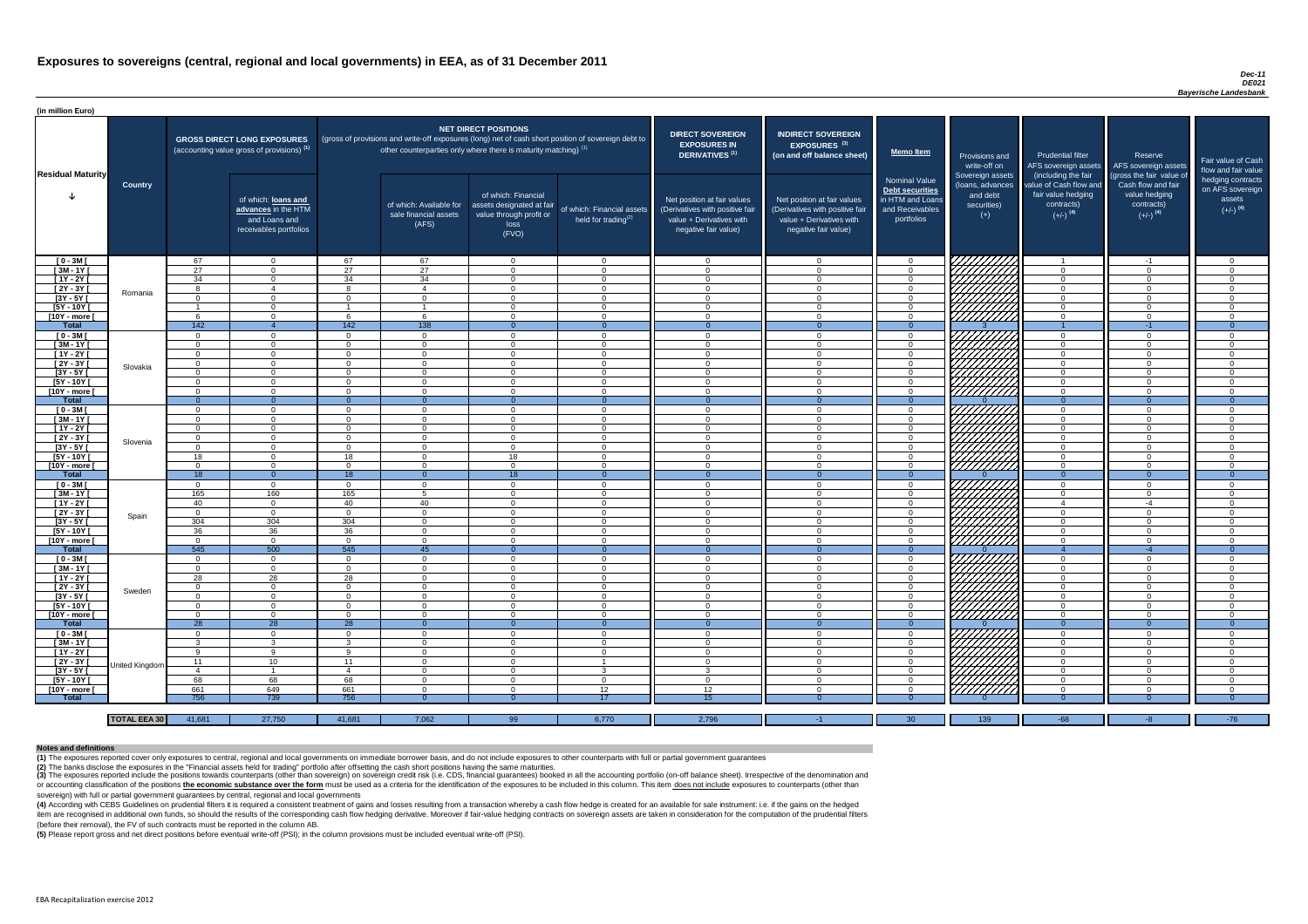### *Jun-12 DE021 Bayerische Landesbank*

| (in million Euro)             |                       |                      |                                                                                             |                            |                                                                   |                                                                                              |                                                                                                     |                                                                                                                    |                                                                                                                    |                                                                                              |                                                                                                                      |                                                                                                             |                                                                                                         |                                                                           |
|-------------------------------|-----------------------|----------------------|---------------------------------------------------------------------------------------------|----------------------------|-------------------------------------------------------------------|----------------------------------------------------------------------------------------------|-----------------------------------------------------------------------------------------------------|--------------------------------------------------------------------------------------------------------------------|--------------------------------------------------------------------------------------------------------------------|----------------------------------------------------------------------------------------------|----------------------------------------------------------------------------------------------------------------------|-------------------------------------------------------------------------------------------------------------|---------------------------------------------------------------------------------------------------------|---------------------------------------------------------------------------|
| <b>Residual Maturity</b>      |                       |                      | <b>GROSS DIRECT LONG EXPOSURES</b><br>(accounting value gross of provisions) <sup>(1)</sup> |                            | other counterparties only where there is maturity matching) $(1)$ | <b>NET DIRECT POSITIONS</b>                                                                  | (gross of provisions and write-off exposures (long) net of cash short position of sovereign debt to | <b>DIRECT SOVEREIGN</b><br><b>EXPOSURES IN</b><br><b>DERIVATIVES (1)</b>                                           | <b>INDIRECT SOVEREIGN</b><br>EXPOSURES <sup>(3)</sup><br>(on and off balance sheet)                                | <b>Memo Item</b>                                                                             | Provisions and<br>write-off on                                                                                       | <b>Prudential filter</b>                                                                                    | Reserve<br>AFS sovereign assets AFS sovereign assets                                                    | Fair value of Cash<br>flow and fair value                                 |
|                               | <b>Country</b>        |                      | of which: loans and<br>advances in the HTM<br>and Loans and<br>receivables portfolios       |                            | of which: Available for<br>sale financial assets<br>(AFS)         | of which: Financial<br>assets designated at fair<br>value through profit or<br>loss<br>(FVO) | of which: Financial assets<br>held for trading $(2)$                                                | Net position at fair values<br>(Derivatives with positive fair<br>value + Derivatives with<br>negative fair value) | Net position at fair values<br>(Derivatives with positive fair<br>value + Derivatives with<br>negative fair value) | <b>Nominal Value</b><br>Debt securities<br>in HTM and Loans<br>and Receivables<br>portfolios | Sovereign assets<br>(loans, advances<br>and debt<br>securities)<br>$(+)$                                             | (including the fair<br>value of Cash flow and<br>fair value hedging<br>contracts)<br>$(+/-)$ <sup>(4)</sup> | (gross the fair value of<br>Cash flow and fair<br>value hedging<br>contracts)<br>$(+/-)$ <sup>(4)</sup> | hedging contracts<br>on AFS sovereign<br>assets<br>$(+/-)$ <sup>(4)</sup> |
| $[0 - 3M]$<br>$\sqrt{3M-1Y}$  |                       | . വ                  | $\overline{0}$<br>$\overline{0}$                                                            | $\cap$                     | $\overline{0}$<br>$\Omega$                                        | $\Omega$<br>$\Omega$                                                                         | $\overline{0}$<br>$\overline{0}$                                                                    | - റ<br>$\cap$                                                                                                      | $\cap$                                                                                                             | $\Omega$<br>$\overline{0}$                                                                   | 777777777                                                                                                            | - 0<br>$\overline{0}$                                                                                       | $\overline{0}$<br>$\overline{0}$                                                                        | $\Omega$                                                                  |
| $[1Y - 2Y]$                   |                       | $\Omega$             | $\overline{0}$                                                                              | $\Omega$                   | $\Omega$                                                          | $\Omega$                                                                                     | $\Omega$                                                                                            | - 0                                                                                                                | $\cap$                                                                                                             | $\Omega$                                                                                     |                                                                                                                      | $\Omega$                                                                                                    | $\Omega$                                                                                                | $\Omega$                                                                  |
| $[2Y - 3Y]$                   |                       | 10                   | $\Omega$                                                                                    | 10 <sup>1</sup>            | $\Omega$                                                          | $\Omega$                                                                                     | 10 <sup>°</sup>                                                                                     | $\Omega$                                                                                                           | $\Omega$                                                                                                           | $\Omega$                                                                                     |                                                                                                                      | $\overline{0}$                                                                                              | $\Omega$                                                                                                | $\Omega$                                                                  |
| $[3Y - 5Y]$                   | Austria               | 32                   | $\overline{0}$                                                                              | 32                         | 32                                                                | $\Omega$                                                                                     | $\overline{0}$                                                                                      | $\overline{0}$                                                                                                     | $\Omega$                                                                                                           | $\Omega$                                                                                     | <i>VIIIIIII</i>                                                                                                      | $-1$                                                                                                        |                                                                                                         | $\Omega$                                                                  |
| $[5Y - 10Y]$                  |                       | 82                   | $\Omega$                                                                                    | 82                         | 82                                                                | $\Omega$                                                                                     | $\overline{0}$                                                                                      | $\Omega$                                                                                                           | $\Omega$                                                                                                           | $\Omega$                                                                                     | <i>VIIIIII</i> 77                                                                                                    | $-1$                                                                                                        |                                                                                                         | $\Omega$                                                                  |
| [10Y - more [<br><b>Total</b> |                       | 27<br>152            | $\Omega$<br>$\Omega$                                                                        | 27<br>152                  | 27<br>142                                                         | $\cap$                                                                                       | $\Omega$<br>10                                                                                      | $\cap$                                                                                                             | $\Omega$                                                                                                           | $\Omega$                                                                                     | s <i>Viitittin</i>                                                                                                   | $\Omega$<br>$-2$                                                                                            | $\Omega$                                                                                                | $\cap$                                                                    |
| $[0 - 3M]$                    |                       | $\Omega$             | $\Omega$                                                                                    | $\cap$                     | $\Omega$                                                          | $\Omega$                                                                                     | $\overline{0}$                                                                                      | . വ                                                                                                                | $\cap$                                                                                                             | $\Omega$                                                                                     |                                                                                                                      | $\Omega$                                                                                                    | $\Omega$                                                                                                | $\cap$                                                                    |
| $[3M - 1Y]$                   |                       | - 2                  | $\overline{0}$                                                                              | $\Omega$                   | $\Omega$                                                          | $\Omega$                                                                                     | $\overline{2}$                                                                                      | $\Omega$                                                                                                           | $\cap$                                                                                                             | $\Omega$                                                                                     |                                                                                                                      | $\Omega$                                                                                                    | $\Omega$                                                                                                | $\cap$                                                                    |
| $[1Y - 2Y]$                   |                       | $\Omega$             | $\overline{0}$                                                                              | $\Omega$                   | $\overline{0}$                                                    | $\Omega$                                                                                     | $\overline{0}$                                                                                      | $\Omega$                                                                                                           | $\Omega$                                                                                                           | $\overline{0}$                                                                               | HIIII)<br>MAAA                                                                                                       | $\overline{0}$                                                                                              | $\overline{0}$                                                                                          | $\Omega$                                                                  |
| $[2Y - 3Y]$                   | Belgium               | $\Omega$             | $\Omega$                                                                                    | $\Omega$                   | $\Omega$                                                          | $\overline{0}$                                                                               | $\overline{0}$                                                                                      | $\cap$                                                                                                             | $\Omega$                                                                                                           | $\Omega$                                                                                     |                                                                                                                      | $\Omega$                                                                                                    | $\overline{0}$                                                                                          | $\Omega$                                                                  |
| $[3Y - 5Y]$<br>$[5Y - 10Y]$   |                       | 20<br>$\Omega$       | $\overline{0}$<br>$\Omega$                                                                  | 20<br>$\Omega$             | 20<br>$\Omega$                                                    | $\Omega$<br>$\Omega$                                                                         | $\overline{0}$<br>$\overline{0}$                                                                    | $\cap$<br>$\cap$                                                                                                   | $\Omega$                                                                                                           | $\Omega$<br>$\Omega$                                                                         | <i>77777777</i>                                                                                                      | $\overline{0}$<br>$\Omega$                                                                                  | $\Omega$<br>$\Omega$                                                                                    | $\cap$<br>$\cap$                                                          |
| [10Y - more [                 |                       | $\Omega$             | $\Omega$                                                                                    | $\Omega$                   | $\Omega$                                                          | $\Omega$                                                                                     | $\Omega$                                                                                            | $\cap$                                                                                                             |                                                                                                                    | $\Omega$                                                                                     | <u>777777777</u>                                                                                                     | $\Omega$                                                                                                    | $\Omega$                                                                                                | $\Omega$                                                                  |
| <b>Total</b>                  |                       | $\overline{22}$      | $\overline{0}$                                                                              | $\overline{22}$            | $\overline{20}$                                                   | $\Omega$                                                                                     | $\overline{2}$                                                                                      | - 0                                                                                                                |                                                                                                                    | $\Omega$                                                                                     |                                                                                                                      | $\Omega$                                                                                                    | $\Omega$                                                                                                | $\Omega$                                                                  |
| $[0 - 3M]$                    |                       | 136                  | $\Omega$                                                                                    | 136                        | 136                                                               | $\Omega$                                                                                     | $\overline{0}$                                                                                      | റ                                                                                                                  |                                                                                                                    | $\Omega$                                                                                     | HAANII<br>AAAAAA                                                                                                     | $\Omega$                                                                                                    | $\Omega$                                                                                                | $\cap$                                                                    |
| $[3M - 1Y]$                   |                       | 28                   | $\Omega$                                                                                    | 28                         | $\overline{28}$                                                   | $\Omega$                                                                                     | $\Omega$                                                                                            | $\cap$<br>$\cap$                                                                                                   |                                                                                                                    | $\Omega$                                                                                     |                                                                                                                      | $\Omega$                                                                                                    | $\Omega$                                                                                                | $\Omega$<br>$\Omega$                                                      |
| $[1Y - 2Y]$<br>$[2Y - 3Y]$    |                       |                      | $\Omega$<br>$\Omega$                                                                        |                            | $\mathcal{R}$<br>$\Omega$                                         | $\Omega$<br>$\Omega$                                                                         | $\overline{2}$                                                                                      | $\cap$                                                                                                             | $\Omega$                                                                                                           | $\Omega$<br>$\Omega$                                                                         |                                                                                                                      | $\cap$<br>$\Omega$                                                                                          | $\Omega$<br>$\Omega$                                                                                    | $\sqrt{ }$                                                                |
| <u>[3Y - 5Y </u>              | <b>Bulgaria</b>       |                      |                                                                                             |                            |                                                                   |                                                                                              | 0                                                                                                   |                                                                                                                    |                                                                                                                    |                                                                                              |                                                                                                                      |                                                                                                             |                                                                                                         |                                                                           |
| $[5Y - 10Y]$                  |                       | $\cap$               | $\Omega$                                                                                    | $\Omega$                   | $\Omega$                                                          | $\Omega$                                                                                     | $\Omega$                                                                                            | $\Omega$                                                                                                           |                                                                                                                    | $\Omega$                                                                                     | HAHAS SAHARA SEDE                                                                                                    | $\Omega$                                                                                                    | $\Omega$                                                                                                |                                                                           |
| [10Y - more [                 |                       | $\Omega$             | $\Omega$                                                                                    | $\Omega$                   | $\Omega$                                                          | $\Omega$                                                                                     | $\Omega$                                                                                            | $\cap$                                                                                                             | $\Omega$                                                                                                           | $\Omega$                                                                                     |                                                                                                                      | $\Omega$                                                                                                    | $\Omega$                                                                                                | $\Omega$                                                                  |
| <b>Total</b><br>$[0 - 3M]$    |                       | 171                  | $\Omega$<br>$\overline{0}$                                                                  | $171$<br>$\Omega$          | 168<br>$\Omega$                                                   | $\Omega$<br>$\Omega$                                                                         | 3<br>$\overline{0}$                                                                                 | - 0<br>$\cap$                                                                                                      | $\Omega$<br>$\Omega$                                                                                               | $\Omega$<br>$\Omega$                                                                         |                                                                                                                      | $\Omega$<br>$\Omega$                                                                                        | $\Omega$<br>$\overline{0}$                                                                              | $\Omega$<br>$\Omega$                                                      |
| $[3M - 1Y]$                   |                       |                      | $\overline{0}$                                                                              | $\Omega$                   | $\Omega$                                                          | $\Omega$                                                                                     | $\mathbf 0$                                                                                         | $\Omega$                                                                                                           |                                                                                                                    | $\overline{0}$                                                                               | 777777777777                                                                                                         | $\overline{0}$                                                                                              | $\mathbf 0$                                                                                             |                                                                           |
| $[1Y - 2Y]$                   |                       | $\Omega$             | $\Omega$                                                                                    | $\Omega$                   | $\Omega$                                                          | $\Omega$                                                                                     | $\mathbf 0$                                                                                         | $\Omega$                                                                                                           |                                                                                                                    | $\Omega$                                                                                     | <u>UMMA</u>                                                                                                          | $\Omega$                                                                                                    | $\Omega$                                                                                                |                                                                           |
| [2Y - 3Y [                    | Cyprus                |                      | ົາ                                                                                          | 2                          | $\Omega$                                                          | $\Omega$                                                                                     | $\mathbf 0$                                                                                         | $\Omega$                                                                                                           |                                                                                                                    | $\mathbf{0}$                                                                                 |                                                                                                                      | $\overline{0}$                                                                                              | $\mathbf 0$                                                                                             |                                                                           |
| $[3Y - 5Y]$                   |                       |                      | $\Omega$                                                                                    | $\Omega$                   | $\Omega$                                                          | $\Omega$                                                                                     | $\overline{0}$                                                                                      | - 0<br>- റ                                                                                                         | $\Omega$                                                                                                           | $\Omega$                                                                                     |                                                                                                                      | $\Omega$<br>$\Omega$                                                                                        | $\Omega$<br>$\Omega$                                                                                    | $\cap$                                                                    |
| [5Y - 10Y]<br>[10Y - more [   |                       | - 0<br>$\Omega$      | $\Omega$                                                                                    | $\Omega$                   | - 0<br>$\Omega$                                                   | $\Omega$<br>$\Omega$                                                                         | $\Omega$<br>$\Omega$                                                                                | $\cap$                                                                                                             | $\Omega$                                                                                                           | $\Omega$<br>$\Omega$                                                                         | 777777777<br><u>//////////</u>                                                                                       | $\Omega$                                                                                                    | $\Omega$                                                                                                | $\cap$                                                                    |
| <b>Total</b>                  |                       |                      |                                                                                             |                            |                                                                   |                                                                                              |                                                                                                     |                                                                                                                    |                                                                                                                    |                                                                                              |                                                                                                                      | $\Omega$                                                                                                    |                                                                                                         |                                                                           |
| $[0 - 3M]$                    |                       | റ                    | $\Omega$                                                                                    | $\Omega$                   | $\Omega$                                                          | $\Omega$                                                                                     | $\overline{0}$                                                                                      | $\Omega$                                                                                                           | $\Omega$                                                                                                           | $\Omega$                                                                                     |                                                                                                                      | $\Omega$                                                                                                    | $\Omega$                                                                                                | $\cap$                                                                    |
| $\sqrt{3M-1Y}$<br>$[1Y - 2Y]$ |                       | $\Omega$<br>$\Omega$ | $\overline{0}$<br>$\overline{0}$                                                            | $\Omega$<br>$\Omega$       | $\overline{0}$<br>$\overline{0}$                                  | $\Omega$<br>$\Omega$                                                                         | $\overline{0}$<br>$\overline{0}$                                                                    | $\Omega$<br>$\Omega$                                                                                               | $\Omega$<br>$\Omega$                                                                                               | $\overline{0}$<br>$\overline{0}$                                                             | V <i>IIIIIII</i> Z                                                                                                   | $\overline{0}$                                                                                              | $\Omega$<br>$\Omega$                                                                                    | $\Omega$<br>- 0                                                           |
| $[2Y - 3Y]$                   |                       | $\Omega$             | $\overline{0}$                                                                              | $\Omega$                   | $\overline{0}$                                                    | $\Omega$                                                                                     | $\overline{0}$                                                                                      | - 0                                                                                                                | $\Omega$                                                                                                           | $\overline{0}$                                                                               | HAAAAD                                                                                                               | $\overline{0}$<br>$\overline{0}$                                                                            | $\Omega$                                                                                                | $\Omega$                                                                  |
| $[3Y - 5Y]$                   | <b>Czech Republic</b> | $\Omega$             | $\overline{0}$                                                                              | $\Omega$                   | $\overline{0}$                                                    | $\Omega$                                                                                     | $\overline{0}$                                                                                      | $\Omega$                                                                                                           | $\Omega$                                                                                                           | $\overline{0}$                                                                               |                                                                                                                      | $\overline{0}$                                                                                              | $\overline{0}$                                                                                          | $\Omega$                                                                  |
| $[5Y - 10Y]$                  |                       | <u>n</u>             | $\overline{0}$                                                                              | $\Omega$                   | - 0                                                               | $\Omega$                                                                                     | $\overline{0}$                                                                                      | $\Omega$                                                                                                           | $\Omega$                                                                                                           | $\Omega$                                                                                     |                                                                                                                      | $\Omega$                                                                                                    | $\Omega$                                                                                                | $\Omega$                                                                  |
| [10Y - more [<br><b>Total</b> |                       | $\Omega$<br>$\Omega$ | $\Omega$<br>$\overline{0}$                                                                  | $\Omega$<br>$\Omega$       | $\Omega$<br>$\Omega$                                              | $\Omega$<br>$\Omega$                                                                         | $\Omega$<br>$\overline{0}$                                                                          | - വ<br>$\Omega$                                                                                                    | ∩                                                                                                                  | $\Omega$<br>$\Omega$                                                                         | <u>77777777</u>                                                                                                      | $\Omega$<br>$\overline{0}$                                                                                  | $\Omega$<br>$\overline{0}$                                                                              | $\cap$<br>$\Omega$                                                        |
| $[0 - 3M]$                    |                       | $\Omega$             | $\Omega$                                                                                    | $\Omega$                   | $\Omega$                                                          | $\Omega$                                                                                     | $\overline{0}$                                                                                      | $\cap$                                                                                                             |                                                                                                                    | $\Omega$                                                                                     |                                                                                                                      | $\Omega$                                                                                                    | $\Omega$                                                                                                | $\cap$                                                                    |
| $[3M - 1Y]$                   |                       | $\Omega$             | $\Omega$                                                                                    | $\Omega$                   | $\Omega$                                                          | $\Omega$                                                                                     | $\overline{0}$                                                                                      | $\cap$                                                                                                             | $\cap$                                                                                                             | $\Omega$                                                                                     | UNITA<br>UNITA                                                                                                       | $\Omega$                                                                                                    | $\Omega$                                                                                                | $\Omega$                                                                  |
| $[1Y - 2Y]$                   |                       | $\Omega$             | $\overline{0}$                                                                              | $\Omega$                   | $\Omega$                                                          | $\Omega$                                                                                     | $\overline{0}$                                                                                      | $\cap$                                                                                                             | $\Omega$                                                                                                           | $\Omega$                                                                                     |                                                                                                                      | $\overline{0}$                                                                                              | $\Omega$                                                                                                | $\cap$                                                                    |
| $[2Y - 3Y]$                   | Denmark               | $\Omega$             | $\Omega$<br>$\Omega$                                                                        | $\Omega$<br>$\Omega$       | $\Omega$<br>$\Omega$                                              | $\Omega$<br>$\Omega$                                                                         | $\overline{0}$<br>$\Omega$                                                                          | $\cap$<br>$\Omega$                                                                                                 | $\Omega$                                                                                                           | $\Omega$<br>$\Omega$                                                                         |                                                                                                                      | $\Omega$<br>$\Omega$                                                                                        | $\Omega$<br>$\Omega$                                                                                    | $\cap$<br>$\Omega$                                                        |
| $[3Y - 5Y]$<br>$[5Y - 10Y]$   |                       | $\Omega$             | $\Omega$                                                                                    | $\Omega$                   | $\Omega$                                                          | $\Omega$                                                                                     | $\Omega$                                                                                            | $\cap$                                                                                                             | $\cap$                                                                                                             | $\Omega$                                                                                     |                                                                                                                      | $\overline{0}$                                                                                              | $\Omega$                                                                                                | $\cap$                                                                    |
| [10Y - more [                 |                       | $\cap$               | $\Omega$                                                                                    | $\Omega$                   | $\Omega$                                                          | $\Omega$                                                                                     | $\Omega$                                                                                            | $\Omega$                                                                                                           | $\Omega$                                                                                                           | $\Omega$                                                                                     |                                                                                                                      | $\Omega$                                                                                                    | $\Omega$                                                                                                | $\Omega$                                                                  |
| <b>Total</b>                  |                       | - റ                  | $\Omega$                                                                                    | $\Omega$                   | $\Omega$                                                          | $\Omega$                                                                                     | $\Omega$                                                                                            | - 0                                                                                                                | $\Omega$                                                                                                           | $\Omega$                                                                                     |                                                                                                                      | $\overline{0}$                                                                                              | $\Omega$                                                                                                | $\Omega$                                                                  |
| $[0 - 3M]$                    |                       | $\Omega$             | $\Omega$<br>$\Omega$                                                                        | $\Omega$<br>$\Omega$       | $\Omega$<br>$\Omega$                                              | $\Omega$<br>$\Omega$                                                                         | $\Omega$<br>$\Omega$                                                                                | $\cap$<br>$\Omega$                                                                                                 | $\Omega$                                                                                                           | $\Omega$<br>$\Omega$                                                                         |                                                                                                                      | $\Omega$<br>$\Omega$                                                                                        | $\Omega$<br>$\Omega$                                                                                    | $\Omega$                                                                  |
| $[3M - 1Y]$<br>$[1Y - 2Y]$    |                       | $\Omega$             | $\Omega$                                                                                    | $\Omega$                   | $\Omega$                                                          | $\Omega$                                                                                     | $\Omega$                                                                                            | $\Omega$                                                                                                           |                                                                                                                    | $\Omega$                                                                                     |                                                                                                                      | $\Omega$                                                                                                    | $\Omega$                                                                                                |                                                                           |
| [2Y - 3Y [                    | Estonia               |                      | $\Omega$                                                                                    |                            | $\Omega$                                                          | $\Omega$                                                                                     | $\mathbf 0$                                                                                         | $\Omega$                                                                                                           |                                                                                                                    | $\Omega$                                                                                     | ,,,,,,,,,,,,,,,,,,                                                                                                   | $\Omega$                                                                                                    | $\mathbf 0$                                                                                             |                                                                           |
| $[3Y - 5Y]$                   |                       |                      | $\Omega$                                                                                    |                            | - 0                                                               | $\Omega$                                                                                     | $\Omega$                                                                                            |                                                                                                                    |                                                                                                                    | $\Omega$                                                                                     | <i>VIIIIIII</i>                                                                                                      | $\Omega$                                                                                                    | $\Omega$                                                                                                |                                                                           |
| [5Y - 10Y]                    |                       |                      | $\Omega$<br>$\Omega$                                                                        | $\Omega$                   | $\Omega$                                                          | $\Omega$<br>$\Omega$                                                                         | $\Omega$                                                                                            | - വ<br>$\cap$                                                                                                      | $\cap$                                                                                                             | $\Omega$<br>$\Omega$                                                                         |                                                                                                                      | $\Omega$                                                                                                    | $\Omega$                                                                                                | $\cap$                                                                    |
| [10Y - more [<br><b>Total</b> |                       | $\Omega$             | $\Omega$                                                                                    |                            | $\Omega$<br>- 0                                                   |                                                                                              | $\Omega$<br>$\Omega$                                                                                |                                                                                                                    |                                                                                                                    |                                                                                              | //////////                                                                                                           | $\Omega$<br>$\Omega$                                                                                        | $\Omega$                                                                                                |                                                                           |
| $[0 - 3M]$                    |                       | $\cap$               | $\Omega$                                                                                    | $\Omega$                   | $\Omega$                                                          | $\Omega$                                                                                     | $\Omega$                                                                                            | $\cap$                                                                                                             | $\cap$                                                                                                             | $\Omega$                                                                                     | 7777777777                                                                                                           | $\Omega$                                                                                                    | $\Omega$                                                                                                |                                                                           |
| $[3M - 1Y]$                   |                       | $\Omega$             | $\overline{0}$                                                                              | $\Omega$                   | $\overline{0}$                                                    | $\Omega$                                                                                     | $\overline{0}$                                                                                      | $\overline{0}$                                                                                                     | $\Omega$                                                                                                           | $\overline{0}$                                                                               |                                                                                                                      | $\overline{0}$                                                                                              | $\overline{0}$                                                                                          | $\Omega$                                                                  |
| $[1Y - 2Y]$                   |                       | $\Omega$             | $\overline{0}$                                                                              | $\Omega$                   | $\overline{0}$                                                    | $\overline{0}$                                                                               | $\overline{0}$                                                                                      | $\overline{0}$                                                                                                     | $\Omega$                                                                                                           | $\overline{0}$                                                                               | <b>College College College College College College College College College College College College College Colle</b> | $\overline{0}$                                                                                              | $\overline{0}$                                                                                          | - 0                                                                       |
| $[2Y - 3Y]$<br>$[3Y - 5Y]$    | Finland               | $\Omega$<br>- 0      | $\overline{0}$<br>$\overline{0}$                                                            | $\Omega$<br>$\overline{0}$ | $\overline{0}$<br>$\overline{0}$                                  | $\overline{0}$<br>$\overline{0}$                                                             | $\overline{0}$<br>$\overline{0}$                                                                    | $\Omega$<br>$\overline{0}$                                                                                         | $\Omega$<br>$\Omega$                                                                                               | $\overline{0}$<br>$\overline{0}$                                                             |                                                                                                                      | $\overline{0}$<br>$\overline{0}$                                                                            | $\overline{0}$<br>$\overline{0}$                                                                        | $\Omega$<br>$\overline{0}$                                                |
| [5Y - 10Y [                   |                       | $\Omega$             | $\overline{0}$                                                                              | $\Omega$                   | - 0                                                               | $\overline{0}$                                                                               | $\overline{0}$                                                                                      | $\overline{0}$                                                                                                     | $\Omega$                                                                                                           | $\overline{0}$                                                                               |                                                                                                                      | $\overline{0}$                                                                                              | $\overline{0}$                                                                                          | $\Omega$                                                                  |
| [10Y - more [                 |                       | $\Omega$             | $\overline{0}$                                                                              | $\Omega$                   | $\Omega$                                                          | $\Omega$                                                                                     | $\Omega$                                                                                            | $\Omega$                                                                                                           | $\cap$                                                                                                             | $\Omega$                                                                                     |                                                                                                                      | $\Omega$                                                                                                    | $\Omega$                                                                                                | $\cap$                                                                    |
| <b>Total</b>                  |                       |                      | $\Omega$                                                                                    |                            |                                                                   |                                                                                              |                                                                                                     |                                                                                                                    |                                                                                                                    |                                                                                              |                                                                                                                      | $\Omega$                                                                                                    |                                                                                                         |                                                                           |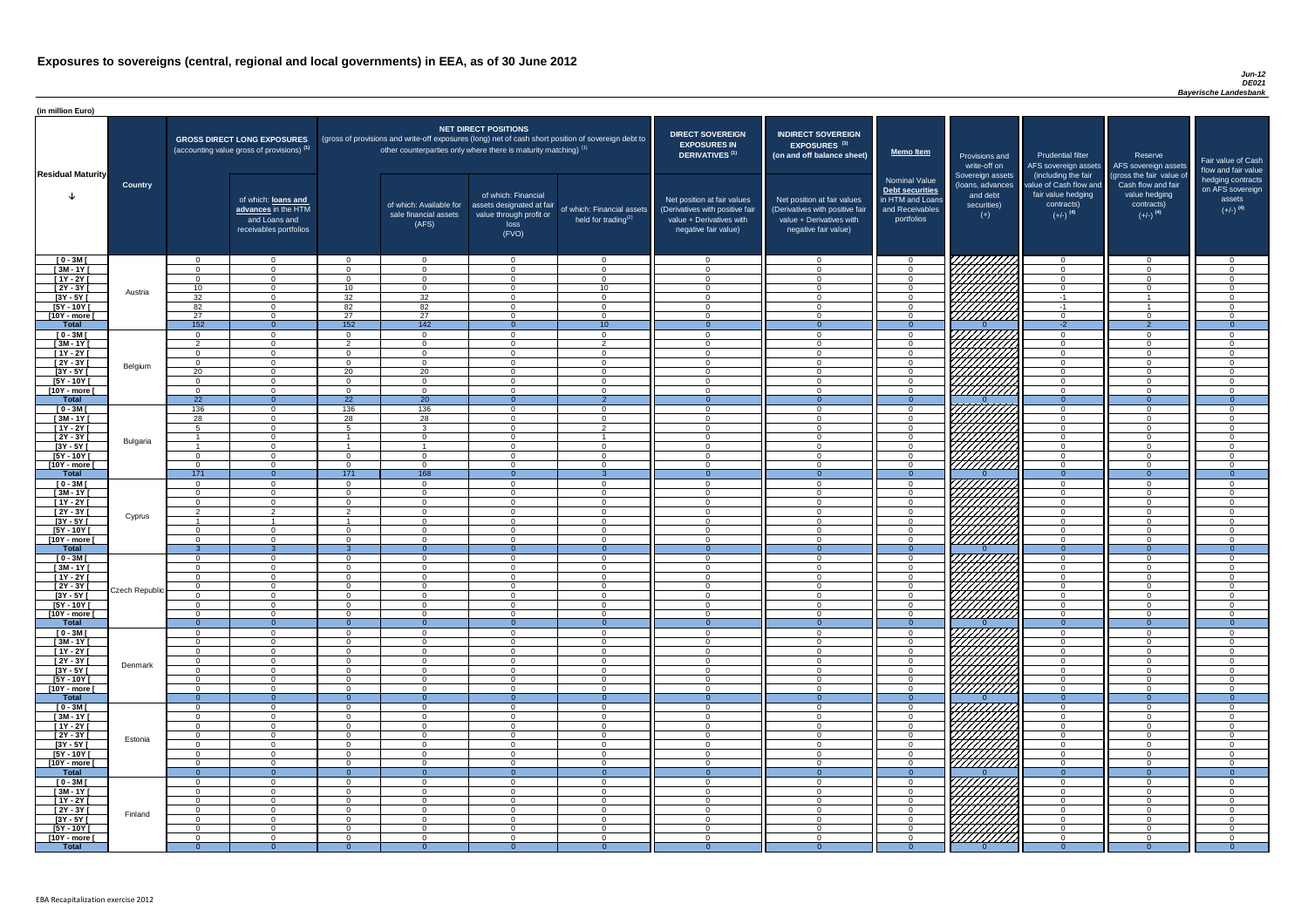### *Jun-12 DE021 Bayerische Landesbank*

| (in million Euro)                |                       |                  |                                                                                             |                    |                                                           |                                                                                                                                                                                                           |                                                         |                                                                                                                    |                                                                                                                    |                                                                                              |                                                                          |                                                                                      |                                                                                  |                                                                           |
|----------------------------------|-----------------------|------------------|---------------------------------------------------------------------------------------------|--------------------|-----------------------------------------------------------|-----------------------------------------------------------------------------------------------------------------------------------------------------------------------------------------------------------|---------------------------------------------------------|--------------------------------------------------------------------------------------------------------------------|--------------------------------------------------------------------------------------------------------------------|----------------------------------------------------------------------------------------------|--------------------------------------------------------------------------|--------------------------------------------------------------------------------------|----------------------------------------------------------------------------------|---------------------------------------------------------------------------|
| <b>Residual Maturity</b>         |                       |                  | <b>GROSS DIRECT LONG EXPOSURES</b><br>(accounting value gross of provisions) <sup>(1)</sup> |                    |                                                           | NET DIRECT POSITIONS<br>(gross of provisions and write-off exposures (long) net of cash short position of sovereign debt to<br>other counterparties only where there is maturity matching) <sup>(1)</sup> |                                                         | <b>DIRECT SOVEREIGN</b><br><b>EXPOSURES IN</b><br><b>DERIVATIVES (1)</b>                                           | <b>INDIRECT SOVEREIGN</b><br><b>EXPOSURES<sup>(3)</sup></b><br>(on and off balance sheet)                          | <b>Memo Item</b>                                                                             | Provisions and<br>write-off on                                           | <b>Prudential filter</b><br>(including the fair                                      | Reserve<br>AFS sovereign assets AFS sovereign assets<br>(gross the fair value of | Fair value of Cash<br>flow and fair value                                 |
|                                  | <b>Country</b>        |                  | of which: loans and<br>advances in the HTM<br>and Loans and<br>receivables portfolios       |                    | of which: Available for<br>sale financial assets<br>(AFS) | of which: Financial<br>assets designated at fair<br>value through profit or<br>loss<br>(FVO)                                                                                                              | of which: Financial assets<br>held for trading $^{(2)}$ | Net position at fair values<br>(Derivatives with positive fair<br>value + Derivatives with<br>negative fair value) | Net position at fair values<br>(Derivatives with positive fair<br>value + Derivatives with<br>negative fair value) | <b>Nominal Value</b><br>Debt securities<br>in HTM and Loans<br>and Receivables<br>portfolios | Sovereign assets<br>(loans, advances<br>and debt<br>securities)<br>$(+)$ | value of Cash flow and<br>fair value hedging<br>contracts)<br>$(+/-)$ <sup>(4)</sup> | Cash flow and fair<br>value hedging<br>contracts)<br>$(+/-)$ <sup>(4)</sup>      | hedging contracts<br>on AFS sovereign<br>assets<br>$(+/-)$ <sup>(4)</sup> |
| $[0 - 3M]$                       |                       | $\cap$           | $\overline{0}$                                                                              | $\cap$             | $\overline{0}$                                            | $\overline{0}$                                                                                                                                                                                            | $\overline{0}$                                          | റ                                                                                                                  | $\cap$                                                                                                             | $\overline{0}$                                                                               | 7777777777                                                               | $\overline{0}$                                                                       | $\Omega$                                                                         | - 0                                                                       |
| $[3M - 1Y]$                      |                       |                  | $\Omega$                                                                                    | 5<br>$\cap$        | -5                                                        | $\Omega$                                                                                                                                                                                                  | $\Omega$                                                | - 0                                                                                                                |                                                                                                                    | $\Omega$                                                                                     |                                                                          | $\overline{0}$                                                                       | $\Omega$                                                                         | $\Omega$                                                                  |
| $[1Y - 2Y]$<br>$[2Y - 3Y]$       |                       | $\cap$<br>51     | $\Omega$<br>$\Omega$                                                                        | 51                 | $\Omega$<br>51                                            | $\Omega$<br>$\Omega$                                                                                                                                                                                      | $\Omega$<br>$\overline{0}$                              | $\Omega$<br>$\overline{0}$                                                                                         | $\cap$                                                                                                             | $\Omega$<br>$\overline{0}$                                                                   |                                                                          | $\overline{0}$<br>$-1$                                                               | $\Omega$<br>$\overline{\mathbf{1}}$                                              | $\Omega$<br>- 0                                                           |
| $[3Y - 5Y]$                      | France                | 49               | 2                                                                                           | 49                 | 47                                                        | $\Omega$                                                                                                                                                                                                  | $\overline{0}$                                          | - 0                                                                                                                | $\cap$                                                                                                             | $\Omega$                                                                                     |                                                                          | $-3$                                                                                 | $\mathcal{D}$                                                                    | $-1$                                                                      |
| $[5Y - 10Y]$                     |                       | 148              | 89                                                                                          | 148                | 59                                                        | $\Omega$                                                                                                                                                                                                  | $\Omega$                                                | $\cap$                                                                                                             |                                                                                                                    | $\Omega$                                                                                     | HHHH                                                                     | $-1$                                                                                 | -1                                                                               | $\cap$                                                                    |
| [10Y - more [                    |                       | 55               | 55                                                                                          | 55                 | $\Omega$                                                  | $\Omega$                                                                                                                                                                                                  | $\Omega$                                                | $\cap$                                                                                                             | $\cap$                                                                                                             | $\Omega$                                                                                     |                                                                          | $\overline{0}$                                                                       | $\Omega$                                                                         | _റ                                                                        |
| <b>Total</b>                     |                       | 309<br>5,164     | 146                                                                                         | 309<br>5,164       | 163                                                       | $\Omega$                                                                                                                                                                                                  | $\overline{0}$<br>57                                    | - റ<br>19                                                                                                          |                                                                                                                    | $\Omega$<br>$\Omega$                                                                         |                                                                          | $-4$<br>$\Omega$                                                                     | $\Omega$                                                                         | $-1$<br>. വ                                                               |
| $[0 - 3M]$<br>$[3M - 1Y]$        |                       | 3,029            | 5,108<br>2,824                                                                              | 3,029              | $\overline{0}$<br>$\overline{35}$                         | $\Omega$                                                                                                                                                                                                  | 170                                                     | - 6                                                                                                                | $\sqrt{ }$                                                                                                         | $\overline{0}$                                                                               |                                                                          | $\overline{0}$                                                                       | $\Omega$                                                                         | <b>O</b>                                                                  |
| $[1Y - 2Y]$                      |                       | 1,923            | 1,387                                                                                       | 1,923              | 151                                                       | $\Omega$                                                                                                                                                                                                  | $\frac{1}{384}$                                         | 54                                                                                                                 |                                                                                                                    | $\Omega$                                                                                     |                                                                          | $\overline{0}$                                                                       | $\Omega$                                                                         | $\Omega$                                                                  |
| $[2Y - 3Y]$                      | Germany               | 5,674            | 1,163                                                                                       | 5,674              | 1,343                                                     | $\Omega$                                                                                                                                                                                                  | 3,168                                                   | 2,412                                                                                                              |                                                                                                                    | $\Omega$                                                                                     |                                                                          | $-55$                                                                                | 34                                                                               | $-21$                                                                     |
| $[3Y - 5Y]$                      |                       | 4,461            | 2,177                                                                                       | 4,461              | 2,040                                                     | $\Omega$                                                                                                                                                                                                  | 244                                                     | 164                                                                                                                |                                                                                                                    | $\Omega$                                                                                     |                                                                          | $-64$                                                                                | 42<br>$\Omega$                                                                   | $-21$                                                                     |
| $[5Y - 10Y]$<br>[10Y - more [    |                       | 6,295<br>10,140  | 4,542<br>9,727                                                                              | 6,295<br>10,140    | 759<br>$\overline{0}$                                     | $\Omega$<br>$\Omega$                                                                                                                                                                                      | 994<br>413                                              | $\overline{122}$<br>$-73$                                                                                          | $-2$                                                                                                               | $\Omega$<br>$\Omega$                                                                         | 7777777777                                                               | $-4$<br>$\overline{0}$                                                               | $\Omega$                                                                         | $\cap$                                                                    |
| <b>Total</b>                     |                       | 36,685           | 26,927                                                                                      | 36,685             | 4,328                                                     | 0                                                                                                                                                                                                         | 5,430                                                   | 2,704                                                                                                              | $-2$                                                                                                               | $\Omega$                                                                                     |                                                                          | $-123$                                                                               | 79                                                                               | $-40$                                                                     |
| $[0 - 3M]$                       |                       |                  | $\overline{0}$                                                                              |                    | $\Omega$                                                  | $\Omega$                                                                                                                                                                                                  | $\overline{0}$                                          | $\cap$                                                                                                             |                                                                                                                    | $\Omega$                                                                                     |                                                                          | $\overline{0}$                                                                       | $\Omega$                                                                         | - 0                                                                       |
| $[3M - 1Y]$                      |                       |                  | $\overline{0}$                                                                              |                    | $\Omega$                                                  | $\Omega$                                                                                                                                                                                                  | $\Omega$                                                | $\cap$                                                                                                             |                                                                                                                    | $\Omega$                                                                                     |                                                                          | $\overline{0}$                                                                       | $\Omega$                                                                         | $\Omega$                                                                  |
| $[1Y - 2Y]$                      |                       | $\cap$<br>$\cap$ | $\Omega$<br>$\Omega$                                                                        | $\Omega$           | $\Omega$<br>$\Omega$                                      | $\Omega$<br>$\Omega$                                                                                                                                                                                      | $\Omega$<br>$\Omega$                                    | - വ<br>$\sqrt{ }$                                                                                                  | $\Omega$                                                                                                           | $\overline{0}$                                                                               |                                                                          | $\overline{0}$<br>$\overline{0}$                                                     | $\Omega$<br>$\Omega$                                                             | $\cap$<br>റ                                                               |
| $[2Y - 3Y]$<br>[3Y - 5Y          | Greece <sup>(5)</sup> |                  |                                                                                             |                    |                                                           |                                                                                                                                                                                                           |                                                         |                                                                                                                    |                                                                                                                    | $\overline{0}$                                                                               | <i>ЧНННА</i>                                                             |                                                                                      |                                                                                  |                                                                           |
| $[5Y - 10Y]$                     |                       |                  | $\Omega$                                                                                    |                    | $\Omega$                                                  | $\Omega$                                                                                                                                                                                                  | $\Omega$                                                | - റ                                                                                                                |                                                                                                                    | $\overline{0}$                                                                               | <i>UMMA</i>                                                              | $\overline{0}$                                                                       |                                                                                  |                                                                           |
| [10Y - more ]                    |                       | $\cap$           | $\Omega$                                                                                    | $\cap$             | $\Omega$                                                  | $\Omega$                                                                                                                                                                                                  | $\Omega$                                                | $\Omega$                                                                                                           |                                                                                                                    | $\Omega$                                                                                     | 7777777777                                                               | $\overline{0}$                                                                       | $\Omega$                                                                         | $\cap$                                                                    |
| <b>Total</b>                     |                       |                  | $\overline{0}$                                                                              |                    | $\Omega$                                                  |                                                                                                                                                                                                           | $\Omega$                                                | $\Omega$                                                                                                           |                                                                                                                    | $\Omega$                                                                                     |                                                                          | $\Omega$                                                                             | $\Omega$                                                                         | $\Omega$                                                                  |
| $[0 - 3M]$<br>$[3M - 1Y]$        |                       | 1,169<br>212     | 128<br>21                                                                                   | 1,169<br>212       | 1,034<br>171                                              | $\Omega$<br>$\Omega$                                                                                                                                                                                      | 6<br>20                                                 | $\cap$<br>- 0                                                                                                      |                                                                                                                    | $\Omega$<br>10 <sup>°</sup>                                                                  | 77777777                                                                 | $\overline{0}$                                                                       | $\mathbf{0}$<br>-1                                                               | $\Omega$<br>$\cap$                                                        |
| $[1Y - 2Y]$                      |                       | 256              | 10 <sup>1</sup>                                                                             | 256                | 244                                                       | $\Omega$                                                                                                                                                                                                  | 2                                                       | - 0                                                                                                                |                                                                                                                    | $\Omega$                                                                                     |                                                                          | 5                                                                                    | $-5$                                                                             | $\Omega$                                                                  |
| $[2Y - 3Y]$                      | Hungary               | 211              | 6                                                                                           | 211                | 204                                                       | $\Omega$                                                                                                                                                                                                  |                                                         | - വ                                                                                                                |                                                                                                                    | $\Omega$                                                                                     | 777777777                                                                | -3                                                                                   | $-3$                                                                             | ി                                                                         |
| $[3Y - 5Y]$                      |                       | 156              | $\overline{0}$                                                                              | 156                | 130                                                       | $\Omega$                                                                                                                                                                                                  | 26                                                      | - 0                                                                                                                |                                                                                                                    | $\Omega$                                                                                     |                                                                          | -4                                                                                   | $-4$                                                                             | ി                                                                         |
| $[5Y - 10Y]$<br>[10Y - more [    |                       | 19               | $\mathbf{3}$<br>$\overline{0}$                                                              | 6<br>19            | $\overline{2}$<br>$\Omega$                                | $\Omega$<br>$\Omega$                                                                                                                                                                                      | $\Omega$<br>19                                          | - 0<br>- വ                                                                                                         | $\cap$<br>$\cap$                                                                                                   | $\Omega$<br>$\Omega$                                                                         | HHHHA                                                                    | $\overline{0}$<br>$\overline{0}$                                                     | $\Omega$<br>$\Omega$                                                             | - 0<br>റ                                                                  |
| <b>Total</b>                     |                       | 2,029            | 170                                                                                         | 2,029              | 1,786                                                     |                                                                                                                                                                                                           | $\overline{73}$                                         |                                                                                                                    |                                                                                                                    | 10 <sup>°</sup>                                                                              |                                                                          | 14                                                                                   | $-14$                                                                            |                                                                           |
| $[0 - 3M]$                       |                       | റ                | $\overline{0}$                                                                              | $\Omega$           | $\overline{0}$                                            | $\Omega$                                                                                                                                                                                                  | $\Omega$                                                | - 0                                                                                                                | $\cap$                                                                                                             | $\Omega$                                                                                     |                                                                          | $\overline{0}$                                                                       | $\Omega$                                                                         | - 0                                                                       |
| $[3M - 1Y]$                      |                       | $\cap$           | $\overline{0}$                                                                              | $\Omega$           | $\overline{0}$                                            | $\Omega$                                                                                                                                                                                                  | $\Omega$                                                | - 0                                                                                                                | $\cap$                                                                                                             | $\Omega$                                                                                     |                                                                          | $\overline{0}$                                                                       | $\Omega$                                                                         | $\Omega$                                                                  |
| $[1Y - 2Y]$                      |                       | $\cap$           | $\Omega$                                                                                    | $\cap$<br>$\Omega$ | $\Omega$                                                  | $\Omega$<br>$\Omega$                                                                                                                                                                                      | $\Omega$<br>$\Omega$                                    | $\Omega$<br>- 0                                                                                                    | $\Omega$<br>$\cap$                                                                                                 | $\Omega$                                                                                     | <i>ЧННН</i> Х                                                            | $\overline{0}$                                                                       | $\Omega$<br>$\Omega$                                                             | $\Omega$<br>$\Omega$                                                      |
| $[2Y - 3Y]$<br>$[3Y - 5Y]$       | Iceland               |                  | $\overline{0}$<br>$\Omega$                                                                  |                    | $\overline{0}$<br>$\Omega$                                | $\Omega$                                                                                                                                                                                                  | $\Omega$                                                | ി                                                                                                                  |                                                                                                                    | $\Omega$<br>$\Omega$                                                                         |                                                                          | $\overline{0}$<br>$\overline{0}$                                                     | $\Omega$                                                                         | $\Omega$                                                                  |
| $[5Y - 10Y]$                     |                       |                  | $\Omega$                                                                                    |                    | $\Omega$                                                  | $\Omega$                                                                                                                                                                                                  | $\Omega$                                                | $\cap$                                                                                                             |                                                                                                                    | $\Omega$                                                                                     |                                                                          | $\Omega$                                                                             | $\cap$                                                                           | $\sqrt{ }$                                                                |
| [10Y - more [                    |                       |                  | $\Omega$                                                                                    |                    | $\Omega$                                                  | $\Omega$                                                                                                                                                                                                  | $\Omega$                                                | $\cap$                                                                                                             |                                                                                                                    | $\Omega$                                                                                     | <u>//////////</u>                                                        | $\Omega$                                                                             | $\Omega$                                                                         | $\cap$                                                                    |
| <b>Total</b>                     |                       |                  | $\Omega$                                                                                    |                    | $\Omega$                                                  | $\Omega$                                                                                                                                                                                                  | $\Omega$                                                | $\cap$                                                                                                             |                                                                                                                    | $\Omega$                                                                                     |                                                                          | $\Omega$                                                                             |                                                                                  | $\Omega$                                                                  |
| $[0 - 3M]$<br>$[3M - 1Y]$        |                       |                  | $\Omega$<br>$\Omega$                                                                        |                    | റ<br>$\Omega$                                             | $\Omega$                                                                                                                                                                                                  | $\Omega$<br>$\Omega$                                    | $\cap$                                                                                                             |                                                                                                                    | $\Omega$<br>$\Omega$                                                                         |                                                                          | $\Omega$<br>$\overline{0}$                                                           | $\Omega$                                                                         | $\Omega$                                                                  |
| $[1Y - 2Y]$                      |                       |                  | $\Omega$                                                                                    | $\cap$             | $\Omega$                                                  | $\Omega$                                                                                                                                                                                                  | $\Omega$                                                | $\cap$                                                                                                             |                                                                                                                    | $\Omega$                                                                                     | <i>ШШЩ</i>                                                               | $\Omega$                                                                             | $\Omega$                                                                         | $\Omega$                                                                  |
| $[2Y - 3Y]$                      | Ireland               |                  | $\overline{0}$                                                                              | $\Omega$           | $\Omega$                                                  | $\Omega$                                                                                                                                                                                                  | $\Omega$                                                | $\cap$                                                                                                             |                                                                                                                    | $\Omega$                                                                                     | UMMA                                                                     | $\overline{0}$                                                                       | $\Omega$                                                                         | $\Omega$                                                                  |
| $[3Y - 5Y]$                      |                       |                  | $\Omega$                                                                                    | $\Omega$           | $\Omega$                                                  | $\Omega$                                                                                                                                                                                                  | $\Omega$                                                | $\cap$                                                                                                             |                                                                                                                    | $\Omega$                                                                                     |                                                                          | $\overline{0}$                                                                       | $\Omega$                                                                         | $\Omega$                                                                  |
| $[5Y - 10Y]$<br>[10Y - more ]    |                       | $\cap$           | $\Omega$<br>$\Omega$                                                                        | $\Omega$           | $\Omega$<br>$\Omega$                                      | $\Omega$<br>$\Omega$                                                                                                                                                                                      | $\Omega$<br>$\Omega$                                    | $\cap$<br>$\Omega$                                                                                                 |                                                                                                                    | $\Omega$<br>$\Omega$                                                                         | <u>UMMA</u>                                                              | $\overline{0}$<br>$\overline{0}$                                                     | $\Omega$<br>$\Omega$                                                             | $\Omega$<br>$\Omega$                                                      |
| <b>Total</b>                     |                       |                  | $\Omega$                                                                                    |                    | $\Omega$                                                  |                                                                                                                                                                                                           | $\Omega$                                                | $\Omega$                                                                                                           |                                                                                                                    | $\Omega$                                                                                     |                                                                          | $\Omega$                                                                             | $\Omega$                                                                         | $\Omega$                                                                  |
| $[0 - 3M]$                       |                       |                  | $\Omega$                                                                                    |                    | $\Omega$                                                  | $\Omega$                                                                                                                                                                                                  | $\Omega$                                                | $\cap$                                                                                                             |                                                                                                                    | $\Omega$                                                                                     |                                                                          | $\Omega$                                                                             |                                                                                  | $\cap$                                                                    |
| $[3M - 1Y]$                      |                       |                  | $\Omega$                                                                                    | 5                  |                                                           | $\Omega$                                                                                                                                                                                                  | $\Omega$                                                | $\cap$                                                                                                             |                                                                                                                    | $\Omega$                                                                                     |                                                                          | $\overline{0}$                                                                       | $\Omega$                                                                         | $\cap$                                                                    |
| $[1Y - 2Y]$<br>$\boxed{2Y - 3Y}$ |                       | 17<br>351        | 2<br>$\Omega$                                                                               | 17<br>351          | 15<br>351                                                 | $\Omega$<br>$\Omega$                                                                                                                                                                                      | $\mathbf 0$<br>$\Omega$                                 | - 0<br>- റ                                                                                                         |                                                                                                                    | $\Omega$<br>$\Omega$                                                                         |                                                                          | $\overline{0}$<br>$-34$                                                              | 2                                                                                | $\Omega$<br>$-32$                                                         |
| $[3Y - 5Y]$                      | Italy                 |                  | $\Omega$                                                                                    | $\cap$             | $\Omega$                                                  | $\Omega$                                                                                                                                                                                                  | $\Omega$                                                | - 0                                                                                                                |                                                                                                                    | $\Omega$                                                                                     | VIIIIIIII                                                                | $\overline{0}$                                                                       | $\Omega$                                                                         | $\Omega$                                                                  |
| $[5Y - 10Y]$                     |                       | $\Omega$         | $\Omega$                                                                                    | $\Omega$           | $\overline{0}$                                            | $\Omega$                                                                                                                                                                                                  | $\Omega$                                                | - 0                                                                                                                | $\cap$                                                                                                             | $\Omega$                                                                                     |                                                                          | $\overline{0}$                                                                       | $\Omega$                                                                         | $\Omega$                                                                  |
| [10Y - more [                    |                       | 85               | $\Omega$                                                                                    | 85                 | 43                                                        | 42                                                                                                                                                                                                        | $\Omega$                                                | റ                                                                                                                  | $\cap$                                                                                                             | $\Omega$                                                                                     | 777777777                                                                | $-11$                                                                                | -6                                                                               | $-18$                                                                     |
| <b>Total</b>                     |                       | 458              | $\mathcal{D}$<br>$\Omega$                                                                   | 458<br>$\Omega$    | 414<br>$\Omega$                                           | 42<br>$\Omega$                                                                                                                                                                                            | $\Omega$                                                | $\cap$                                                                                                             |                                                                                                                    |                                                                                              | <i>VIIIIIIIII</i>                                                        | $-46$                                                                                | ∩                                                                                | $-50$                                                                     |
| $[0 - 3M]$<br>$[3M - 1Y]$        |                       | റ                | $\Omega$                                                                                    | $\Omega$           | $\overline{0}$                                            | $\Omega$                                                                                                                                                                                                  | $\Omega$                                                | $\Omega$                                                                                                           | $\Omega$                                                                                                           | $\Omega$<br>$\Omega$                                                                         |                                                                          | $\Omega$<br>$\overline{0}$                                                           | $\Omega$                                                                         | - 0                                                                       |
| $[1Y - 2Y]$                      |                       | $\Omega$         | $\overline{0}$                                                                              | $\Omega$           | $\Omega$                                                  | $\overline{0}$                                                                                                                                                                                            | $\overline{0}$                                          | - 0                                                                                                                | $\Omega$                                                                                                           | $\overline{0}$                                                                               |                                                                          | $\overline{0}$                                                                       | $\Omega$                                                                         | - 0                                                                       |
| $[2Y - 3Y]$                      | Latvia                | - 0              | $\overline{0}$                                                                              | $\Omega$           | $\overline{0}$                                            | $\overline{0}$                                                                                                                                                                                            | $\overline{0}$                                          | $\overline{0}$                                                                                                     | $\Omega$                                                                                                           | $\Omega$                                                                                     |                                                                          | $\overline{0}$                                                                       | $\overline{0}$                                                                   | $\overline{0}$                                                            |
| $[3Y - 5Y]$                      |                       |                  | $\overline{0}$                                                                              | $\Omega$           | $\overline{0}$                                            | $\overline{0}$                                                                                                                                                                                            | $\overline{0}$                                          | - 0                                                                                                                | റ                                                                                                                  | $\Omega$                                                                                     |                                                                          | $\overline{0}$                                                                       | $\Omega$                                                                         | - 0                                                                       |
| $[5Y - 10Y]$<br>[10Y - more [    |                       |                  | $\Omega$<br>$\Omega$                                                                        | $\cap$             | $\Omega$<br>$\Omega$                                      | 6<br>$\Omega$                                                                                                                                                                                             | $\overline{0}$<br>$\Omega$                              | - 0<br>- റ                                                                                                         |                                                                                                                    | $\Omega$<br>$\Omega$                                                                         |                                                                          | $\Omega$<br>$\Omega$                                                                 | $\Omega$<br>$\Omega$                                                             | $\Omega$<br>$\Omega$                                                      |
| <b>Total</b>                     |                       |                  | $\Omega$                                                                                    |                    |                                                           |                                                                                                                                                                                                           |                                                         |                                                                                                                    |                                                                                                                    |                                                                                              |                                                                          | $\Omega$                                                                             |                                                                                  | $\Omega$                                                                  |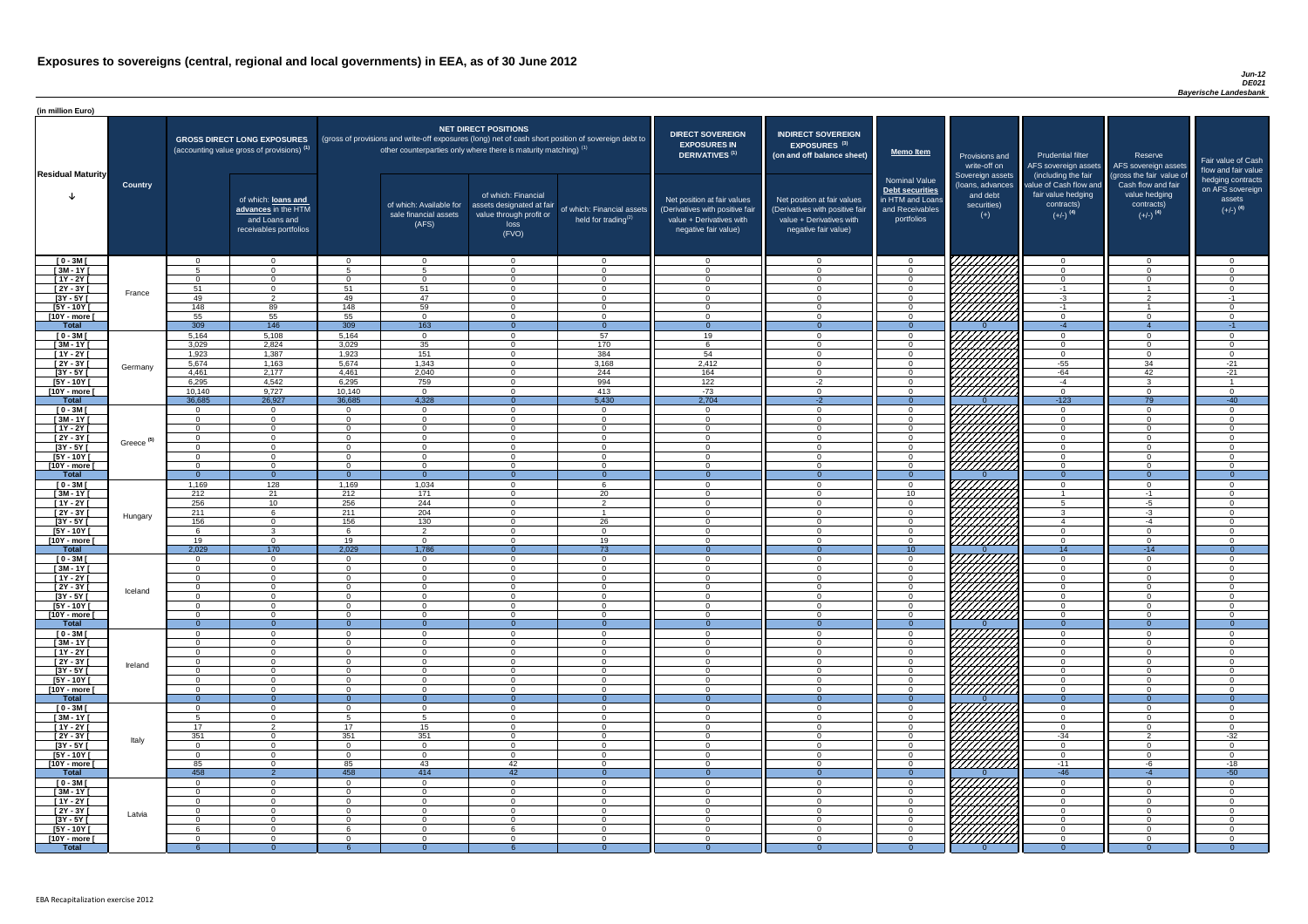### *Jun-12 DE021 Bayerische Landesbank*

| <b>DIRECT SOVEREIGN</b><br><b>EXPOSURES IN</b><br><b>DERIVATIVES<sup>(1)</sup></b>                                 | <b>INDIRECT SOVEREIGN</b><br>EXPOSURES <sup>(3)</sup><br>(on and off balance sheet)                                | <b>Memo Item</b>                                                                             | Provisions and<br>write-off on                                           | <b>Prudential filter</b><br>AFS sovereign assets                                                            | Reserve<br>AFS sovereign assets                                                                         | Fair value of Cash                                                                               |
|--------------------------------------------------------------------------------------------------------------------|--------------------------------------------------------------------------------------------------------------------|----------------------------------------------------------------------------------------------|--------------------------------------------------------------------------|-------------------------------------------------------------------------------------------------------------|---------------------------------------------------------------------------------------------------------|--------------------------------------------------------------------------------------------------|
| Net position at fair values<br>(Derivatives with positive fair<br>value + Derivatives with<br>negative fair value) | Net position at fair values<br>(Derivatives with positive fair<br>value + Derivatives with<br>negative fair value) | <b>Nominal Value</b><br>Debt securities<br>in HTM and Loans<br>and Receivables<br>portfolios | Sovereign assets<br>(loans, advances<br>and debt<br>securities)<br>$(+)$ | (including the fair<br>value of Cash flow and<br>fair value hedging<br>contracts)<br>$(+/-)$ <sup>(4)</sup> | (gross the fair value of<br>Cash flow and fair<br>value hedging<br>contracts)<br>$(+/-)$ <sup>(4)</sup> | flow and fair value<br>hedging contracts<br>on AFS sovereign<br>assets<br>$(+/-)$ <sup>(4)</sup> |
| $\mathbf 0$                                                                                                        | $\mathbf 0$                                                                                                        | $\mathbf 0$                                                                                  |                                                                          | $\overline{0}$                                                                                              | $\mathbf 0$                                                                                             | 0                                                                                                |
| $\mathbf 0$                                                                                                        | $\mathbf 0$                                                                                                        | $\mathbf 0$                                                                                  |                                                                          | $\mathbf 0$                                                                                                 | $\mathbf 0$                                                                                             | 0                                                                                                |
| $\mathbf 0$                                                                                                        | 0                                                                                                                  | $\mathbf 0$                                                                                  |                                                                          | $\mathbf 0$                                                                                                 | $\mathbf 0$                                                                                             | 0                                                                                                |
| $\mathbf 0$                                                                                                        | $\mathbf 0$                                                                                                        | $\mathbf 0$                                                                                  |                                                                          | $\mathbf 0$                                                                                                 | $\mathbf 0$                                                                                             | 0                                                                                                |
| $\mathbf 0$                                                                                                        | 0                                                                                                                  | $\mathbf 0$                                                                                  |                                                                          | $\mathbf 0$                                                                                                 | $\mathbf 0$                                                                                             | 0                                                                                                |
| $\pmb{0}$                                                                                                          | $\mathbf 0$                                                                                                        | $\mathbf 0$                                                                                  |                                                                          | $\mathbf 0$                                                                                                 | $\mathbf 0$                                                                                             | 0                                                                                                |
| $\pmb{0}$                                                                                                          | $\mathbf 0$                                                                                                        | $\mathbf 0$                                                                                  |                                                                          | $\mathbf 0$                                                                                                 | $\mathbf 0$                                                                                             | $\mathbf 0$                                                                                      |
| $\overline{0}$<br>$\mathbf 0$                                                                                      | $\overline{0}$<br>$\mathbf 0$                                                                                      | $\overline{0}$                                                                               | ∩                                                                        | $\overline{0}$<br>$\mathbf 0$                                                                               | $\overline{0}$<br>$\mathbf 0$                                                                           | $\overline{0}$<br>0                                                                              |
| $\mathbf 0$                                                                                                        | $\mathbf 0$                                                                                                        | $\mathbf 0$<br>$\mathbf 0$                                                                   |                                                                          | $\mathbf 0$                                                                                                 | $\mathbf 0$                                                                                             | 0                                                                                                |
| $\mathbf 0$                                                                                                        | $\mathbf 0$                                                                                                        | $\mathbf 0$                                                                                  |                                                                          | $\mathbf 0$                                                                                                 | $\mathbf 0$                                                                                             | 0                                                                                                |
| $\mathbf 0$                                                                                                        | $\mathbf 0$                                                                                                        | $\mathbf 0$                                                                                  |                                                                          | $\mathbf 0$                                                                                                 | $\mathbf 0$                                                                                             | 0                                                                                                |
| $\mathbf 0$                                                                                                        | $\mathbf 0$                                                                                                        | $\mathbf 0$                                                                                  |                                                                          | $\mathbf 0$                                                                                                 | $\mathbf 0$                                                                                             | 0                                                                                                |
| $\mathbf 0$                                                                                                        | $\mathbf 0$                                                                                                        | $\mathbf 0$                                                                                  |                                                                          | $\mathbf 0$                                                                                                 | $\mathbf 0$                                                                                             | 0                                                                                                |
| $\mathbf 0$                                                                                                        | $\mathbf 0$                                                                                                        | $\mathbf 0$                                                                                  |                                                                          | $\mathbf 0$                                                                                                 | $\mathbf 0$                                                                                             | 0                                                                                                |
| $\mathbf{0}$                                                                                                       | $\overline{0}$                                                                                                     | $\overline{0}$                                                                               | $\Omega$                                                                 | $\overline{0}$                                                                                              | $\overline{0}$                                                                                          | $\overline{0}$                                                                                   |
| $\mathbf 0$                                                                                                        | $\mathbf 0$                                                                                                        | $\mathbf 0$                                                                                  |                                                                          | $\mathbf 0$                                                                                                 | $\overline{0}$                                                                                          | $\mathbf 0$                                                                                      |
| $\mathbf 0$                                                                                                        | $\mathbf 0$                                                                                                        | $\pmb{0}$                                                                                    |                                                                          | $\mathbf 0$                                                                                                 | $\mathbf 0$                                                                                             | 0                                                                                                |
| $\mathbf 0$                                                                                                        | $\pmb{0}$                                                                                                          | $\mathbf 0$                                                                                  |                                                                          | $\mathbf 0$                                                                                                 | $\mathbf 0$                                                                                             | 0                                                                                                |
| $\mathbf 0$<br>$\Omega$                                                                                            | $\mathbf 0$<br>$\Omega$                                                                                            | $\mathbf 0$<br>$\overline{0}$                                                                |                                                                          | $\mathbf 0$<br>$\Omega$                                                                                     | $\mathbf 0$<br>$\Omega$                                                                                 | 0<br>$\Omega$                                                                                    |
| 0                                                                                                                  | 0                                                                                                                  | 0                                                                                            |                                                                          | $-1$                                                                                                        | -1                                                                                                      | 0                                                                                                |
| $\mathbf 0$                                                                                                        | 0                                                                                                                  | 0                                                                                            | $\angle\angle\angle$                                                     | $\mathbf 0$                                                                                                 | 0                                                                                                       | 0                                                                                                |
| $\mathbf{0}$                                                                                                       | $\overline{0}$                                                                                                     | $\mathbf{0}$                                                                                 | $\sim$ $\sim$ $\sim$<br>$\mathbf{0}$                                     | $-1$                                                                                                        |                                                                                                         | $\overline{0}$                                                                                   |
| $\mathbf 0$                                                                                                        | 0                                                                                                                  | $\mathbf 0$                                                                                  |                                                                          | $\mathbf 0$                                                                                                 | $\mathbf 0$                                                                                             | 0                                                                                                |
| $\mathbf 0$                                                                                                        | 0                                                                                                                  | $\mathbf 0$                                                                                  |                                                                          | 0                                                                                                           | 0                                                                                                       | 0                                                                                                |
| $\mathbf 0$                                                                                                        | $\mathbf 0$                                                                                                        | $\mathbf 0$                                                                                  |                                                                          | 0                                                                                                           | 0                                                                                                       | 0                                                                                                |
| 0                                                                                                                  | 0                                                                                                                  | $\mathbf 0$                                                                                  |                                                                          | 0                                                                                                           | 0                                                                                                       | 0                                                                                                |
| 0                                                                                                                  | 0                                                                                                                  | $\mathbf 0$                                                                                  |                                                                          | 0                                                                                                           | 0                                                                                                       | 0                                                                                                |
| $\mathbf 0$<br>$\mathbf 0$                                                                                         | $\mathbf 0$<br>$\mathbf 0$                                                                                         | $\mathbf 0$<br>$\mathbf 0$                                                                   |                                                                          | 0<br>0                                                                                                      | 0<br>$\mathbf 0$                                                                                        | 0<br>0                                                                                           |
| $\mathbf{0}$                                                                                                       | $\overline{0}$                                                                                                     | $\mathbf{0}$                                                                                 | $\mathbf{0}$                                                             | $\overline{0}$                                                                                              | $\overline{0}$                                                                                          | $\overline{0}$                                                                                   |
| $\mathbf 0$                                                                                                        | 0                                                                                                                  | 0                                                                                            |                                                                          | 0                                                                                                           | 0                                                                                                       | 0                                                                                                |
| $\mathbf 0$                                                                                                        | $\mathbf 0$                                                                                                        | $\mathbf 0$                                                                                  |                                                                          | $\mathbf 0$                                                                                                 | $\mathbf 0$                                                                                             | 0                                                                                                |
| 0                                                                                                                  | 0                                                                                                                  | 0                                                                                            |                                                                          | 0                                                                                                           | $\overline{0}$                                                                                          | 0                                                                                                |
| 0                                                                                                                  | $\mathbf 0$                                                                                                        | $\mathbf 0$                                                                                  |                                                                          | 0                                                                                                           | 0                                                                                                       | 0                                                                                                |
| $\mathbf 0$                                                                                                        | $\mathbf 0$                                                                                                        | $\mathbf 0$                                                                                  |                                                                          | $\mathbf 0$                                                                                                 | $\mathbf 0$                                                                                             | 0                                                                                                |
| $\mathbf 0$                                                                                                        | $\mathbf 0$                                                                                                        | $\mathbf 0$                                                                                  |                                                                          | $\mathbf 0$                                                                                                 | $\mathbf 0$                                                                                             | 0                                                                                                |
| $\mathbf 0$                                                                                                        | $\mathbf 0$                                                                                                        | $\mathbf 0$                                                                                  |                                                                          | 0<br>$\overline{0}$                                                                                         | 0                                                                                                       | 0                                                                                                |
| $\mathbf{0}$<br>$\mathbf 0$                                                                                        | $\overline{0}$<br>0                                                                                                | $\mathbf{0}$<br>$\mathbf 0$                                                                  | $\overline{0}$                                                           | 0                                                                                                           | $\overline{0}$<br>0                                                                                     | $\overline{0}$<br>0                                                                              |
| $\mathbf 0$                                                                                                        | $\mathbf 0$                                                                                                        | $\mathbf 0$                                                                                  |                                                                          | 0                                                                                                           | 0                                                                                                       | 0                                                                                                |
| $\mathbf 0$                                                                                                        | $\mathbf 0$                                                                                                        | $\mathbf 0$                                                                                  |                                                                          | 0                                                                                                           | $\mathbf 0$                                                                                             | 0                                                                                                |
| $\mathbf 0$                                                                                                        | $\mathbf 0$                                                                                                        | $\mathbf 0$                                                                                  |                                                                          | 0                                                                                                           | 0                                                                                                       | 0                                                                                                |
| $\mathbf 0$                                                                                                        | $\mathbf 0$                                                                                                        | $\mathbf 0$                                                                                  |                                                                          | $\mathbf 0$                                                                                                 | $\mathbf 0$                                                                                             | 0                                                                                                |
| $\mathbf 0$                                                                                                        | $\mathbf 0$                                                                                                        | $\mathbf 0$                                                                                  |                                                                          | $\mathbf 0$                                                                                                 | 0                                                                                                       | 0                                                                                                |
| $\mathbf 0$                                                                                                        | $\mathbf 0$                                                                                                        | $\mathbf 0$                                                                                  |                                                                          | $\mathbf 0$                                                                                                 | 0                                                                                                       | 0                                                                                                |
| $\mathbf{0}$                                                                                                       | $\overline{0}$                                                                                                     | $\mathbf{0}$                                                                                 | $\overline{0}$                                                           | $\overline{0}$                                                                                              | $\overline{0}$                                                                                          | $\overline{0}$                                                                                   |
| $\mathbf 0$<br>$\mathbf 0$                                                                                         | $\mathbf 0$<br>0                                                                                                   | $\mathbf 0$<br>$\mathbf 0$                                                                   |                                                                          | 0<br>$\mathbf 0$                                                                                            | 0<br>0                                                                                                  | 0<br>0                                                                                           |
| $\mathbf 0$                                                                                                        | 0                                                                                                                  | $\mathbf 0$                                                                                  |                                                                          | 0                                                                                                           | 0                                                                                                       | 0                                                                                                |
| 0                                                                                                                  | 0                                                                                                                  | $\mathbf 0$                                                                                  |                                                                          | 0                                                                                                           | 0                                                                                                       | 0                                                                                                |
| 0                                                                                                                  | 0                                                                                                                  | $\mathbf 0$                                                                                  |                                                                          | 0                                                                                                           | 0                                                                                                       | 0                                                                                                |
| 0                                                                                                                  | $\mathbf 0$                                                                                                        | $\mathbf 0$                                                                                  |                                                                          | 0                                                                                                           | 0                                                                                                       | 0                                                                                                |
| $\mathbf 0$                                                                                                        | 0                                                                                                                  | $\mathbf 0$                                                                                  | $\frac{7}{7}$                                                            | 0                                                                                                           | $\mathbf 0$                                                                                             | 0                                                                                                |
| $\mathbf{0}$                                                                                                       | $\overline{0}$                                                                                                     | $\overline{0}$                                                                               | $\mathbf 0$                                                              | $\overline{0}$                                                                                              | $\overline{0}$                                                                                          | $\overline{0}$                                                                                   |
| 0                                                                                                                  | 0                                                                                                                  | $\mathbf 0$                                                                                  | 7777                                                                     | 0                                                                                                           | 0                                                                                                       | 0                                                                                                |
| $\pmb{0}$                                                                                                          | $\mathbf 0$                                                                                                        | $\pmb{0}$                                                                                    | <i>VZZZZZZZ</i>                                                          | $\mathbf 0$                                                                                                 | $\mathbf 0$                                                                                             | $\pmb{0}$                                                                                        |
| $\mathbf 0$<br>$\mathbf 0$                                                                                         | $\overline{0}$<br>$\overline{0}$                                                                                   | $\mathbf 0$<br>$\mathbf 0$                                                                   |                                                                          | $\overline{0}$<br>$\overline{0}$                                                                            | $\overline{0}$<br>$\overline{0}$                                                                        | $\overline{0}$<br>$\overline{0}$                                                                 |
| $\mathsf 0$                                                                                                        | 1                                                                                                                  | $\mathbf 0$                                                                                  |                                                                          | $\mathbf 0$                                                                                                 | $\mathbf 0$                                                                                             | $\overline{0}$                                                                                   |
| $\mathbf 0$                                                                                                        | $\mathbf 0$                                                                                                        | $\mathbf 0$                                                                                  |                                                                          | $\mathbf 0$                                                                                                 | $\mathbf 0$                                                                                             | $\overline{0}$                                                                                   |
| $\mathsf 0$                                                                                                        | $\mathbf 0$                                                                                                        | $\mathbf 0$                                                                                  |                                                                          | $\mathbf 0$                                                                                                 | $\overline{0}$                                                                                          | $\overline{0}$                                                                                   |
| $\overline{0}$                                                                                                     | $\overline{1}$                                                                                                     | $\overline{0}$                                                                               | $\Omega$                                                                 | $\overline{0}$                                                                                              | $\overline{0}$                                                                                          | $\overline{0}$                                                                                   |

| (in million Euro)                   |                |                            |                                                                                             |                             |                                                                      |                                                                                              |                                                                                                     |                                                                                                                    |                                                                                                                    |                                                                                                     |                                                                          |                                                                                                             |                                                                                                         |                                                   |
|-------------------------------------|----------------|----------------------------|---------------------------------------------------------------------------------------------|-----------------------------|----------------------------------------------------------------------|----------------------------------------------------------------------------------------------|-----------------------------------------------------------------------------------------------------|--------------------------------------------------------------------------------------------------------------------|--------------------------------------------------------------------------------------------------------------------|-----------------------------------------------------------------------------------------------------|--------------------------------------------------------------------------|-------------------------------------------------------------------------------------------------------------|---------------------------------------------------------------------------------------------------------|---------------------------------------------------|
|                                     |                |                            | <b>GROSS DIRECT LONG EXPOSURES</b><br>(accounting value gross of provisions) <sup>(1)</sup> |                             | other counterparties only where there is maturity matching) $^{(1)}$ | <b>NET DIRECT POSITIONS</b>                                                                  | (gross of provisions and write-off exposures (long) net of cash short position of sovereign debt to | <b>DIRECT SOVEREIGN</b><br><b>EXPOSURES IN</b><br>DERIVATIVES <sup>(1)</sup>                                       | <b>INDIRECT SOVEREIGN</b><br><b>EXPOSURES<sup>(3)</sup></b><br>(on and off balance sheet)                          | <b>Memo Item</b>                                                                                    | Provisions and<br>write-off on                                           | <b>Prudential filter</b><br>AFS sovereign assets                                                            | Reserve<br>AFS sovereign assets                                                                         | <b>Fair value</b><br>flow and f                   |
| <b>Residual Maturity</b>            | <b>Country</b> |                            | of which: loans and<br>advances in the HTM<br>and Loans and<br>receivables portfolios       |                             | of which: Available for<br>sale financial assets<br>(AFS)            | of which: Financial<br>assets designated at fair<br>value through profit or<br>loss<br>(FVO) | of which: Financial assets<br>held for trading <sup>(2)</sup>                                       | Net position at fair values<br>(Derivatives with positive fair<br>value + Derivatives with<br>negative fair value) | Net position at fair values<br>(Derivatives with positive fair<br>value + Derivatives with<br>negative fair value) | <b>Nominal Value</b><br><b>Debt securities</b><br>in HTM and Loans<br>and Receivables<br>portfolios | Sovereign assets<br>(loans, advances<br>and debt<br>securities)<br>$(+)$ | (including the fair<br>value of Cash flow and<br>fair value hedging<br>contracts)<br>$(+/-)$ <sup>(4)</sup> | (gross the fair value of<br>Cash flow and fair<br>value hedging<br>contracts)<br>$(+/-)$ <sup>(4)</sup> | hedging o<br>on AFS <sub>s</sub><br>ass<br>$(+/-$ |
| $[0 - 3M]$                          |                | $\Omega$                   | $\Omega$                                                                                    | $\Omega$                    | $\overline{0}$                                                       | $\overline{0}$                                                                               | $\cap$                                                                                              | $\cap$                                                                                                             | $\overline{0}$                                                                                                     | $\overline{0}$                                                                                      | 7777777777                                                               | $\overline{0}$                                                                                              | $\Omega$                                                                                                |                                                   |
| $[3M - 1Y]$                         |                | $\Omega$                   | $\Omega$                                                                                    | $\Omega$                    | $\overline{0}$                                                       | $\Omega$                                                                                     | $\cap$                                                                                              |                                                                                                                    | $\Omega$                                                                                                           | $\Omega$                                                                                            |                                                                          | $\Omega$                                                                                                    | $\Omega$                                                                                                |                                                   |
| $[1Y - 2Y]$<br>$\boxed{2Y - 3Y}$    |                | $\Omega$<br>$\Omega$       | $\cap$<br>$\Omega$                                                                          | $\Omega$<br>$\Omega$        | $\overline{0}$<br>$\overline{0}$                                     | $\Omega$<br>$\Omega$                                                                         | $\cap$<br>$\Omega$                                                                                  | $\Omega$                                                                                                           | $\Omega$<br>$\Omega$                                                                                               | $\Omega$<br>$\Omega$                                                                                |                                                                          | $\Omega$<br>$\Omega$                                                                                        | $\Omega$<br>$\Omega$                                                                                    |                                                   |
| $[3Y - 5Y]$                         | Liechtenstein  | $\Omega$                   | $\cap$                                                                                      | $\Omega$                    | $\Omega$                                                             | $\Omega$                                                                                     | $\cap$                                                                                              | $\cap$                                                                                                             | - റ                                                                                                                | $\Omega$                                                                                            |                                                                          | $\Omega$                                                                                                    | $\Omega$                                                                                                |                                                   |
| $[5Y - 10Y]$                        |                | $\Omega$                   | $\cap$                                                                                      | $\Omega$                    | $\overline{0}$                                                       | $\Omega$                                                                                     | $\cap$                                                                                              | $\Omega$                                                                                                           | $\cap$                                                                                                             | $\Omega$                                                                                            | HAHARA KADALLAR<br>HAHARARA                                              | $\overline{0}$                                                                                              | $\Omega$                                                                                                |                                                   |
| [10Y - more [                       |                | $\Omega$                   | $\Omega$                                                                                    | $\Omega$                    | $\overline{0}$                                                       | $\Omega$                                                                                     | $\Omega$                                                                                            | $\Omega$                                                                                                           | $\cap$                                                                                                             | $\overline{0}$                                                                                      |                                                                          | $\overline{0}$                                                                                              | $\Omega$                                                                                                |                                                   |
| <b>Total</b>                        |                | $\Omega$<br>$\Omega$       | റ<br>$\Omega$                                                                               | - വ<br>$\Omega$             | $\Omega$                                                             | $\cap$<br>$\Omega$                                                                           | $\Omega$<br>$\Omega$                                                                                | $\Omega$                                                                                                           | $\Omega$                                                                                                           | $\Omega$<br>$\Omega$                                                                                | 77777777                                                                 | $\Omega$<br>$\Omega$                                                                                        | $\Omega$<br>$\Omega$                                                                                    |                                                   |
| $[0 - 3M]$<br>$[3M - 1Y]$           |                | $\Omega$                   | $\Omega$                                                                                    | $\Omega$                    | $\overline{0}$<br>$\overline{0}$                                     | $\Omega$                                                                                     | $\Omega$                                                                                            |                                                                                                                    | $\Omega$                                                                                                           | $\overline{0}$                                                                                      |                                                                          | $\overline{0}$                                                                                              | $\overline{0}$                                                                                          |                                                   |
| $[1Y - 2Y]$                         |                | $\Omega$                   | $\cap$                                                                                      | $\Omega$                    | $\overline{0}$                                                       | $\Omega$                                                                                     | $\Omega$                                                                                            |                                                                                                                    | $\Omega$                                                                                                           | $\overline{0}$                                                                                      |                                                                          | $\overline{0}$                                                                                              | $\Omega$                                                                                                |                                                   |
| $[2Y - 3Y]$                         | Lithuania      | $\Omega$                   | $\cap$                                                                                      | $\Omega$                    | $\Omega$                                                             | $\Omega$                                                                                     | $\Omega$                                                                                            | $\sim$                                                                                                             | $\Omega$                                                                                                           | $\Omega$                                                                                            |                                                                          | $\Omega$                                                                                                    | $\Omega$                                                                                                |                                                   |
| $[3Y - 5Y]$<br>$[5Y - 10Y]$         |                | $\Omega$<br>$\Omega$       |                                                                                             | $\Omega$<br>$\Omega$        | $\overline{0}$<br>$\overline{0}$                                     | $\Omega$<br>$\Omega$                                                                         |                                                                                                     |                                                                                                                    | $\Omega$<br>$\Omega$                                                                                               | $\overline{0}$<br>$\Omega$                                                                          | 777777777<br>777777777                                                   | $\Omega$<br>$\Omega$                                                                                        | $\Omega$<br>$\Omega$                                                                                    |                                                   |
| [10Y - more [                       |                | $\cap$                     | $\cap$                                                                                      | $\Omega$                    | $\Omega$                                                             | $\Omega$                                                                                     |                                                                                                     |                                                                                                                    | $\cap$                                                                                                             | $\Omega$                                                                                            | 777777777                                                                | $\Omega$                                                                                                    | $\Omega$                                                                                                |                                                   |
| <b>Total</b>                        |                | $\overline{0}$             |                                                                                             | $\Omega$                    | $\Omega$                                                             | - റ                                                                                          | - റ                                                                                                 |                                                                                                                    | $\Omega$                                                                                                           | $\Omega$                                                                                            |                                                                          | $\Omega$                                                                                                    | $\Omega$                                                                                                |                                                   |
| $[0 - 3M]$                          |                | $\Omega$                   | $\cap$                                                                                      | $\Omega$                    | $\Omega$                                                             | $\Omega$                                                                                     |                                                                                                     |                                                                                                                    | $\cap$                                                                                                             | . വ                                                                                                 | 777777777                                                                | $\Omega$                                                                                                    | $\Omega$                                                                                                |                                                   |
| $[3M-1Y]$<br>$[1Y - 2Y]$            |                | $\Omega$<br>$\Omega$       | $\cap$<br>$\Omega$                                                                          | $\Omega$<br>$\Omega$        | $\Omega$<br>$\Omega$                                                 | $\Omega$<br>$\Omega$                                                                         |                                                                                                     | $\Omega$<br>$\Omega$                                                                                               | $\Omega$<br>$\Omega$                                                                                               | $\Omega$<br>. റ                                                                                     |                                                                          | $\overline{0}$<br>$\Omega$                                                                                  | $\Omega$<br>$\Omega$                                                                                    |                                                   |
| $[2Y - 3Y]$                         |                | $\Omega$                   | $\cap$                                                                                      | $\Omega$                    | $\Omega$                                                             | $\Omega$                                                                                     |                                                                                                     | $\Omega$                                                                                                           | $\Omega$                                                                                                           | $\Omega$                                                                                            | $\mathbb{Z}$                                                             | $\Omega$                                                                                                    | $\Omega$                                                                                                |                                                   |
| $[3Y - 5Y]$                         | Luxembourg     |                            |                                                                                             |                             |                                                                      |                                                                                              |                                                                                                     |                                                                                                                    |                                                                                                                    |                                                                                                     |                                                                          |                                                                                                             |                                                                                                         |                                                   |
| $[5Y - 10Y]$                        |                | 21                         | $\Omega$                                                                                    | 21                          | 21                                                                   | $\Omega$                                                                                     |                                                                                                     |                                                                                                                    | $\Omega$                                                                                                           | $\Omega$                                                                                            | 444411<br>644                                                            | $-1$                                                                                                        |                                                                                                         |                                                   |
| [10Y - more ]<br><b>Total</b>       |                | $\Omega$<br>21             |                                                                                             | $\Omega$<br>$\overline{21}$ | $\overline{0}$<br>21                                                 | $\Omega$                                                                                     | $\Omega$                                                                                            |                                                                                                                    |                                                                                                                    | $\Omega$<br>$\Omega$                                                                                | 777777777                                                                | $\Omega$<br>$-1$                                                                                            |                                                                                                         |                                                   |
| $[0 - 3M]$                          |                | $\Omega$                   | $\cap$                                                                                      | $\Omega$                    | $\overline{0}$                                                       | $\Omega$                                                                                     |                                                                                                     |                                                                                                                    | $\Omega$                                                                                                           | $\Omega$                                                                                            |                                                                          | $\Omega$                                                                                                    | $\Omega$                                                                                                |                                                   |
| $[3M - 1Y]$                         |                |                            | $\Omega$                                                                                    | $\Omega$                    | $\overline{0}$                                                       | $\Omega$                                                                                     |                                                                                                     |                                                                                                                    | $\Omega$                                                                                                           | $\Omega$                                                                                            | <i>V77777777</i>                                                         | $\Omega$                                                                                                    | $\Omega$                                                                                                |                                                   |
| $[1Y - 2Y]$                         |                | $\Omega$<br>$\Omega$       | $\Omega$<br>$\cap$                                                                          | $\Omega$                    | $\overline{0}$                                                       | $\Omega$                                                                                     | ി<br>$\cap$                                                                                         | $\cap$                                                                                                             | $\Omega$                                                                                                           | $\Omega$                                                                                            | $\overline{\mathcal{L}}$                                                 | $\Omega$                                                                                                    | $\Omega$                                                                                                |                                                   |
| [2Y - 3Y [<br>$[3Y - 5Y]$           | Malta          | $\Omega$                   | $\cap$                                                                                      | - 0<br>- 0                  | $\overline{0}$<br>$\overline{0}$                                     | $\Omega$<br>$\Omega$                                                                         | $\cap$                                                                                              |                                                                                                                    | $\Omega$<br>$\Omega$                                                                                               | $\Omega$<br>$\Omega$                                                                                |                                                                          | $\Omega$<br>$\Omega$                                                                                        | $\Omega$<br>$\Omega$                                                                                    |                                                   |
| $[5Y - 10Y]$                        |                | $\Omega$                   | $\cap$                                                                                      | $\Omega$                    | $\overline{0}$                                                       | $\Omega$                                                                                     | $\Omega$                                                                                            | $\Omega$                                                                                                           | $\Omega$                                                                                                           | $\overline{0}$                                                                                      | //////////                                                               | $\Omega$                                                                                                    | $\Omega$                                                                                                |                                                   |
| [10Y - more [                       |                | $\Omega$                   | $\cap$                                                                                      | $\Omega$                    | $\Omega$                                                             | $\Omega$                                                                                     | $\cap$                                                                                              | $\Omega$                                                                                                           | $\Omega$                                                                                                           | $\Omega$                                                                                            | r <i>ttiiiin</i>                                                         | $\overline{0}$                                                                                              | $\Omega$                                                                                                |                                                   |
| <b>Total</b>                        |                | $\overline{0}$<br>$\Omega$ | $\Omega$<br>$\Omega$                                                                        | $\Omega$                    | $\Omega$                                                             | $\Omega$<br>$\Omega$                                                                         | $\overline{0}$<br>$\Omega$                                                                          | ∩                                                                                                                  | $\Omega$                                                                                                           | $\Omega$                                                                                            |                                                                          | $\Omega$<br>$\Omega$                                                                                        | - 0                                                                                                     |                                                   |
| $[0 - 3M]$<br>$[3M - 1Y]$           |                | $\Omega$                   | . റ                                                                                         | $\Omega$<br>$\Omega$        | $\overline{0}$<br>$\overline{0}$                                     | $\Omega$                                                                                     | $\Omega$                                                                                            | $\cap$                                                                                                             | $\Omega$                                                                                                           | $\overline{0}$<br>$\Omega$                                                                          |                                                                          | $\Omega$                                                                                                    | $\Omega$<br>$\overline{0}$                                                                              |                                                   |
| $[1Y - 2Y]$                         |                | $\sqrt{2}$                 | $\Omega$                                                                                    | -5                          | 5                                                                    | $\Omega$                                                                                     | $\cap$                                                                                              |                                                                                                                    | $\Omega$                                                                                                           | $\Omega$                                                                                            |                                                                          | $\overline{0}$                                                                                              | $\Omega$                                                                                                |                                                   |
| $[2Y - 3Y]$                         | Netherlands    | $\overline{0}$             | $\Omega$                                                                                    | $\Omega$                    | $\overline{0}$                                                       | $\overline{0}$                                                                               |                                                                                                     |                                                                                                                    | $\Omega$                                                                                                           | $\overline{0}$                                                                                      |                                                                          | $\overline{0}$                                                                                              | $\overline{0}$                                                                                          |                                                   |
| $[3Y - 5Y]$<br>$[5Y - 10Y]$         |                | $\Omega$<br>$\Omega$       | $\Omega$<br>$\Omega$                                                                        | $\Omega$<br>- 0             | $\Omega$<br>$\overline{0}$                                           | $\Omega$<br>$\Omega$                                                                         |                                                                                                     |                                                                                                                    | $\Omega$<br>$\Omega$                                                                                               | $\Omega$<br>$\Omega$                                                                                |                                                                          | $\Omega$<br>$\Omega$                                                                                        | $\Omega$<br>$\Omega$                                                                                    |                                                   |
| [10Y - more [                       |                | 31                         | $\Omega$                                                                                    | 31                          | 31                                                                   | $\overline{0}$                                                                               | $\cap$                                                                                              |                                                                                                                    | $\Omega$                                                                                                           | $\Omega$                                                                                            | <u> ЧШТЛ</u>                                                             | $\Omega$                                                                                                    | $\Omega$                                                                                                |                                                   |
| <b>Total</b>                        |                | $\overline{36}$            | -0                                                                                          | $\overline{36}$             | 36                                                                   | -0                                                                                           | - 0                                                                                                 |                                                                                                                    |                                                                                                                    | $\Omega$                                                                                            |                                                                          | $\overline{0}$                                                                                              | $\Omega$                                                                                                |                                                   |
| $[0 - 3M]$                          |                | $\Omega$                   | . വ                                                                                         | $\Omega$                    | $\overline{0}$                                                       | $\Omega$                                                                                     |                                                                                                     |                                                                                                                    | $\Omega$                                                                                                           | $\Omega$                                                                                            |                                                                          | $\Omega$                                                                                                    | $\Omega$                                                                                                |                                                   |
| $[3M - 1Y]$<br>$[1Y - 2Y]$          |                | $\overline{0}$<br>$\Omega$ | . റ<br>$\Omega$                                                                             | $\Omega$<br>$\Omega$        | $\overline{0}$<br>$\overline{0}$                                     | $\Omega$<br>$\Omega$                                                                         | $\cap$<br>$\cap$                                                                                    | $\Omega$<br>$\Omega$                                                                                               | $\Omega$<br>$\Omega$                                                                                               | $\Omega$<br>$\Omega$                                                                                |                                                                          | $\overline{0}$<br>$\overline{0}$                                                                            | $\Omega$<br>$\Omega$                                                                                    |                                                   |
| $[2Y - 3Y]$                         |                | $\Omega$                   | $\Omega$                                                                                    | $\Omega$                    | $\Omega$                                                             | $\Omega$                                                                                     | $\Omega$                                                                                            | $\Omega$                                                                                                           | $\Omega$                                                                                                           | $\Omega$                                                                                            |                                                                          | $\overline{0}$                                                                                              | $\Omega$                                                                                                |                                                   |
| $[3Y - 5Y]$                         | Norway         | $\Omega$                   | . റ                                                                                         | $\Omega$                    | $\overline{0}$                                                       | $\Omega$                                                                                     | $\cap$                                                                                              | $\cap$                                                                                                             | $\Omega$                                                                                                           | $\Omega$                                                                                            | HAAAB                                                                    | $\overline{0}$                                                                                              | $\Omega$                                                                                                |                                                   |
| $[5Y - 10Y]$                        |                | $\Omega$                   | $\cap$                                                                                      | $\Omega$                    | $\overline{0}$                                                       | $\Omega$                                                                                     | $\cap$                                                                                              | $\Omega$                                                                                                           | $\Omega$                                                                                                           | $\Omega$                                                                                            | 777777777                                                                | $\Omega$                                                                                                    | $\Omega$                                                                                                |                                                   |
| [10Y - more [<br><b>Total</b>       |                | $\Omega$<br>$\overline{0}$ | $\cap$                                                                                      | $\Omega$<br>- 0             | $\Omega$<br>$\Omega$                                                 | $\Omega$                                                                                     | $\cap$<br>- റ                                                                                       | $\Omega$                                                                                                           | $\Omega$                                                                                                           | $\Omega$<br>$\Omega$                                                                                | <u>V//////////</u>                                                       | $\Omega$<br>$\overline{0}$                                                                                  | $\Omega$<br>- 0                                                                                         |                                                   |
| $[0 - 3M]$                          |                | $\Omega$                   |                                                                                             | -C                          | $\Omega$                                                             | $\Omega$                                                                                     |                                                                                                     |                                                                                                                    | $\Omega$                                                                                                           | $\Omega$                                                                                            |                                                                          | $\Omega$                                                                                                    | $\Omega$                                                                                                |                                                   |
| $[3M - 1Y]$                         |                | $\Omega$                   | $\Omega$                                                                                    | $\Omega$                    | $\overline{0}$                                                       | $\Omega$                                                                                     |                                                                                                     |                                                                                                                    | $\Omega$                                                                                                           | $\Omega$                                                                                            |                                                                          | $\Omega$                                                                                                    | $\Omega$                                                                                                |                                                   |
| $[1Y - 2Y]$                         |                | $\Omega$                   | $\cap$                                                                                      | $\Omega$                    | $\overline{0}$                                                       | $\Omega$                                                                                     | $\cap$                                                                                              |                                                                                                                    | $\Omega$                                                                                                           | $\Omega$                                                                                            |                                                                          | $\Omega$                                                                                                    | $\Omega$                                                                                                |                                                   |
| $\overline{2Y - 3Y}$<br>$[3Y - 5Y]$ | Poland         | $\Omega$<br>11             | $\Omega$<br>$\cap$                                                                          | $\Omega$<br>11              | $\overline{0}$<br>$\Omega$                                           | $\Omega$<br>11                                                                               | $\cap$<br>$\Omega$                                                                                  |                                                                                                                    | $\Omega$<br>$\Omega$                                                                                               | $\Omega$<br>$\Omega$                                                                                |                                                                          | $\Omega$<br>$\Omega$                                                                                        | $\Omega$<br>$\Omega$                                                                                    |                                                   |
| $[5Y - 10Y]$                        |                | റ                          | $\cap$                                                                                      | $\Omega$                    | $\Omega$                                                             | $\Omega$                                                                                     | $\cap$                                                                                              | $\cap$                                                                                                             | $\Omega$                                                                                                           | $\Omega$                                                                                            |                                                                          | $\overline{0}$                                                                                              | $\Omega$                                                                                                |                                                   |
| [10Y - more [                       |                | $\Omega$                   | $\cap$                                                                                      | $\Omega$                    | $\Omega$                                                             | $\Omega$                                                                                     | $\Omega$                                                                                            |                                                                                                                    | $\Omega$                                                                                                           | $\Omega$                                                                                            | HHHHH                                                                    | $\Omega$                                                                                                    | $\Omega$                                                                                                |                                                   |
| <b>Total</b>                        |                | 11                         |                                                                                             | 11                          | $\Omega$                                                             | 11                                                                                           | $\Omega$                                                                                            |                                                                                                                    |                                                                                                                    | $\Omega$                                                                                            |                                                                          | $\Omega$                                                                                                    | - 0                                                                                                     |                                                   |
| $[0 - 3M]$<br>$[3M - 1Y]$           |                | $\Omega$<br>$\Omega$       | . റ                                                                                         | $\Omega$<br>$\Omega$        | $\Omega$<br>$\overline{0}$                                           | $\Omega$<br>$\overline{0}$                                                                   | $\Omega$                                                                                            |                                                                                                                    | $\Omega$<br>$\Omega$                                                                                               | $\cap$<br>$\Omega$                                                                                  | <i>VIIIIIII</i>                                                          | $\Omega$<br>$\overline{0}$                                                                                  | $\Omega$<br>$\overline{0}$                                                                              |                                                   |
| $[1Y - 2Y]$                         |                | $\Omega$                   | $\Omega$                                                                                    | $\Omega$                    | $\overline{0}$                                                       | $\overline{0}$                                                                               | $\Omega$                                                                                            | $\Omega$                                                                                                           | $\Omega$                                                                                                           | $\overline{0}$                                                                                      |                                                                          | $\Omega$                                                                                                    | $\Omega$                                                                                                |                                                   |
| $[2Y - 3Y]$                         | Portugal       | $\overline{0}$             | $\overline{0}$                                                                              | $\Omega$                    | $\overline{0}$                                                       | $\overline{0}$                                                                               | $\Omega$                                                                                            | $\Omega$                                                                                                           | $\Omega$                                                                                                           | $\overline{0}$                                                                                      |                                                                          | $\overline{0}$                                                                                              | $\Omega$                                                                                                |                                                   |
| $[3Y - 5Y]$                         |                | $\Omega$                   | $\Omega$                                                                                    | - റ                         | $\overline{0}$                                                       | $\Omega$                                                                                     |                                                                                                     | $\Omega$                                                                                                           |                                                                                                                    | $\Omega$                                                                                            |                                                                          | $\Omega$                                                                                                    | $\Omega$                                                                                                | $\cap$                                            |
| $[5Y - 10Y]$<br>[10Y - more [       |                |                            | $\Omega$<br>- 0                                                                             | $\Omega$<br>- 0             | $\overline{0}$<br>$\Omega$                                           | $\overline{0}$<br>$\Omega$                                                                   |                                                                                                     |                                                                                                                    | $\Omega$<br>$\Omega$                                                                                               | $\Omega$<br>$\Omega$                                                                                | William                                                                  | $\Omega$<br>$\Omega$                                                                                        | $\Omega$<br>$\Omega$                                                                                    | $\cap$<br>$\cap$                                  |
| <b>Total</b>                        |                | $\Omega$                   |                                                                                             |                             |                                                                      |                                                                                              |                                                                                                     |                                                                                                                    |                                                                                                                    |                                                                                                     |                                                                          |                                                                                                             |                                                                                                         |                                                   |